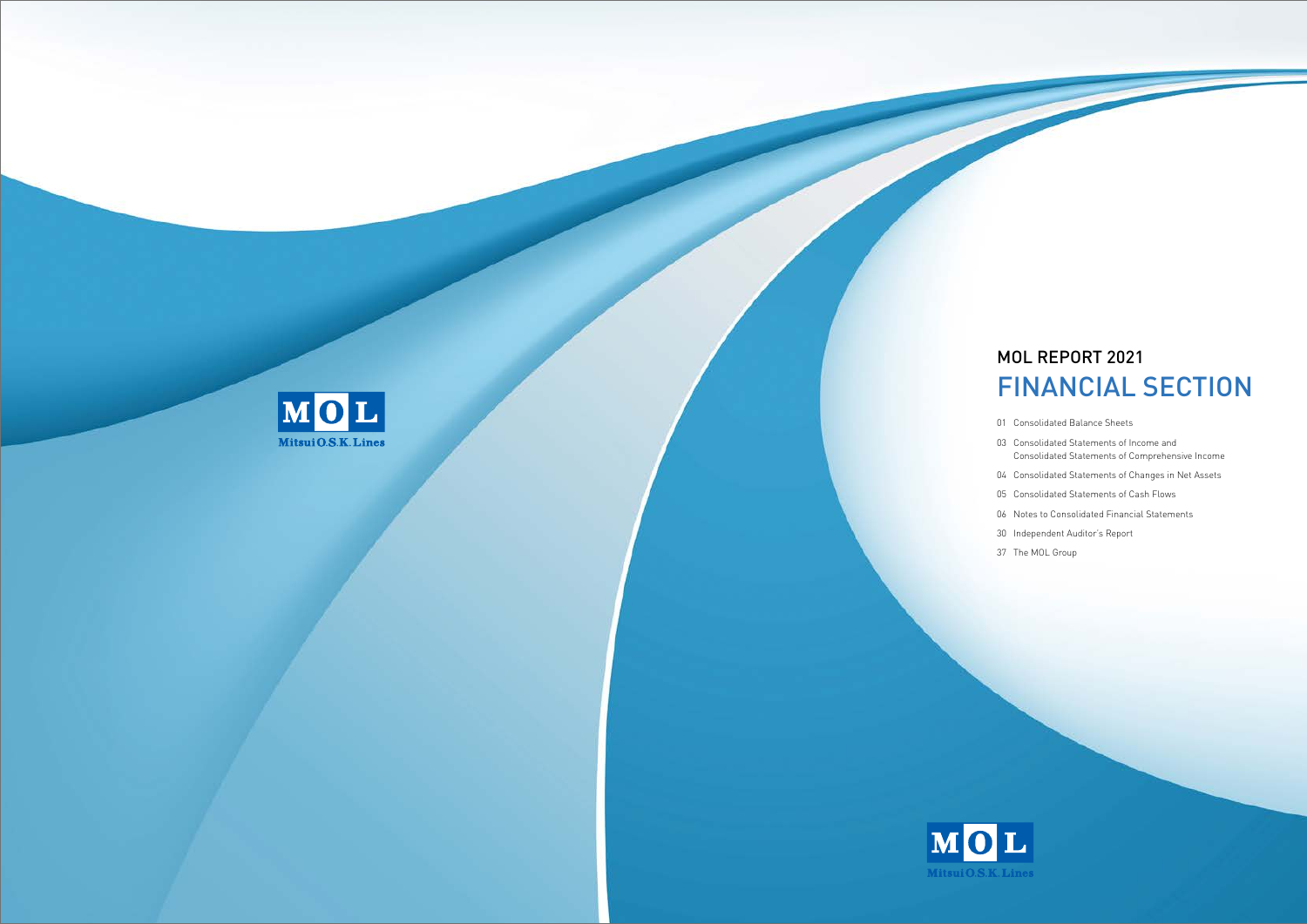See accompanying notes.

|                                                                                    |            |                 | Thousands of             |                                                                                      |                          |                          | Thousands of             |
|------------------------------------------------------------------------------------|------------|-----------------|--------------------------|--------------------------------------------------------------------------------------|--------------------------|--------------------------|--------------------------|
|                                                                                    |            | Millions of yen | U.S. dollars<br>(Note 1) |                                                                                      |                          | Millions of yen          | U.S. dollars<br>[Note 1] |
| <b>ASSETS</b>                                                                      | 2021       | 2020            | 2021                     | <b>LIABILITIES AND NET ASSETS</b>                                                    | 2021                     | 2020                     | 2021                     |
| <b>Current assets:</b>                                                             |            |                 |                          | <b>Current liabilities:</b>                                                          |                          |                          |                          |
| Cash and cash equivalents (Note 3)                                                 | 83,436     | ¥ 102,283       | 753,644<br>\$            | Trade payables (Note 3)                                                              | ¥ 73,019                 | 69,189<br>¥              | 659,551                  |
| Trade receivables (Note 3)                                                         | 86.828     | 81,362          | 784.283                  | Bonds due within one year (Notes 3 and 7)                                            | 17,800                   | 36.766                   | 160.780                  |
| Inventories (Note 5)                                                               | 29,615     | 33,520          | 267,500                  | Short-term bank loans (Notes 3 and 7)                                                | 166,879                  | 180,351                  | 1,507,352                |
|                                                                                    | 49.866     | 61,028          |                          |                                                                                      |                          | 25,000                   |                          |
| Deferred and prepaid expenses                                                      |            |                 | 450,420                  | Commercial paper (Notes 3 and 7)                                                     | 40,000                   |                          | 361,304                  |
| Other current assets (Notes 3 and 6)                                               | 77,806     | 56,951          | 702,791                  | Accrued income taxes (Note 15)                                                       | 4,119                    | 5,336                    | 37,205                   |
| Allowance for doubtful accounts                                                    | (553)      | (258)           | (4,995)                  | Advances received                                                                    | 31,762                   | 34,348                   | 286,893                  |
| Total current assets                                                               | 327,000    | 334,887         | 2,953,662                | Allowance for bonuses                                                                | 4,962                    | 4,706                    | 44,819                   |
|                                                                                    |            |                 |                          | Allowance for directors' bonuses                                                     | 211                      | 179                      | 1,905                    |
|                                                                                    |            |                 |                          | Provision for contract loss                                                          | 13,709                   | 17,644                   | 123,828                  |
|                                                                                    |            |                 |                          | Provision for loss related to business restructuring                                 | 12,173                   | ÷,                       | 109,953                  |
|                                                                                    |            |                 |                          | Allowance for loss on sales and disposals of vessels, property, equipment and others | 6,217                    | $\overline{\phantom{a}}$ | 56,155                   |
|                                                                                    |            |                 |                          | Provision for environmental measures                                                 | $\overline{\phantom{a}}$ | 622                      |                          |
|                                                                                    |            |                 |                          | Other current liabilities (Note 6)                                                   | 46,718                   | 48,020                   | 421,985                  |
|                                                                                    |            |                 |                          | Total current liabilities                                                            | 417,574                  | 422,164                  | 3,771,782                |
|                                                                                    |            |                 |                          | <b>Non-current liabilities:</b>                                                      |                          |                          |                          |
|                                                                                    |            |                 |                          | Bonds due after one year (Notes 3 and 7)                                             | 163,200                  | 181,000                  | 1,474,121                |
|                                                                                    |            |                 |                          | Long-term bank loans (Notes 3 and 7)                                                 | 623,006                  | 655,117                  | 5,627,368                |
|                                                                                    |            |                 |                          | Lease obligations                                                                    | 14,059                   | 16,091                   | 126,989                  |
| Vessels, property and equipment, net of accumulated depreciation (Notes 7 and 13): |            |                 |                          | Deferred tax liabilities (Note 15)                                                   | 65,172                   | 58.480                   | 588,673                  |
| Vessels                                                                            | 625,896    | 711,498         | 5,653,473                | Net defined benefit liabilities (Note 16)                                            | 9,245                    | 9,524                    | 83,506                   |
| Buildings and structures                                                           | 145.171    | 146,582         | 1,311,272                | Directors' and corporate auditors' retirement benefits                               | 1,645                    | 1,565                    | 14,858                   |
| Machinery, equipment and vehicles                                                  | 26.861     | 29,205          | 242,624                  |                                                                                      | 15,219                   | 18,441                   | 137,467                  |
| Furniture and fixtures                                                             | 5,477      | 4,174           | 49,471                   | Reserve for periodic drydocking                                                      |                          |                          |                          |
| Land                                                                               | 252,794    | 241,162         | 2,283,389                | Provision for contract loss                                                          | 21,229                   | 26,639                   | 191,753                  |
| Vessels and other property under construction                                      | 40,704     | 66,363          | 367,663                  | Other non-current liabilities (Note 6)                                               | 66,056                   | 68,457                   | 596,657                  |
| Others                                                                             | 2,551      | 2,713           | 23,042                   | Total non-current liabilities                                                        | 978,834                  | 1,035,316                | 8,841,423                |
| Net vessels, property and equipment                                                | 1,099,458  | 1,201,698       | 9,930,972                | Total liabilities                                                                    | 1,396,409                | 1,457,481                | 12,613,214               |
|                                                                                    |            |                 |                          | <b>Commitments and contingent liabilities (Note 8)</b>                               |                          |                          |                          |
|                                                                                    |            |                 |                          | Net assets (Note 9):                                                                 |                          |                          |                          |
|                                                                                    |            |                 |                          | Owners' equity                                                                       |                          |                          |                          |
|                                                                                    |            |                 |                          | Common stock as of March 31, 2021;                                                   |                          |                          |                          |
|                                                                                    |            |                 |                          | Authorized - 315.400.000 shares                                                      |                          |                          |                          |
|                                                                                    |            |                 |                          | $-120,628,611$ shares<br>Issued                                                      | 65,400                   | 65,400                   | 590,732                  |
|                                                                                    |            |                 |                          | Capital surplus                                                                      | 45,351                   | 45,007                   | 409,637                  |
|                                                                                    |            |                 |                          | Retained earnings                                                                    | 435,589                  | 351,636                  | 3,934,504                |
|                                                                                    |            |                 |                          | Treasury stock, at cost                                                              | (6, 515)                 | (6, 722)                 | (58, 847)                |
|                                                                                    |            |                 |                          | Total owners' equity                                                                 | 539,825                  | 455,320                  | 4,876,027                |
| Investments, intangibles and other assets:                                         |            |                 |                          | Accumulated other comprehensive income                                               |                          |                          |                          |
| Intangible assets                                                                  | 31.364     | 28,810          | 283,298                  | Unrealized holding gains on available-for-sale securities, net of tax                | 29,917                   | 16,306                   | 270,228                  |
| Investment securities (Notes 3, 4 and 7)                                           | 459.357    | 346,890         | 4,149,191                | Unrealized gains on hedging derivatives, net of tax                                  | 5,150                    | 28,170                   | 46,517                   |
| Long-term loans receivable (Note 3)                                                | 83.258     | 85,261          | 752,036                  | Foreign currency translation adjustments                                             | (4,653)                  | 10,889                   | (42, 028)                |
| Long-term prepaid expenses                                                         | 9,926      | 8,490           | 89,657                   | Remeasurements of defined benefit plans, net of tax                                  | 7.541                    | 2.648                    | 68.114                   |
| Net defined benefit assets (Note 16)                                               | 24,172     | 16,121          | 218,336                  | Total accumulated other comprehensive income                                         | 37,956                   | 58,014                   | 342,841                  |
| Deferred tax assets (Note 15)                                                      | 2,369      | 3,228           | 21,398                   |                                                                                      |                          |                          |                          |
| Other non-current assets (Note 6)                                                  | 79,184     | 85,911          | 715,238                  | <b>Share subscription rights</b>                                                     | 1,347                    | 1,646                    | 12,166                   |
| Allowance for doubtful accounts                                                    | (20, 533)  | (12, 584)       | (185, 466)               | Non-controlling interests                                                            | 120,020                  | 126,253                  | 1,084,093                |
| Total investments, intangibles and other assets                                    | 669,101    | 562,131         | 6,043,726                | Total net assets                                                                     | 699,150                  | 641,235                  | 6,315,147                |
| Total assets                                                                       | ¥2,095,559 | ¥2,098,717      | \$18,928,362             | Total liabilities and net assets                                                     | ¥2,095,559               | ¥2,098,717               | \$18,928,362             |

Mitsui O.S.K. Lines, Ltd. March 31, 2021 and 2020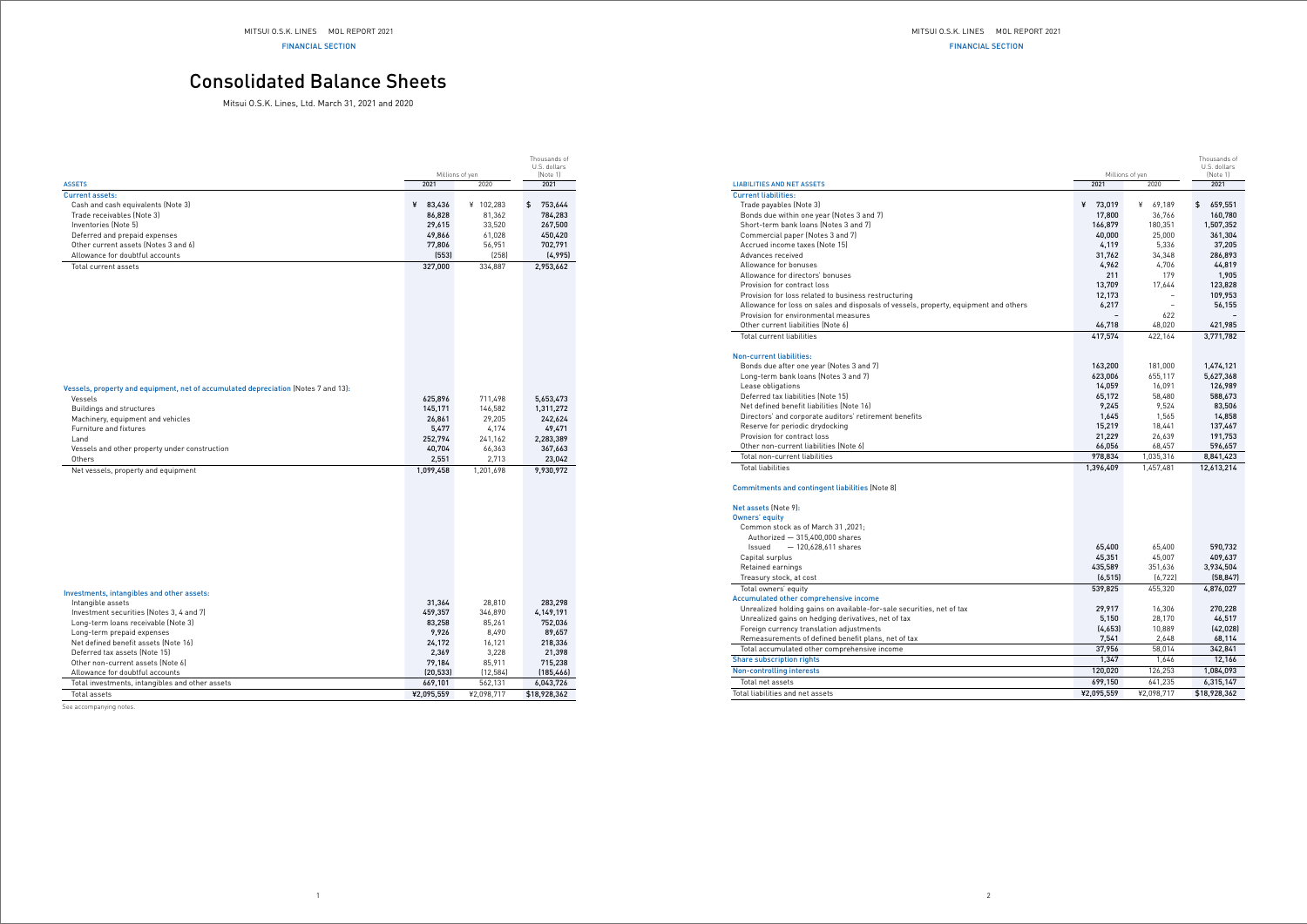|                                                                                                   |          |                 | Thousands of             |
|---------------------------------------------------------------------------------------------------|----------|-----------------|--------------------------|
|                                                                                                   |          | Millions of yen | U.S. dollars<br>(Note 1) |
| <b>Consolidated Statements of Incomel</b>                                                         | 2021     | 2020            | 2021                     |
| Shipping and other revenues (Note 14)                                                             | ¥991,426 | ¥1,155,404      | \$8,955,162              |
| Shipping and other expenses                                                                       | 911,055  | 1,035,771       | 8,229,202                |
| <b>Gross operating income</b>                                                                     | 80,370   | 119,632         | 725,950                  |
| Selling, general and administrative expenses                                                      | 85,674   | 95,852          | 773,859                  |
| <b>Operating income (loss)</b>                                                                    | (5, 303) | 23.779          | (47, 899)                |
| Non-operating income:                                                                             |          |                 |                          |
| Interest income                                                                                   | 6,036    | 8,028           | 54,520                   |
| Dividend income                                                                                   | 6,795    | 6.127           | 61,376                   |
| Equity in earnings of affiliated companies                                                        | 132,912  | 15,949          | 1,200,541                |
| Foreign exchange gain                                                                             | 12,412   | 17,058          | 112,112                  |
| Others                                                                                            | 3,239    | 2,800           | 29,256                   |
| <b>Total non-operating income</b>                                                                 | 161,397  | 49,965          | 1,457,835                |
| Non-operating expenses:                                                                           |          |                 |                          |
| Interest expense                                                                                  | 12,518   | 16,549          | 113,070                  |
| Provision of allowance for doubtful accounts                                                      | 8,187    | 26              | 73,949                   |
| Others                                                                                            | 1,784    | 2,077           | 16,114                   |
| <b>Total non-operating expenses</b>                                                               | 22,489   | 18,654          | 203,134                  |
| <b>Ordinary income</b>                                                                            | 133,604  | 55,090          | 1,206,792                |
| Other gains:                                                                                      |          |                 |                          |
| Gain on sales of vessels, property, equipment and others                                          | 10,758   | 8,295           | 97,172                   |
| Gain on sales of investment securities                                                            | 1,924    | 3,266           | 17,378                   |
| Others                                                                                            | 4,213    | 4,542           | 38,054                   |
| <b>Total other gains</b>                                                                          | 16,897   | 16,104          | 152,623                  |
| Other losses:                                                                                     |          |                 |                          |
| Loss on sales and disposals of vessels, property, equipment and others                            | 5,501    | 449             | 49,688                   |
| Provision of allowance for loss on sales and disposals of vessels, property, equipment and others | 6,217    |                 | 56,155                   |
| Impairment losses(Note 10)                                                                        | 10,298   | 982             | 93,017                   |
| Loss related to business restructuring (Note 11)                                                  | 18,480   | 8,243           | 166,922                  |
| Provision of allowance for doubtful accounts                                                      |          | 7,784           |                          |
| Others                                                                                            | 9,689    | 6,605           | 87,516                   |
| <b>Total other losses</b>                                                                         | 50.187   | 24,064          | 453,319                  |
| Income before income taxes                                                                        | 100,313  | 47.130          | 906,087                  |
| Income taxes (Note 15):                                                                           |          |                 |                          |
| Current                                                                                           | 6,810    | 8,970           | 61,512                   |
| Deferred                                                                                          | 303      | (30)            | 2,736                    |
| Net income                                                                                        | 93,199   | 38,190          | 841,830                  |
| Income attributable to non-controlling interests                                                  | 3,147    | 5,566           | 28,425                   |
| Income attributable to owners of parent                                                           | ¥ 90.052 | 32.623<br>¥     | \$ 813.404               |

|                                                                                            |           | Millions of yen | Thousands of<br>U.S. dollars<br>[Note 1] |
|--------------------------------------------------------------------------------------------|-----------|-----------------|------------------------------------------|
| (Consolidated Statements of Comprehensive Income)                                          | 2021      | 2020            | 2021                                     |
| Net income                                                                                 | ¥93.199   | ¥38.190         | \$841.830                                |
| Other comprehensive income (Note 18):                                                      |           |                 |                                          |
| Unrealized holding gains on available-for-sale securities, net of tax                      | 16.329    | (11.567)        | 147,493                                  |
| Unrealized gains on hedging derivatives, net of tax                                        | (14.799)  | (5.535)         | (133, 673)                               |
| Foreign currency translation adjustments                                                   | (10, 249) | [2.108]         | (92, 575)                                |
| Remeasurements of defined benefit plans, net of tax                                        | 4.866     | (1.071)         | 43,952                                   |
| Share of other comprehensive income (loss) of associates accounted for using equity method | (14, 015) | (15, 294)       | (126, 591)                               |
|                                                                                            | (17, 867) | (35, 577)       | (161, 385)                               |
| <b>Comprehensive income</b>                                                                | ¥75.332   | ¥ 2.612         | \$680.444                                |
|                                                                                            |           |                 |                                          |
| <b>Comprehensive income</b>                                                                |           |                 |                                          |
| Comprehensive income attributable to owners of parent                                      | ¥69.994   | ¥ $[1.218]$     | \$632,228                                |
| Comprehensive income attributable to non-controlling interests                             | 5.337     | 3.831           | 48.207                                   |

|                                       |         | Yen     | U.S. dollars<br>[Note 1] |
|---------------------------------------|---------|---------|--------------------------|
| (Amounts per share of common stock)   | 2021    | 2020    | 2021                     |
| Net income                            | ¥752.98 | ¥272.79 | \$6.80                   |
| Diluted net income (Note 2)           | 750.66  | 263.55  | 6.78                     |
| Cash dividends applicable to the year | 150.00  | 65.00   | 1.35                     |

See accompanying notes.

Millions of yen

|                                                                     |                          |                              | Retained                 |                          | Unrealized<br>holding gains on<br>available-for-<br>Treasury stock, sale securities, | Unrealized<br>gains on<br>hedging<br>derivatives, net | Foreign<br>currency<br>translation | Remeasurements<br>of defined benefit subscription Non-controlling | Share    |                          | Total      |
|---------------------------------------------------------------------|--------------------------|------------------------------|--------------------------|--------------------------|--------------------------------------------------------------------------------------|-------------------------------------------------------|------------------------------------|-------------------------------------------------------------------|----------|--------------------------|------------|
|                                                                     |                          | Common stock Capital surplus | earnings                 | at cost                  | net of tax                                                                           | of tax                                                | adjustments                        | plans, net of tax                                                 | rights   | interests                | net assets |
| <b>Balance at April 1, 2019</b>                                     | ¥65,400                  | ¥45.385                      | ¥329.888                 | ¥[6,764]                 | ¥26,840                                                                              | ¥44,391                                               | ¥16.197                            | ¥3,725                                                            | ¥1.803   | ¥124,739                 | ¥651,607   |
| Cumulative effects of changes in<br>accounting policies             |                          |                              | (1, 812)                 |                          |                                                                                      |                                                       |                                    |                                                                   |          |                          | (1, 812)   |
| Restated balance                                                    | ¥65,400                  | ¥45.385                      | ¥328,075                 | 46.764                   | ¥26,840                                                                              | ¥44,391                                               | ¥16,197                            | ¥3,725                                                            | ¥1,803   | ¥124,739                 | ¥649,794   |
| Issuance of new shares-exercise<br>of subscription rights to shares |                          |                              | $\overline{\phantom{a}}$ | 5                        |                                                                                      |                                                       |                                    |                                                                   | (5)      |                          |            |
| Dividends paid                                                      |                          | $\equiv$                     | (6, 577)                 |                          |                                                                                      |                                                       |                                    |                                                                   | $\equiv$ | $\equiv$                 | [6, 577]   |
| Net income attributable to owners<br>of parent                      |                          | ۰                            | 32,623                   |                          |                                                                                      |                                                       |                                    |                                                                   |          | ۳                        | 32,623     |
| Due to change in consolidated<br>subsidiaries                       |                          | $\overline{\phantom{a}}$     | [2.446]                  | $\equiv$                 |                                                                                      |                                                       |                                    |                                                                   |          | $\overline{\phantom{0}}$ | [2.446]    |
| Purchases of treasury stock                                         |                          |                              | $\overline{a}$           | (28)                     |                                                                                      |                                                       |                                    |                                                                   |          |                          | (28)       |
| Disposal of treasury stock                                          |                          |                              | (38)                     | 65                       |                                                                                      |                                                       |                                    |                                                                   |          |                          | 26         |
| Purchases of shares of<br>consolidated subsidiaries                 | $\equiv$                 | [377]                        |                          |                          |                                                                                      |                                                       |                                    |                                                                   |          |                          | [377]      |
| Net changes of items other than<br>owner's equity during the year   | ÷,                       | L,                           | $\equiv$                 | L,                       | (10, 533)                                                                            | [16, 221]                                             | (5, 308)                           | (1,076)                                                           | (151)    | 1,514                    | [31, 777]  |
| Balance at March 31 and April 1, 2020                               | ¥65,400                  | ¥45.007                      | ¥351,636                 | 4(6, 722)                | ¥16,306                                                                              | ¥28,170                                               | ¥10.889                            | ¥2,648                                                            | ¥1,646   | ¥126.253                 | ¥641,235   |
| Cumulative effects of changes in<br>accounting policies             | $\overline{\phantom{0}}$ |                              | $\qquad \qquad -$        | $\overline{\phantom{a}}$ |                                                                                      | $\overline{\phantom{0}}$                              |                                    | $\qquad \qquad -$                                                 |          |                          |            |
| Restated balance                                                    | ¥65,400                  | ¥45,007                      | ¥351,636                 | ¥[6,722]                 | ¥16,306                                                                              | ¥ 28,170                                              | ¥10.889                            | ¥ 2,648                                                           | ¥1,646   | ¥126,253                 | ¥641,235   |
| Issuance of new shares-exercise                                     |                          |                              |                          |                          |                                                                                      |                                                       |                                    |                                                                   |          |                          |            |
| of subscription rights to shares                                    |                          |                              |                          | 21                       |                                                                                      |                                                       |                                    |                                                                   | (21)     |                          |            |
| Dividends paid                                                      |                          |                              | (5,979)                  |                          |                                                                                      |                                                       |                                    |                                                                   |          |                          | (5,979)    |
| Net income attributable to owners<br>of parent                      |                          | $\overline{\phantom{a}}$     | 90.052                   |                          |                                                                                      |                                                       |                                    |                                                                   |          | $\overline{a}$           | 90,052     |
| Due to change in consolidated<br>subsidiaries                       |                          | $\overline{a}$               | [0]                      | $\overline{\phantom{a}}$ |                                                                                      |                                                       |                                    |                                                                   |          | $\overline{\phantom{0}}$ | [0]        |
| Purchases of treasury stock                                         |                          | $\overline{a}$               | $\overline{\phantom{a}}$ | [25]                     |                                                                                      |                                                       |                                    |                                                                   |          |                          | (25)       |
| Disposal of treasury stock                                          |                          |                              | [118]                    | 211                      |                                                                                      |                                                       |                                    |                                                                   |          |                          | 92         |
| Purchases of shares of<br>consolidated subsidiaries                 | $\overline{\phantom{0}}$ | 344                          |                          |                          |                                                                                      |                                                       |                                    |                                                                   |          |                          | 344        |
| Net changes of items other than<br>owner's equity during the year   | $\overline{\phantom{0}}$ |                              | $\overline{\phantom{0}}$ |                          | 13,610                                                                               | (23, 019)                                             | (15, 542)                          | 4,893                                                             | (277)    | (6, 233)                 | (26, 568)  |
| Balance at March 31, 2021                                           | ¥65,400                  | ¥45,351                      | ¥435,589                 | ¥(6,515)                 | ¥ 29.917                                                                             | ¥ 5,150                                               | ¥ $[4,653]$                        | ¥7,541                                                            | ¥1,347   | ¥120,020                 | ¥699,150   |
|                                                                     |                          |                              |                          |                          |                                                                                      | Thousands of U.S. dollars (Note 1)                    |                                    |                                                                   |          |                          |            |

|                                                                     |              |                          |                          |                            | Unrealized                     |                            |                            |                                      |                        |                              |             |
|---------------------------------------------------------------------|--------------|--------------------------|--------------------------|----------------------------|--------------------------------|----------------------------|----------------------------|--------------------------------------|------------------------|------------------------------|-------------|
|                                                                     |              |                          |                          |                            | holding gains on               | Unrealized gains           |                            |                                      |                        |                              |             |
|                                                                     |              |                          |                          |                            | available-for-                 | on hedging                 | Foreign currency           | Remeasurements<br>of defined benefit | Share                  |                              | Total       |
|                                                                     | Common stock | Capital surplus          | Retained<br>earnings     | Treasury stock,<br>at cost | sale securities,<br>net of tax | derivatives, net<br>of tax | translation<br>adjustments | plans, net of tax                    | subscription<br>rights | Non-controlling<br>interests | net assets  |
| Balance at April 1, 2020                                            | \$590,732    | \$406,530                | \$3,176,190              | \$(60, 717)                | \$147,285                      | \$254,448                  | \$98,356                   | \$23,918                             | \$14,867               | \$1,140,393                  | \$5,792,024 |
| Cumulative effects of changes in<br>accounting policies             |              |                          |                          |                            |                                |                            |                            |                                      |                        |                              |             |
| Restated balance                                                    | \$590,732    | \$406,530                | \$3,176,190              | \$(60, 717)                | \$147,285                      | \$254,448                  | 98,356<br>\$               | \$23,918                             | \$14,867               | \$1,140,393                  | \$5,792,024 |
| Issuance of new shares-exercise<br>of subscription rights to shares |              |                          |                          | 189                        |                                |                            |                            |                                      | [189]                  |                              |             |
| Dividends paid                                                      |              | $\overline{\phantom{a}}$ | (54,005)                 |                            |                                |                            |                            |                                      |                        | $\overline{\phantom{0}}$     | (54,005)    |
| Net income attributable to owners<br>of parent                      |              | $\overline{\phantom{a}}$ | 813,404                  |                            |                                |                            |                            |                                      |                        |                              | 813,404     |
| Due to change in consolidated<br>subsidiaries                       |              | $\overline{\phantom{a}}$ | [6]                      |                            |                                |                            |                            |                                      |                        |                              | [6]         |
| Purchases of treasury stock                                         |              | $\qquad \qquad -$        | $\overline{\phantom{0}}$ | (225)                      |                                |                            | $\overline{\phantom{0}}$   |                                      |                        | $\overline{\phantom{0}}$     | (225)       |
| Disposal of treasury stock                                          |              | $\overline{\phantom{0}}$ | (1,065)                  | 1,905                      |                                |                            |                            |                                      |                        | $\qquad \qquad$              | 830         |
| Purchases of shares of<br>consolidated subsidiaries                 |              | 3,107                    |                          |                            |                                |                            |                            |                                      |                        |                              | 3,107       |
| Net changes of items other than<br>owner's equity during the year   |              |                          |                          |                            | 122,933                        | (207, 921)                 | (140, 384)                 | 44,196                               | (2, 502)               | (56, 300)                    | (239,978)   |
| Balance at March 31, 2021                                           | \$590,732    | \$409,637                | \$3,934,504              | \$(58, 847)                | \$270,228                      | \$46,517                   | \$ [42,028]                | \$68,114                             | \$12,166               | \$1,084,093                  | \$6,315,147 |

See accompanying notes.

# Consolidated Statements of Income and Consolidated Statements of Comprehensive Income

Mitsui O.S.K. Lines, Ltd. Years ended March 31, 2021 and 2020

# Consolidated Statements of Changes in Net Assets

Mitsui O.S.K. Lines, Ltd. Years ended March 31, 2021 and 2020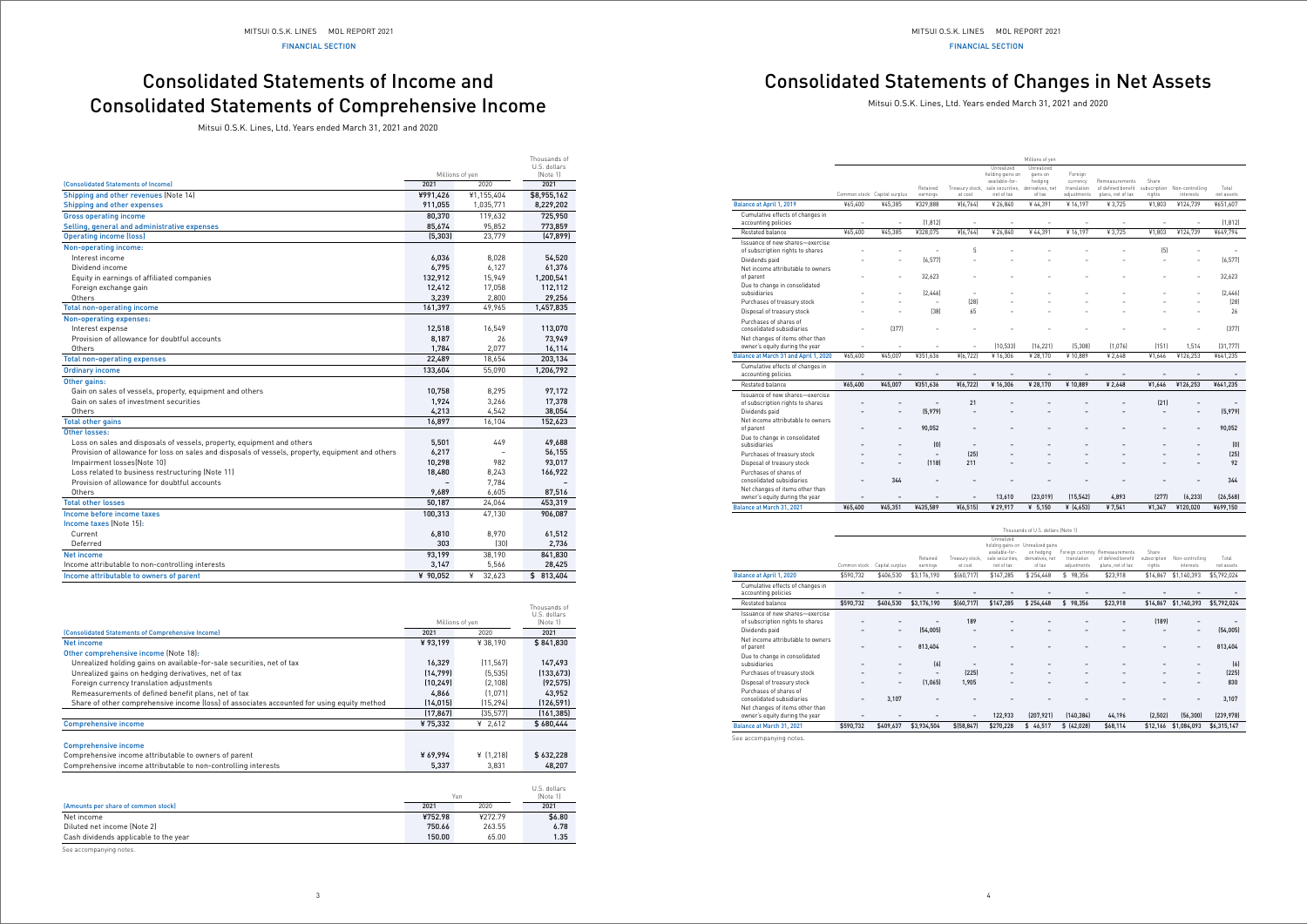Thousands of

The accompanying consolidated financial statements have been prepared in accordance with the provisions set forth in the Japanese Financial Instruments and Exchange Act and its related accounting regulations, and in conformity with accounting principles generally accepted in Japan (together "Japanese GAAP"), which are different in certain respects as to application and disclosure requirements of International Financial Reporting Standards. The accounts of overseas subsidiaries are made revisions according to ASB I PITE No. 18

|                                                                                                   | Millions of yen |            | (Note 1)      |  |
|---------------------------------------------------------------------------------------------------|-----------------|------------|---------------|--|
|                                                                                                   | 2021            | 2020       | 2021          |  |
| Cash flows from operating activities:                                                             |                 |            |               |  |
| Income before income taxes                                                                        | ¥100,313        | ¥ 47,130   | 906,087<br>\$ |  |
| Adjustments to reconcile income before income taxes to net cash provided by operating activities  |                 |            |               |  |
| Depreciation and amortization                                                                     | 85,798          | 87,765     | 774,979       |  |
| Provision of allowance for loss on sales and disposals of vessels, property, equipment and others | 6,217           |            | 56,155        |  |
| Impairment losses                                                                                 | 10,298          | 982        | 93,017        |  |
| Loss related to business restructuring                                                            | 18,480          | 8,243      | 166,922       |  |
| Equity in losses (earnings) of affiliated companies, net                                          | (132, 912)      | (15, 949)  | (1, 200, 541) |  |
| Various provisions (reversals)                                                                    | (4,937)         | (6, 241)   | (44, 593)     |  |
| Interest and dividend income                                                                      | (12, 832)       | (14, 156)  | (115,906)     |  |
| Interest expense                                                                                  | 12,518          | 16,549     | 113,070       |  |
| Loss (gain) on sales of investment securities                                                     | (1, 778)        | (2,403)    | (16, 059)     |  |
| Loss (Gain) on sales and disposals of vessels, property and equipment and intangible assets, net  | (4,977)         | (7, 546)   | (44, 955)     |  |
| Foreign exchange loss (gain)                                                                      | (13, 152)       | (15,984)   | (118, 796)    |  |
| Changes in operating assets and liabilities:                                                      |                 |            |               |  |
| Trade receivables                                                                                 | (7, 262)        | 10,292     | (65, 594)     |  |
| Inventories                                                                                       | 3,693           | 2,835      | 33,357        |  |
| Trade payables                                                                                    | 4,517           | (11, 261)  | 40,800        |  |
| Others, net                                                                                       | 13,553          | 3,607      | 122,418       |  |
| Sub total                                                                                         | 77,538          | 103,863    | 700,370       |  |
| Interest and dividend income received                                                             | 43,426          | 21,803     | 392,250       |  |
| Interest expenses paid                                                                            | (12, 883)       | (16, 988)  | (116, 367)    |  |
| Income taxes paid                                                                                 | (9, 183)        | (7, 955)   | [82, 946]     |  |
| Net cash provided by (used in) operating activities                                               | 98,898          | 100,723    | 893,306       |  |
|                                                                                                   |                 |            |               |  |
| Cash flows from investing activities:<br>Purchase of investment securities                        |                 | (16, 898)  |               |  |
|                                                                                                   | (5, 109)        |            | (46, 147)     |  |
| Proceeds from sales and redemption of investment securities                                       | 7,765           | 13,446     | 70,138        |  |
| Purchase of vessels, property and equipment and intangible assets                                 | (104, 419)      | (155, 104) | (943, 175)    |  |
| Proceeds from sales of vessels, property and equipment and intangible assets                      | 59,691          | 44,642     | 539,165       |  |
| Disbursements for long-term loans receivables                                                     | (28,992)        | (6,680)    | (261, 873)    |  |
| Collections of long-term loans receivables                                                        | 19,261          | 13,840     | 173,977       |  |
| Others, net                                                                                       | (2, 857)        | (497)      | (25, 806)     |  |
| Net cash provided by (used in) investing activities                                               | [54,660]        | (107, 250) | (493, 722)    |  |
| Cash flows from financing activities:                                                             |                 |            |               |  |
| Net increase (decrease) in short-term bank loans                                                  | (15, 233)       | (9, 102)   | (137, 593)    |  |
| Net increase (decrease) in commercial paper                                                       | 15,000          | (15,000)   | 135,489       |  |
| Proceeds from long-term bank loans                                                                | 111,589         | 117,491    | 1,007,939     |  |
| Repayments of long-term bank loans                                                                | (117, 270)      | [104, 756] | (1,059,253)   |  |
| Proceeds from issuance of bonds                                                                   |                 | 50,000     |               |  |
| Redemption of bonds                                                                               | [36, 766]       | (28, 500)  | (332,092)     |  |
| Cash dividends paid by the Company                                                                | (5,969)         | (6, 570)   | (53, 915)     |  |
| Cash dividends paid to non-controlling interests                                                  | (8,747)         | [2,937]    | (79,008)      |  |
| Others, net                                                                                       | (4, 308)        | (1, 352)   | (38, 912)     |  |
| Net cash provided by (used in) financing activities                                               | (61, 705)       | (728)      | (557, 357)    |  |
| Effect of foreign exchange rate changes on cash and cash equivalents                              | (142)           | (1,625)    | (1, 282)      |  |
| Net increase (decrease) in cash and cash equivalents                                              | (17,610)        | (8,881)    | (159, 064)    |  |
| Cash and cash equivalents at beginning of year                                                    | 102,283         | 119,155    | 923,882       |  |
| Increase (decrease) in cash and cash equivalents resulting from change in scope of consolidation  | (1, 236)        | (7,991)    | (11, 164)     |  |
| Cash and cash equivalents at end of year                                                          | ¥ 83,436        | ¥102,283   | \$<br>753.644 |  |

See accompanying notes.

# 1. BASIS OF PRESENTING CONSOLIDATED FINANCIAL STATEMENTS

The accompanying consolidated financial statements have been restructured and translated into English (with some expanded descriptions) from the consolidated financial statements of Mitsui O.S.K. Lines, Ltd. (the "Company") prepared in accordance with Japanese GAAP and filed with the appropriate Local Finance Bureau of the Ministry of Finance as required by the Financial Instruments and Exchange Act. Some supplementary information

included in the statutory Japanese language consolidated financial statements, but not required for fair presentation, is not presented in the accompanying consolidated financial statements.

Translations of millions of Japanese yen into thousands of U.S. dollars are included solely for the convenience of readers outside Japan, using the prevailing exchange rate at March 31, 2021, which was ¥110.71 to U.S. \$1.00. The convenience translations should not be construed as representations that the Japanese yen amounts have been, could have been, or could in the future be, converted into U.S. dollars at this or any other rate of exchange.

Yen figures less than a million yen are rounded down to the nearest million yen, except for per share data. U.S. dollar figures less than a thousand dollars are rounded down to the nearest thousand dollars, except for per share data. And, therefore, the totals shown in tables do not necessarily agree with the sums of the individual amounts.

## 2. SUMMARY OF SIGNIFICANT ACCOUNTING POLICIES

#### (1) PRINCIPLES OF CONSOLIDATION

The consolidated financial statements include the accounts of the Company and 363 subsidiaries for the year ended March 31, 2021 (368 subsidiaries for the year ended March 31, 2020). Since the fiscal year ended March 31, 2021, 15 companies have been newly included in the scope of consolidation due to new establishment, the increase in materiality and other reasons. 18 companies have been excluded from the scope of consolidation due to liquidation and other reasons, and 2 companies have been changed from consolidated subsidiaries to affiliated companies due to sales of its shares. All significant inter-company balances, transactions and all material unrealized profit within the consolidated group have been eliminated in consolidation.

Investments in unconsolidated subsidiaries and affiliated companies are accounted for by the equity method. Companies accounted for using the equity method include 110 affiliated companies for the year ended March 31, 2021 (103 affiliated companies for the year ended March 31, 2020). Since the year ended March 31, 2021, 6 companies have been newly included in the scope of companies accounted for using the equity method due to new establishment, the increase in materiality and other reasons. 1 company has been excluded from the scope of companies accounted for using the equity method due to sales of its shares. 2 companies have been changed from consolidated subsidiaries to affiliated companies due to sales of its shares. Investments in other subsidiaries and affiliated companies were stated at cost since total revenues, total assets, the Company's equity in net income and retained earnings and others in such companies were not material.

The difference between acquisition cost and net assets acquired is treated as goodwill and amortized by the straight-line method over the estimated period of its effect.

Amortized amount is included in "Selling, general and administrative expenses" of the consolidated statements of income.

#### (2) TRANSLATION OF FOREIGN CURRENCY

Revenues earned and expenses incurred in currencies other than Japanese yen of the Company and its subsidiaries keeping their books in Japanese yen are translated into Japanese yen either at a

monthly exchange rate or at the rate prevailing on the date of the transaction. Monetary assets and liabilities denominated in currencies other than Japanese yen are translated into yen at the exchange rate prevailing at the balance sheet date.

Subsidiaries keeping their books in a currency other than Japanese yen translate the revenues and expenses and assets and liabilities in foreign currencies into the currency used for financial reporting in accordance with accounting principles generally accepted in their respective countries.

All the items in financial statements of subsidiaries, which are stated in currencies other than Japanese yen, were translated into Japanese yen at the year-end exchange rate, except for owners' equity which is translated at historical rates. Translation differences arising from the application of more than one exchange rate are presented as foreign currency translation adjustments in the net assets section of the consolidated balance sheets.

# (3) CASH AND CASH EQUIVALENTS

In preparing the consolidated statements of cash flows, cash on hand, readily-available deposits and short-term highly liquid investments with maturities not exceeding three months at the time of purchase are considered to be cash and cash equivalents.

(4) FREIGHT REVENUES AND RELATED EXPENSES Freight revenues and the related voyage expenses are recognized mainly by the completed-voyage method.

# (5) SECURITIES

Securities are classified into (a) securities held for trading purposes (hereafter, "trading securities"), (b) debt securities intended to be held to maturity (hereafter, "held-to-maturity debt securities"), (c) equity securities issued by subsidiaries and affiliated companies, or (d) for all other securities that are not classified in any of the above categories (hereafter, "available-for-sale securities").

Trading securities are stated at fair market value. Unrealized gains and losses from market value fluctuations are recognized as gains or losses in the period of the change. Held-to-maturity debt securities are stated at amortized cost, net of the amount

# Consolidated Statements of Cash Flows

Mitsui O.S.K. Lines, Ltd. Years ended March 31, 2021 and 2020

# Notes to Consolidated Financial Statements

Mitsui O.S.K. Lines, Ltd. Years ended March 31, 2021 and 2020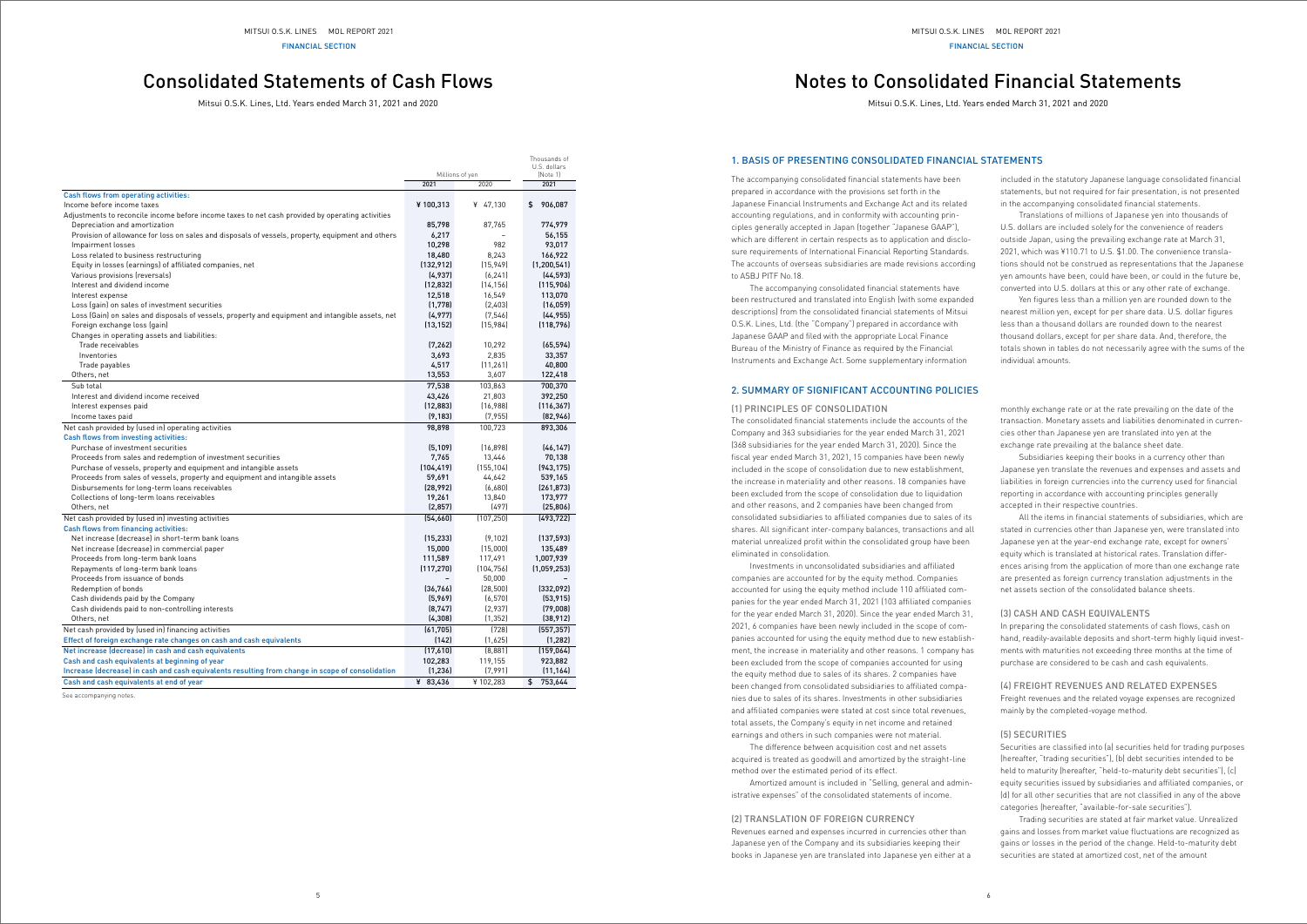#### (21) AMOUNTS PER SHARE OF COMMON STOCK

Net income per share of common stock is computed based upon the weighted-average number of shares outstanding during the year.

Fully diluted net income per share of common stock assumes exercise of the outstanding stock options at the beginning of the year or at the date of issuance.

Cash dividends per share have been presented on an accrual basis and include dividends to be approved after the balance sheet date, but applicable to the year then ended.

#### (22) DERIVATIVES AND HEDGE ACCOUNTING

Companies are required to state derivative financial instruments at fair value and to recognize changes in the fair value as gains or losses unless derivative financial instruments are used for hedging purposes.

If derivative financial instruments are used as hedging instruments and meet certain hedging criteria, the Group defers recognition of gains or losses resulting from changes in fair value of derivative financial instruments until the related losses or gains on the hedged items are recognized.

If interest rate swap contracts are used as hedging instruments and meet certain hedging criteria, the net amount to be paid or received under the interest rate swap contract is added to or deducted from the interest on the assets or liabilities for which the swap contract was executed ("special treatment").

If foreign exchange forward contracts are used as hedging instruments and meet certain hedging criteria, hedged foreign currency assets and liabilities are translated at the rate of these contracts ("allocation method").

The following summarizes hedging derivative financial instruments used by the Group and items hedged:

| Hedging instruments:                | Hedged items:                                    |
|-------------------------------------|--------------------------------------------------|
| Loans payable in foreign currencies | Foreign currency future<br>transactions          |
| Forward foreign exchange contracts  | Foreign currency future<br>transactions          |
| Currency option contracts           | Foreign currency future<br>transactions          |
| Currency swap contracts             | Charterage and foreign<br>currency loans payable |
| Interest rate swap contracts        | Interest on loans and bonds<br>payable           |
| Interest rate cap contracts         | Interest on loans                                |
| Fuel oil swap contracts             | Fuel oil                                         |
| Freight futures                     | Freight                                          |
|                                     |                                                  |

The derivative transactions are executed and managed by the Company in accordance with the established policies in order to hedge the Group's exposure to interest rate increases, fuel oil increases, freight decreases, and foreign currency exchange rate risk.

The Company evaluates hedge effectiveness by comparing the cumulative changes in cash flows from or the changes in fair value of hedged items and the cumulative changes in cash flows from or the changes in fair value of hedging instruments.

### (23) SIGNIFICANT ACCOUNTING ESTIMATES 1. Carrying amounts in the current year's financial statements Provision for contract loss ¥34,939 million

2. Information on the nature of significant accounting estimates for identified items

Recognition of Provision for contract loss is estimated from the future charter fees and vessel procurement cost related to longterm charter contracts. The estimate of the charter fees is influenced by the market trend in charter hire, while the estimate of procurement cost is influenced by tends in vessel expenses, such as interest on funding for capital investment in vessels and crew personnel expenses. As a result, these factors may have significant impacts on the amounts of Provision for contract loss in the consolidated financial statements for the following fiscal year.

# (24) OTHER SIGNIFICANT MATTERS IN PREPARATION OF THE CONSOLIDATE FINANCIAL STATEMENTS (Application of the Consolidated Taxation System) The Consolidated Taxation System is applied.

(Application of tax effect accounting for the transition from the consolidated tax payment system to the group taxation system) Having regard to paragraph 3 of "Practical Solution on the Treatment of Tax Effect Accounting for the Transition from the Consolidated Taxation System to the Group Tax Sharing System" (PITF No.39, March 31, 2020), the Company and its domestic consolidated subsidiaries did not follow paragraph 44 of "Implementation Guidance on Tax Effect Accounting" (ASBJ Guidance No.28, February 16, 2018) but applied provisions of preamended tax laws when calculating the amounts of deferred tax assets and liabilities that relate to transitioning to the group taxation system and related amendments of tax laws for transitioning to the single tax payment system.

#### (14) PROVISION FOR LOSS RELATED TO BUSINESS **RESTRUCTURING**

(25) STANDARDS AND GUIDANCE NOT YET ADOPTED The following standard and guidance were issued but not yet adopted.

(Revenue Recognition)

"Accounting Standard for Revenue Recognition" (ASBJ Statement No.29, March 31, 2020)

"Implementation Guidance on Accounting Standard for Revenue Recognition" (ASBJ Guidance No.30, March 26, 2021) "Implementation Guidance on Disclosures about Fair Value of Financial Instruments" (ASBJ Guidance No.19, March 31, 2020)"

### (19) EMPLOYEES' SEVERANCE AND RETIREMENT **BENEFITS**

### *I. Overview*

The above standard and guidance provide comprehensive principles for revenue recognition. As a basic policy in developing the above standard, ASBJ adopted the basic principle of IFRS 15 from the viewpoint of comparability between financial statements, which is one of the benefits of convergence with IFRS 15.

### *II. Effective date*

The Company will apply this standard and guidance from the beginning of the fiscal year ending March 31, 2022.

considered not collectible. Equity securities issued by subsidiaries and affiliated companies which are not consolidated or accounted for using the equity method are stated at moving-average cost. Available-for-sale securities with fair market values are stated at fair market values, and the corresponding unrealized holding gains or losses, net of applicable income taxes, are reported as separate component of net assets. Available-for-sale securities of which fair value is not readily determinable are stated at moving-average cost.

#### (6) INVENTORIES

Inventories are stated principally at cost determined by the movingaverage method (with regard to the book value of inventories on the balance sheet, by writing the inventories down based on their decrease in profitability of assets).

#### (7) DEPRECIATION AND AMORTIZATION

Depreciation of vessels and buildings is computed mainly by the straight-line method. Depreciation of other property and equipment is computed mainly by the declining-balance method. Amortization of intangible assets is computed by the straight-line method. Computer software is amortized by the straight-line method based principally on the length of period it can be used internally (five years).

Depreciation of finance lease that transfer ownership to lessees is computed mainly by the identical to depreciation method applied to self-owned non-current assets. Depreciation of finance lease that do not transfer ownership to lessees is computed mainly by straight-line method on the assumption that the lease term is the useful life and an estimated residual is zero.

#### (8) AMORTIZATION OF BOND ISSUE EXPENSE AND STOCK ISSUE EXPENSE

Bond issue expense and stock issue expense are charged to income as incurred.

## (9) INTEREST CAPITALIZATION

In cases where a vessel's construction period is long and the amount of interest accruing during this period is significant, such interest expenses are capitalized as a part of the acquisition cost which amounted to ¥415 million (\$3,748 thousand) for the year ended March 31, 2021.

### (10) ALLOWANCE FOR DOUBTFUL ACCOUNTS

Allowance for doubtful accounts is provided in an amount sufficient to cover probable losses on collection. It consists of the estimated uncollectible amount with respect to certain identified doubtful receivables and an amount calculated using the actual percentage of the Company's collection losses.

(11) ALLOWANCE FOR BONUSES Allowance for bonuses to employees is based on the estimated amount of future payments attributed to the fiscal year.

#### (12) ALLOWANCE FOR DIRECTORS' BONUSES

The Company and several domestic consolidated subsidiaries record allowance for bonuses to directors based on the estimated amount of future payments.

(13) PROVISION FOR CONTRACT LOSS The Company recognizes provision for contract loss to cover potential losses with higher probability for the future performance of contract due to a decision made over contract, etc.

Provision for loss related to business restructuring is recorded for estimated losses arising from business restructurings to be carried out.

# (15) ALLOWANCE FOR LOSS ON SALES AND DISPOSALS

OF VESSELS, PROPERTY, EQUIPMENT AND OTHERS Allowance for loss on sales and disposals of vessels, property, equipment and others is based on the estimated amounts of loss to be incurred due to a decision of sales and disposals of vessels, property, equipment and others, which is defined as the difference between the estimated amount of sales consideration and book value.

For this allowance, amounts deemed unrecoverable with respect to loss on sales and disposals arising from transactions between consolidated companies are recorded as the estimated amounts of loss. Therefore, the amounts provided for this allowance do not correspond to an impairment loss.

### (16) DIRECTORS' AND CORPORATE AUDITORS' RETIREMENT BENEFITS

Some domestic subsidiaries of the company recognize liabilities for retirement benefits for directors and corporate auditors at an amount required in accordance with the internal regulations.

## (17) RESERVE FOR PERIODIC DRYDOCKING

Reserve for periodic drydocking is based on the estimated amount of expenditures for periodic drydocking in the future.

# (18) PROVISION FOR ENVIRONMENTAL MEASURES Provision for environmental measures is based on the estimated amounts of future obligations associated with polychlorinated biphenyl (PCB) waste.

The Company and its consolidated subsidiaries (the "Group") recognized net defined benefit assets and net defined benefit liabilities for employees' severance and retirement benefits based on the estimated amounts of projected benefit obligation and the fair value of the plan assets at end of the year. Projected benefit obligations are attributed to each period by the straight-line method.

Actuarial gains and losses are recognized in the statements of income using the straight-line method over the average of the estimated remaining service lives of mainly 10 years commencing with the following period. Past service costs are chiefly accounted for as expenses in lump-sum at the time of occurrence.

# (20) INCOME TAXES

The Group recognizes tax effects of temporary differences between the financial statement basis and the tax basis of assets and liabilities. The provision for income taxes is computed based on the pretax income included in the consolidated statements of income. The asset and liability approach is used to recognize deferred tax assets and liabilities for the expected future tax consequences of temporary differences.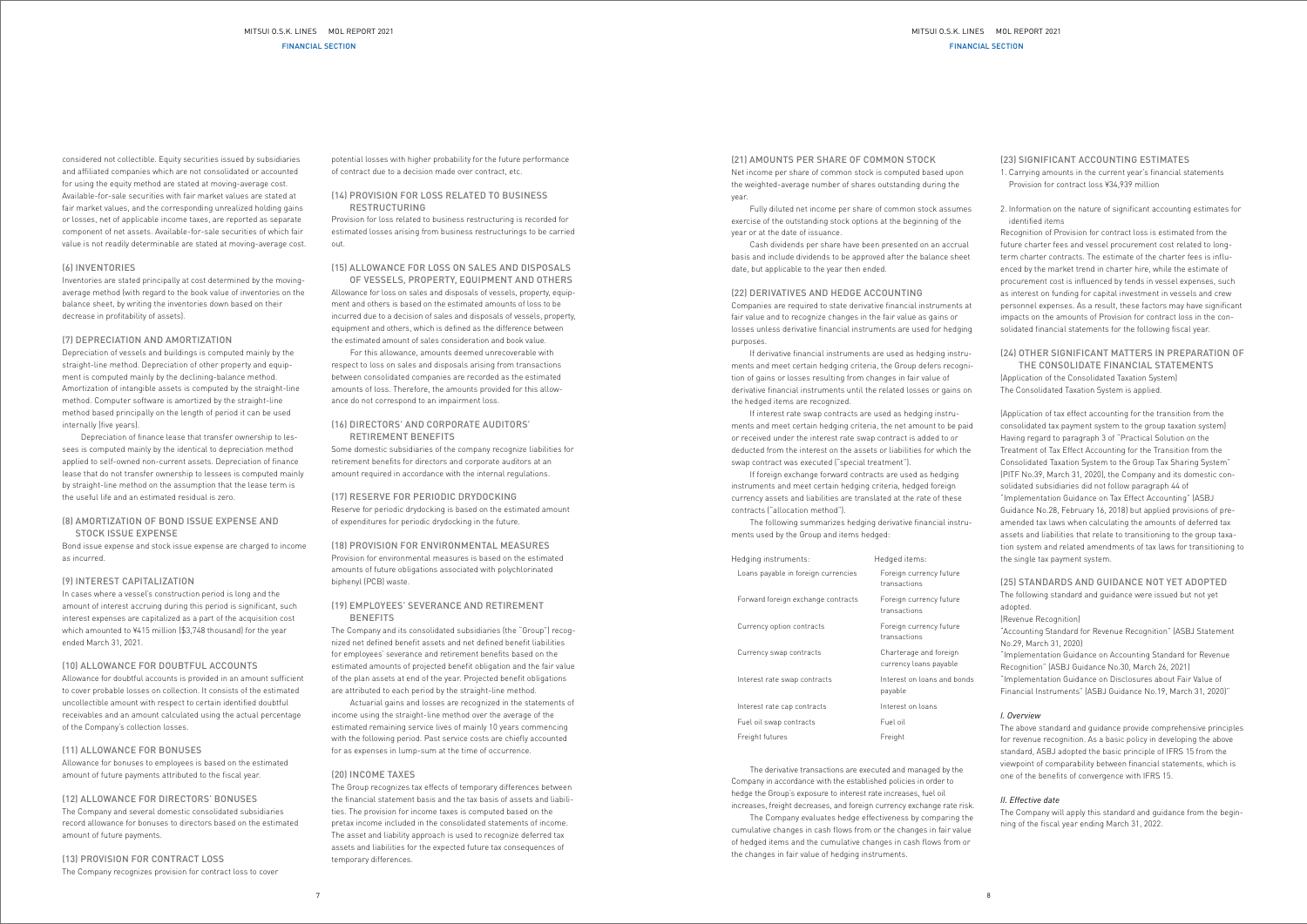#### *III. Supplemental information on fair value*

Fair value of financial instruments that are actively traded in organized financial markets is determined by market value.

For those where there are no active markets, it is determined by reasonable estimation. Reasonably estimated value might vary

depending on condition of calculation as several variation factors are included in the calculation. On the other hand, derivative transactions mentioned in following (2) do not indicate the market risk of such derivatives.

|  |  |  |  | ated balance sheet at March 31, 2021 were the following; |  |
|--|--|--|--|----------------------------------------------------------|--|
|  |  |  |  |                                                          |  |

# (2) FAIR VALUES OF FINANCIAL INSTRUMENTS

Book values and fair values of the financial instruments on the consolid

# **Assets**

|                                                                     |   |                   |   | Millions of yen |                   |        |
|---------------------------------------------------------------------|---|-------------------|---|-----------------|-------------------|--------|
|                                                                     |   | <b>Book Value</b> |   | Fair Value      | <b>Difference</b> |        |
| <b>Assets</b>                                                       |   |                   |   |                 |                   |        |
| Cash and cash equivalents                                           | ¥ | 83,436            | ¥ | 83,436          | ¥                 |        |
| Time deposits with a maturity of more than three months             |   | 3,301             |   | 3,301           |                   |        |
| Trade receivables                                                   |   | 86,828            |   | 86,828          |                   |        |
| Short-term loans receivable                                         |   | 7,810             |   | 7,810           |                   |        |
| Investment securities                                               |   |                   |   |                 |                   |        |
| Available-for-sale securities                                       |   | 86,290            |   | 86,290          |                   |        |
| Investments in unconsolidated subsidiaries and affiliated companies |   | 3,082             |   | 3,700           |                   | 618    |
| Long-term loans receivable [*1]                                     |   | 103,333           |   |                 |                   |        |
| Allowance for doubtful accounts (*2)                                |   | (15,007)          |   |                 |                   |        |
|                                                                     |   | 88,325            |   | 92,355          |                   | 4,029  |
| Total                                                               |   | ¥ 359,076         |   | ¥ 363,724       |                   | ¥4,648 |
| <b>Liabilities</b>                                                  |   |                   |   |                 |                   |        |
| Trade payables                                                      | ¥ | 73,019            | ¥ | 73,019          | ¥                 |        |
| Short-term bank loans                                               |   | 64,588            |   | 64,588          |                   |        |
| Commercial paper                                                    |   | 40,000            |   | 40,000          |                   |        |
| Bonds <sup>[*3]</sup>                                               |   | 181,000           |   | 180,763         |                   | (236)  |
| Long-term bank loans (*4)                                           |   | 725,297           |   | 726,940         |                   | 1,643  |
| Total                                                               |   | ¥1,083,904        |   | ¥1,085,312      |                   | ¥1,407 |
| Derivative financial instruments (*5)                               | ¥ | 40,342            | ¥ | 40.260          | ¥                 | [82]   |
|                                                                     |   |                   |   |                 |                   |        |

Thousands of U.S. dollars (Note 1)

#### Assets

|                                                                     |                   | Thousands of O.S. dottars invote Th |             |
|---------------------------------------------------------------------|-------------------|-------------------------------------|-------------|
|                                                                     | <b>Book Value</b> | Fair Value                          | Difference  |
| <b>Assets</b>                                                       |                   |                                     |             |
| Cash and cash equivalents                                           | 753,644<br>\$     | \$753,644                           | \$          |
| Time deposits with a maturity of more than three months             | 29.816            | 29.816                              |             |
| Trade receivables                                                   | 784,283           | 784,283                             |             |
| Short-term loans receivable                                         | 70,544            | 70,544                              |             |
| Investment securities                                               |                   |                                     |             |
| Available-for-sale securities                                       | 779,423           | 779,423                             |             |
| Investments in unconsolidated subsidiaries and affiliated companies | 27,838            | 33,420                              | 5,582       |
| Long-term loans receivable [*1]                                     | 933,366           |                                     |             |
| Allowance for doubtful accounts (*2)                                | (135, 552)        |                                     |             |
|                                                                     | 797,805           | 834,206                             | 36,392      |
| Total                                                               | \$3,243,392       | \$3,285,376                         | \$41,983    |
| <b>Liabilities</b>                                                  |                   |                                     |             |
| Trade payables                                                      | \$659,551         | \$659,551                           | \$          |
| Short-term bank loans                                               | 583.398           | 583,398                             |             |
| Commercial paper                                                    | 361,304           | 361,304                             |             |
| Bonds <sup>[*3]</sup>                                               | 1,634,901         | 1,632,761                           | (2, 131)    |
| Long-term bank loans (*4)                                           | 6,551,323         | 6,566,163                           | 14,840      |
| Total                                                               | \$9,790,479       | \$9,803,197                         | \$12,708    |
| Derivative financial instruments (*5)                               | \$364,393         | \$363,652                           | \$<br>(740) |

\*1 The book value of long-term loans receivable includes current portion amounting to ¥20,074 million (\$181,320 thousand). \*2 An individual listing of allowance for doubtful accounts on long-term loans receivable is omitted. \*3 The book value of bonds includes current portion amounting to ¥17,800 million (\$160,780 thousand). \*4 The book value of long-term bank loans includes current portion amounting to ¥102,291 million (\$923,954 thousand). \*5 Amounts of derivative financial instruments are net of asset and liability. Negative amount stated with () means that the net amount is liability.

# *III. Effects of the application of the standards*

The Company and its consolidated domestic subsidiaries are currently in the process of determining the effects of these new standards on the consolidated financial statements.

(Fair Value Measurement)

"Accounting Standard for Fair Value Measurement" (ASBJ Statement No. 30, July 4, 2019)

"Implementation Guidance on Accounting Standard for Fair Value Measurement" (ASBJ Guidance No. 31, July 4, 2019) "Accounting Standard for Measurement of Inventories" (ASBJ Statement No. 9, July 4, 2019)

"Accounting Standard for Financial Instruments" (ASBJ Statement No. 10, July 4, 2019)

"Implementation Guidance on Disclosures about Fair Value of Financial Instruments" (ASBJ Guidance No.19, March 31, 2020)

#### *I. Overview*

In order to enhance comparability with internationally recognized accounting standards, "Accounting Standard for Fair Value Measurement" and "Implementation Guidance on Accounting Standard for Fair Value Measurement" (together, hereinafter

- referred to as "Fair Value Accounting Standards") were developed and guidance on methods measuring fair value was issued. Fair
- Value Accounting Standards are applicable to the fair value mea-
- surement of the following items:
- Financial instruments in "Accounting Standard for Financial
- Instruments"; and
- Inventories held for trading purposes in "Accounting Standard for Measurement of Inventories."

# *II. Effective date*

The Company will apply this standard and guidance from the beginning of the consolidated fiscal year ending March 31, 2022.

#### *III. Effects of the application of the standards*

The Company and its consolidated domestic subsidiaries are currently in the process of determining the effects of these new standards on the consolidated financial statements.

#### (26) RECLASSIFICATIONS

Certain prior year amounts have been reclassified to conform to the 2021 presentation.

# 3. FINANCIAL INSTRUMENTS

- (1) QUALITATIVE INFORMATION ON FINANCIAL INSTRUMENTS
- *I. Policies for using financial instruments*

We raise capital investment funds to acquire vessels and other fixed assets primarily through bank loans and corporate bonds. In addition, we secure short-term operating funds primarily through bank loans. Furthermore, we have established commitment line with Japanese banks to maintain a sufficient amount of working capital and prepare supplementary liquidity for emergency situations.

Derivatives are utilized to hedge risks as discussed below and are executed within the scope of real requirements.

Our policy is not to use derivatives for speculative purposes.

#### *II. Details of financial instruments / Risk and its management*

Trade receivables are exposed to the credit risks of customers. We strive to mitigate such risks in accordance with internal regulations. Besides, trade receivables denominated in foreign currencies are exposed to the foreign currency exchange rate risk. We avoid the risk mainly by, in principle, utilizing forward exchange contracts which cover the net position (The difference between trade receivables and trade payables dominated in foreign currencies).

Short-term loans receivable and long-term loans receivable are mainly for group companies and exposed to the credit risks of borrowers.

In relation to these risks, the Group periodically monitors collectability of loans including financial condition of borrowers for early detection and reduction of default risks.

Investment securities are mainly stocks of companies with which we have business relationships. These investment securities are exposed to the price fluctuation risk. We identify the market value of listed stocks on a quarterly basis.

Trade payables are due within a year.

Short-term bank loans and commercial papers are primarily used for raising short-term operating funds, while long-term bank loans and bonds are mainly for capital investments. Although several items with variable interest rates are exposed to the interest rate risk, a certain portion of such variable interest rates is fixed with the use of interest rate swaps or interest rate caps.

Long-term bank loans and bonds denominated in foreign currencies are exposed to the foreign currency exchange rate risk, a part of which is avoided by using currency swaps.

Our major derivative transactions and hedged risks are as follows.

\* Forward foreign exchange contracts / Currency swap contracts

: To cover exchange volatility of foreign-currency-denominated trade receivables, trade payables, long-term bank loans, and corporate bonds.

- \* Interest rate swap contracts/ Interest rate cap contracts : To avoid interest rate risk arising out of interest payment of long-term bank loans and corporate bonds.
- \* Fuel oil swap contracts
- : To hedge fluctuation of fuel oil price.

With regard to the detail of hedge accounting (hedging instruments, hedged items, the way of evaluating hedge effectiveness), see Note 2 (22) to the consolidated financial statements.

Derivative transactions are executed and managed in accordance with our internal regulations and dealt only with highly rated financial institutions to mitigate credit risks.

On the other hand, as trade payables, bank loan payables, bonds, and commercial papers are exposed to the risk of financing for repayment, we manage the risk by planning cash management program monthly, having established commitment lines with several financial institutions, and adjusting funding period (balancing short-term/long-term combination), in consideration of market circumstances.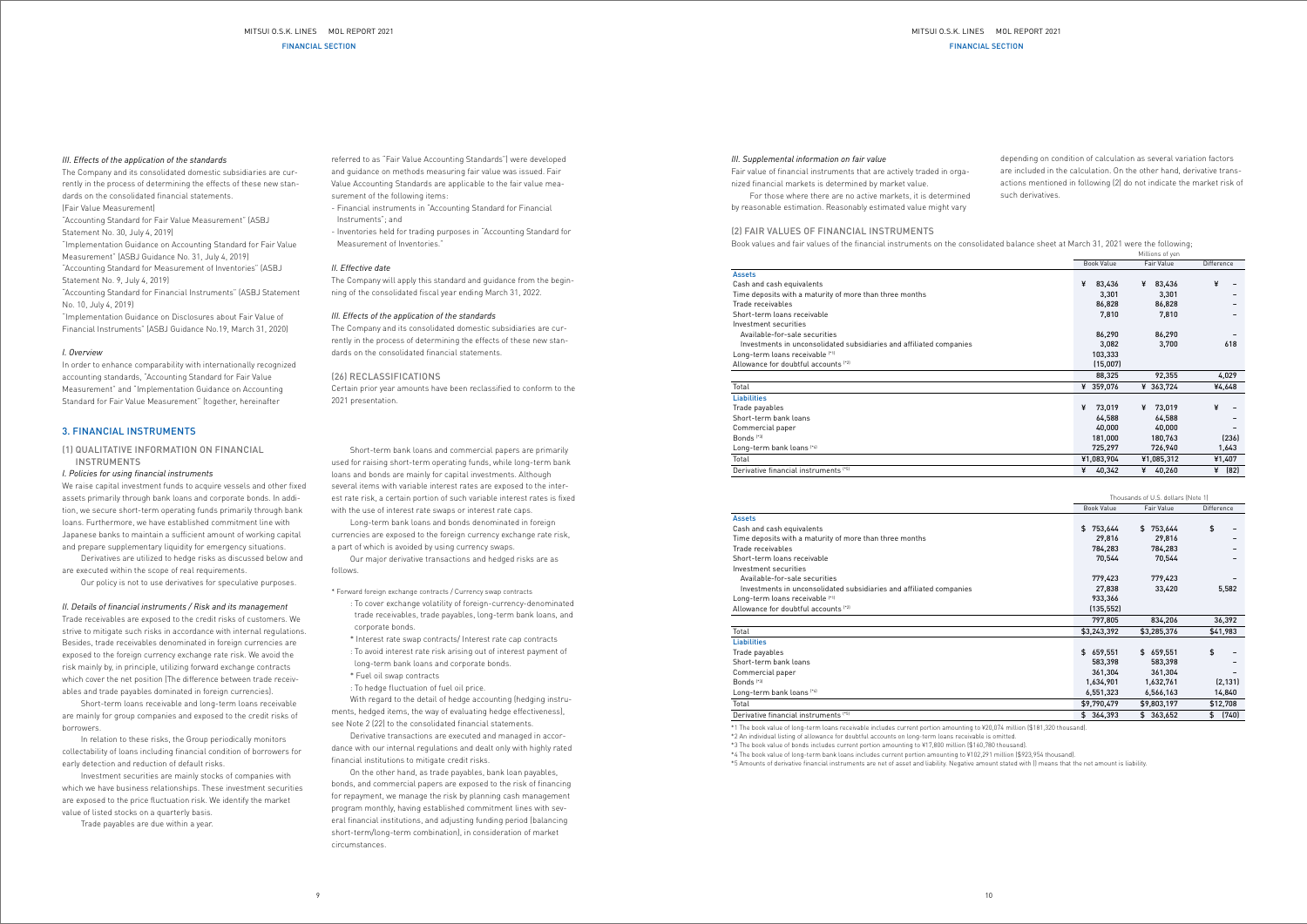#### Book values and fair values of the financial instruments on the consolidated balance sheet at March 31, 2020 were the following;

|                                                                     | Millions of yen   |              |            |  |  |  |
|---------------------------------------------------------------------|-------------------|--------------|------------|--|--|--|
|                                                                     | <b>Book Value</b> | Fair Value   | Difference |  |  |  |
| <b>Assets</b>                                                       |                   |              |            |  |  |  |
| Cash and cash equivalents                                           | ¥ 102,283         | 102,283<br>¥ | ¥          |  |  |  |
| Time deposits with a maturity of more than three months             | 4,001             | 4,001        |            |  |  |  |
| Trade receivables                                                   | 81,362            | 81,362       |            |  |  |  |
| Short-term loans receivable                                         | 4,454             | 4,454        |            |  |  |  |
| Investment securities                                               |                   |              |            |  |  |  |
| Available-for-sale securities                                       | 67,344            | 67,344       |            |  |  |  |
| Investments in unconsolidated subsidiaries and affiliated companies | 3,078             | 2,841        | [236]      |  |  |  |
| Long-term loans receivable [*1]                                     | 86,208            |              |            |  |  |  |
| Allowance for doubtful accounts <a>[*2]</a>                         | (7, 784)          |              |            |  |  |  |
|                                                                     | 78,424            | 82,086       | 3,661      |  |  |  |
| Total                                                               | ¥ 340,949         | ¥ 344,374    | ¥3,424     |  |  |  |
| <b>Liabilities</b>                                                  |                   |              |            |  |  |  |
| Trade payables                                                      | ¥<br>69,189       | 69,189<br>¥  | ¥          |  |  |  |
| Short-term bank loans                                               | 100,063           | 100,063      |            |  |  |  |
| Commercial paper                                                    | 25,000            | 25,000       |            |  |  |  |
| Bonds <sup>[*3]</sup>                                               | 217,766           | 217,503      | (262)      |  |  |  |
| Long-term bank loans [*4]                                           | 735,404           | 738,681      | 3,276      |  |  |  |
| Total                                                               | ¥1,147,423        | ¥1,150,438   | ¥ 3,014    |  |  |  |
| Derivative financial instruments [*5]                               | ¥<br>41,437       | ¥ 41,324     | ¥ $(112)$  |  |  |  |

\*1 The book value of long-term loans receivable includes current portion amounting to ¥946 million.

\*2 An individual listing of allowance for doubtful accounts onlong-term loans receivable is omitted.

\*3 The book value of bonds includes current portion amounting to ¥36,766 million.

\*4 The book value of long-term bank loans includes current portion amounting to ¥80,287 million.

\*5 Amounts of derivative financial instruments are net of asset and liability. Negative amount stated with () means that the net amount is liability.

Cash and cash equivalents, Time deposits with a maturity of more than three months, Trade receivables and Short-term loans

receivable

The fair value of above assets is evaluated at the book value because they are settled within a short term period and the fair

value is almost equal to book value.

Investment securities

The fair value of stocks is evaluated at market prices at stock exchange as at the end of the years and the fair value of bonds is evaluated at market prices at the stock exchange or at the value provided by financial institutions as at the end of the years.

#### The following is a description of the valuation methodologies used for the assets and liabilities measured at the fair value. Trade payables, Short-term bank loans and Commercial paper

Long-term loans receivable

The fair value of long-term loans receivable with variable interest rates is evaluated at the book value because the interest rate reflects the market rate in a short term and the fair value is almost equal to the book value, unless the creditworthiness of the borrower has changed significantly because the loan was made. The fair value of long-term loans receivable with fixed interest rates, for each category of loans based on the type of loans, and maturity length, is evaluated by discounting the total amount of principal and interest using the rate which would apply if similar loans were newly made.

The fair value of above liabilities is evaluated at the book value because they are settled within a short term period and the fair value is almost equal to the book value.

#### Bonds

The fair value of corporate bonds is evaluated on their market price.

#### Long-term bank loans

The fair value of long-term bank loans with variable interest rates is evaluated at the book value because the interest rate reflects the market rate in a short term and there has been no significant change in the Company's creditworthiness before and after such bank loans were made. The fair value of long-term bank loans with fixed interest rates, for each category of bank loans based on types of bank loans, and maturity length, is evaluated by discounting the total amount of principal and interest using the rate which would apply if similar bank loans were newly made. The fair value of long-term bank loans qualifying for allocation method of currency swap is evaluated at the book value because such bank loans were deemed as the variable interest rates bank loans and the interest rate reflects the market rate in a short term.

#### Derivative financial instruments

Please refer to Note 6 to the consolidated financial statements.

The following table summarizes financial instruments whose fair value is extremely difficult to estimate.

Thousands of

|                                                                     |            | Millions of ven | 1110u5d11u5 01<br>U.S. dollars<br>[Note 1] |
|---------------------------------------------------------------------|------------|-----------------|--------------------------------------------|
|                                                                     | Book Value | Book Value      | Book Value                                 |
|                                                                     | 2021       | 2020            | 2021                                       |
| Unlisted stocks                                                     | ¥ 8.505    | ¥ 8,688         | 76,822<br>\$                               |
| Investments in unconsolidated subsidiaries and affiliated companies | 361,473    | 267.767         | 3,265,043                                  |
| Others                                                              | 5          |                 | 45                                         |
| Total                                                               | ¥369.985   | ¥276.468        | \$3,341,929                                |

The above items are not included in the amount presented under the line "Investments securities" in the table summarizing fair value of financial instruments, because the fair value is extremely difficult to estimate as they have no quoted market price and the future cash flow cannot be estimated.

At March 31, 2021, the aggregate annual maturity of monetary claims and securities was as follows;

| Cash and cash equivalents                                    |
|--------------------------------------------------------------|
| Time deposits with a maturity of more than three months      |
| Trade receivables                                            |
| Short-term loans receivable                                  |
| Marketable securities and investments securities             |
| Available-for-sale securities (Governmental/municipal bonds) |
| Available-for-sale securities (Corporate bonds)              |
| Long-term loans receivable [*]                               |
| Total                                                        |

Time deposits with a maturity of more than three months 29,816 Trade receivables 784,283 Short-term loans receivable 70,544 Marketable securities and investments securities Available-for-sale securities (Governmental/municipal bonds) Long-term loans receivable (\*) Total \$1,819,636 \$82,142 \$143,835 \$390,488 \$390,488 \$143,835 \$390,488

Millions of yen Within a year After one year through five years After five years through ten years After ten years Cash and cash equivalents  $\begin{array}{ccc} \uparrow \end{array}$   $\begin{array}{ccc} \downarrow \end{array}$  83,436  $\begin{array}{ccc} \uparrow \end{array}$   $\begin{array}{ccc} \downarrow \end{array}$   $\begin{array}{ccc} \downarrow \end{array}$   $\begin{array}{ccc} \downarrow \end{array}$   $\begin{array}{ccc} \downarrow \end{array}$   $\begin{array}{ccc} \downarrow \end{array}$   $\begin{array}{ccc} \downarrow \end{array}$   $\begin{array}{ccc} \downarrow \end{array}$   $\begin{array}{ccc}$ Time deposits with a maturity of more than three months  $\qquad \qquad 3,301$  –  $\qquad \qquad -$  –  $\qquad \qquad -$ Trade receivables 86,828 – – – Short-term loans receivable 7,810 – – – Available-for-sale securities (Governmental/municipal bonds) – – – – Available-for-sale securities (Corporate bonds) – – – – Long-term loans receivable (\*) 20,074 9,094 15,924 43,231 Total ¥201,452 ¥9,094 ¥15,924 ¥43,231 Thousands of U.S. dollars (Note 1) Within a year After one year through five years After five years through ten years After ten years Cash and cash equivalents **\$** 753,644 \$ – \$ Available-for-sale securities (Corporate bonds) – – – –

\* Long-term loans receivable does not include those amounting to ¥15,007 million(\$135,552 thousand), for which the planned redemption amount cannot be expected.

At March 31, 2020, the aggregate annual maturity of monetary claims and securities was as follows;

|                                                              |               |                                         | Millions of yen                          |                 |
|--------------------------------------------------------------|---------------|-----------------------------------------|------------------------------------------|-----------------|
|                                                              | Within a year | After one year<br>through five<br>years | After five years<br>through ten<br>years | After ten years |
| Cash and cash equivalents                                    | ¥102.283      |                                         |                                          |                 |
| Time deposits with a maturity of more than three months      | 4,001         |                                         |                                          |                 |
| Trade receivables                                            | 81,362        |                                         |                                          |                 |
| Short-term loans receivable                                  | 4,454         |                                         |                                          |                 |
| Marketable securities and investments securities             |               |                                         |                                          |                 |
| Available-for-sale securities (Governmental/municipal bonds) |               |                                         |                                          |                 |
| Available-for-sale securities (Corporate bonds)              |               |                                         |                                          |                 |
| Long-term loans receivable [*]                               | 946           | 16,976                                  | 12.790                                   | 47,710          |
| Total                                                        | ¥193.048      | ¥16.976                                 | ¥12.790                                  | ¥47.710         |
|                                                              |               |                                         |                                          |                 |

| Cash and cash equivalents                                    |
|--------------------------------------------------------------|
| Time deposits with a maturity of more than three months      |
| Trade receivables                                            |
| Short-term loans receivable                                  |
| Marketable securities and investments securities             |
| Available-for-sale securities (Governmental/municipal bonds) |
| Available-for-sale securities (Corporate bonds)              |
| Long-term loans receivable [*]                               |
| Total                                                        |

\* Long-term loans receivable does not include those amounting to ¥7,784 million, for which the planned redemption amount cannot be expected.

#### 4. SECURITIES

# A. The following tables summarize acquisition costs, book values and fair values of securities with available fair values at March 31, 2021 and

2020.

#### *Available-for-sale securities:*

Securities with book values exceeding acquisition costs at March 31, 2021

|                   |                                    | Millions of yen   |            |
|-------------------|------------------------------------|-------------------|------------|
| Type              | Acquisition cost                   | Book value        | Difference |
| Equity securities | ¥25.180                            | ¥77.334           | ¥52.154    |
| Total             | ¥25.180                            | ¥77.334           | ¥52,154    |
|                   | Thousands of U.S. dollars (Note 1) |                   |            |
| Type              | Acquisition cost                   | <b>Book value</b> | Difference |
| Equity securities | \$227.441                          | \$698,527         | \$471,086  |
| Total             | \$227,441                          | \$698,527         | \$471,086  |

|                   |                  | Millions of yen                    |            |
|-------------------|------------------|------------------------------------|------------|
| Type              | Acquisition cost | Book value                         | Difference |
| Equity securities | ¥25.180          | ¥77.334                            | ¥52,154    |
| Total             | ¥25.180          | ¥77.334                            | ¥52,154    |
|                   |                  | Thousands of U.S. dollars (Note 1) |            |
| Type              | Acquisition cost | <b>Book value</b>                  | Difference |
| Equity securities | \$227.441        | \$698.527                          | \$471,086  |
| Total             | \$227,441        | \$698,527                          | \$471,086  |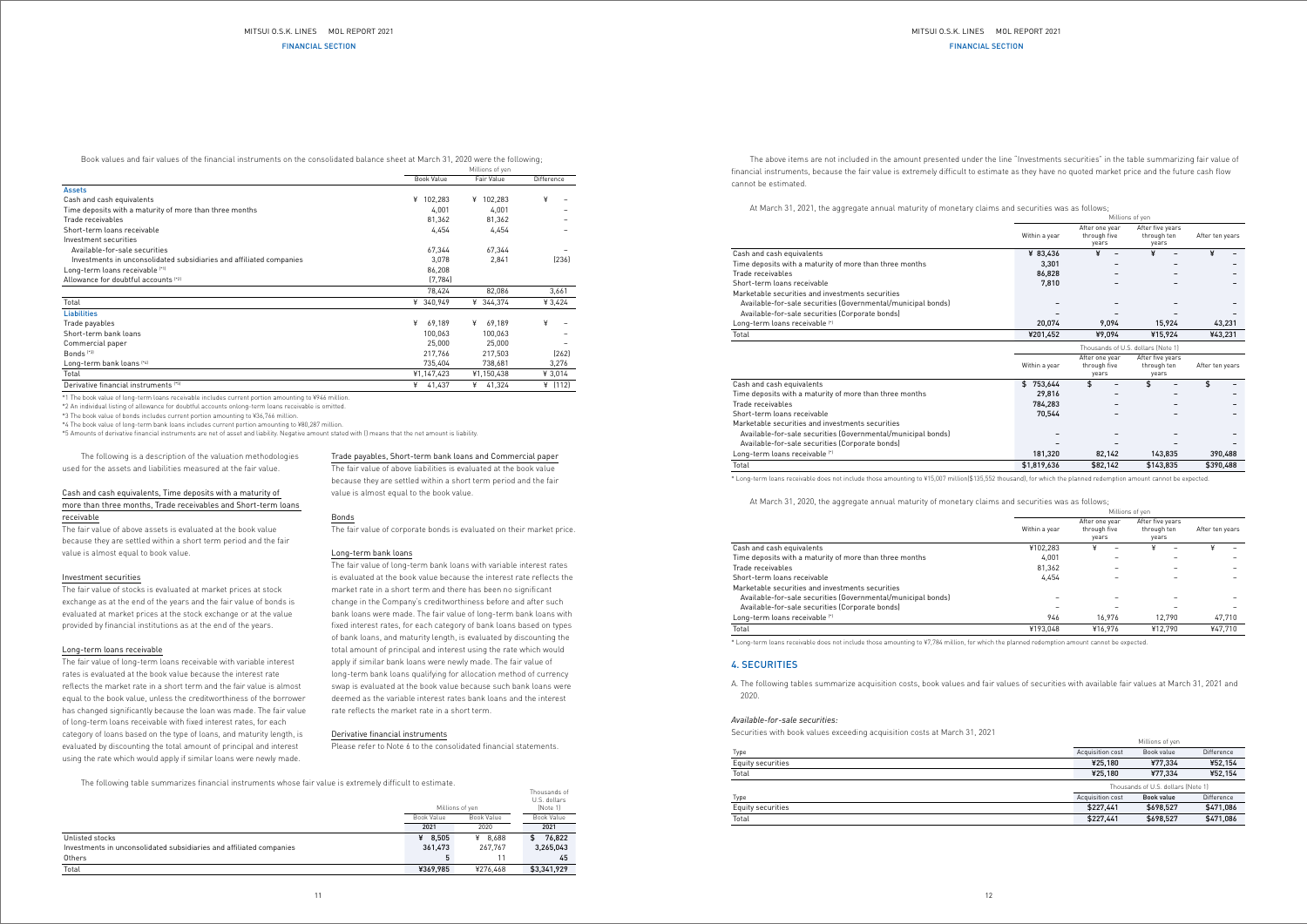#### Securities with book values exceeding acquisition costs at March 31, 2020

|                          |                  | Millions of yen |            |
|--------------------------|------------------|-----------------|------------|
| Type                     | Acquisition cost | Book value      | Difference |
| . .<br>Equity securities | ¥24.463          | ¥55.796         | ¥31,332    |
| Total                    | ¥24,463          | ¥55.796         | ¥31,332    |

Securities with book values not exceeding acquisition costs at March 31, 2021

|                   |                                    | Millions of yen |            |
|-------------------|------------------------------------|-----------------|------------|
| Type              | Acquisition cost                   | Book value      | Difference |
| Equity securities | ¥11.714                            | ¥8.955          | ¥(2,758)   |
| Total             | ¥11.714                            | ¥8.955          | ¥(2,758)   |
|                   | Thousands of U.S. dollars (Note 1) |                 |            |
| Type              | Acquisition cost                   | Book value      | Difference |
| Equity securities | \$105.807                          | \$80,887        | \$(24,911) |
| Total             | \$105,807                          | \$80,887        | \$124,911] |

Securities with book values not exceeding acquisition costs at March 31, 2020

|                   |                  | Millions of ven |            |  |
|-------------------|------------------|-----------------|------------|--|
| Type              | Acquisition cost | Book value      | Difference |  |
| Equity securities | ¥16.465          | ¥11.547         | $*(4.917)$ |  |
| Total             | ¥16,465          | ¥11.547         | ¥[4,917]   |  |

B. Total sales of available-for-sale securities sold in the years ended March 31, 2021 and 2020 and the related gains and losses were as follows:

|                       |        |                 | Thousands of |
|-----------------------|--------|-----------------|--------------|
|                       |        |                 | U.S. dollars |
|                       |        | Millions of ven | [Note 1]     |
|                       | 2021   | 2020            | 2021         |
| Proceeds from sales   | ¥6.102 | ¥12.653         | \$55,116     |
| Gross realized gains  | 1,924  | 3,266           | 17,378       |
| Gross realized losses | 146    | 862             | 1,318        |

C. Impairment losses of securities

For the year ended March 31, 2021, the Company reduced the book value on the securities and booked the reductions as impairment losses of ¥3,317 million (\$29,961 thousand).

For the year ended March 31, 2020, the Company reduced the book value on the securities and booked the reductions as impairment losses of ¥3,165 million.

With regard to the impairment losses, the Company principally reduces the book value on the securities to the amount which is considered the recoverability, etc. in the event the fair market value declines more than 50% in comparison with the acquisition cost.

# 5. INVENTORIES

Inventories as at March 31, 2021 and 2020 consisted of the following:

|                   |         | Millions of yen | Thousands of<br>U.S. dollars<br>[Note 1] |
|-------------------|---------|-----------------|------------------------------------------|
|                   | 2021    | 2020            | 2021                                     |
| Fuel and supplies | ¥27,998 | ¥32,217         | \$252,894                                |
| Others            | 1.616   | 1,303           | 14,596                                   |
| Total             | ¥29.615 | ¥33.520         | \$267,500                                |

### 6. DERIVATIVE TRANSACTIONS

The Group enters into derivative transactions to hedge the Group's exposure to interest rate increases, fuel oil increases, freight decreases, and currency exchange fluctuations, in accordance with the guidance determined by the management of the Company.

#### I. HEDGE ACCOUNTING NOT APPLIED

The following tables summarize the outstanding contract amounts and fair values of financial derivatives of the Group at March 31, 2021 and 2020, for which hedge accounting has not been applied.

# (1) Currency related: Forward currency exchange contracts Sell (U.S. dollar):

Buy (U.S. dollar): Buy (Others):

# (2) Interest related

Millions of yen Thousands of U.S. dollars (Note 1) 2021 2020 2021  $\frac{4}{26}$  Contracts outstanding  $\frac{4}{234}$   $\frac{382}{234}$   $\frac{5}{234}$ Fair values (0) (6) (0) Contracts outstanding ¥9,967 ¥26,022 \$90,028 Fair values (4) (1) (36) Contracts outstanding ¥    – ¥     3 \$     – Fair values – 0 – Millions of yen Thousands of U.S. dollars (Note 1) 2021 2020 2021 Contracts outstanding ¥10,728 ¥12,561 \$ 96,901 Fair values (1,266) (2,010) (11,435) Contracts outstanding ¥10,478 ¥11,984 \$ 94,643 Fair values 213 691 1,923 Millions of yen Thousands of U.S. dollars (Note 1) 2021 2020 2021 Contracts outstanding ¥1,280 ¥  958 \$11,561 Fair values 350 (421) 3,161 Contracts outstanding ¥1,454 ¥2,179 \$13,133 Fair values (25) (134) (225)

Interest rate swaps Receive floating, pay fixed Receive fixed, pay floating

#### (3) Others

a. Fuel oil swaps Receive floating, pay fixed

b. Freight futures

Note: Fair values are measured based on forward exchange rates prevailing at the end of the year and information provided by financial institutions, etc.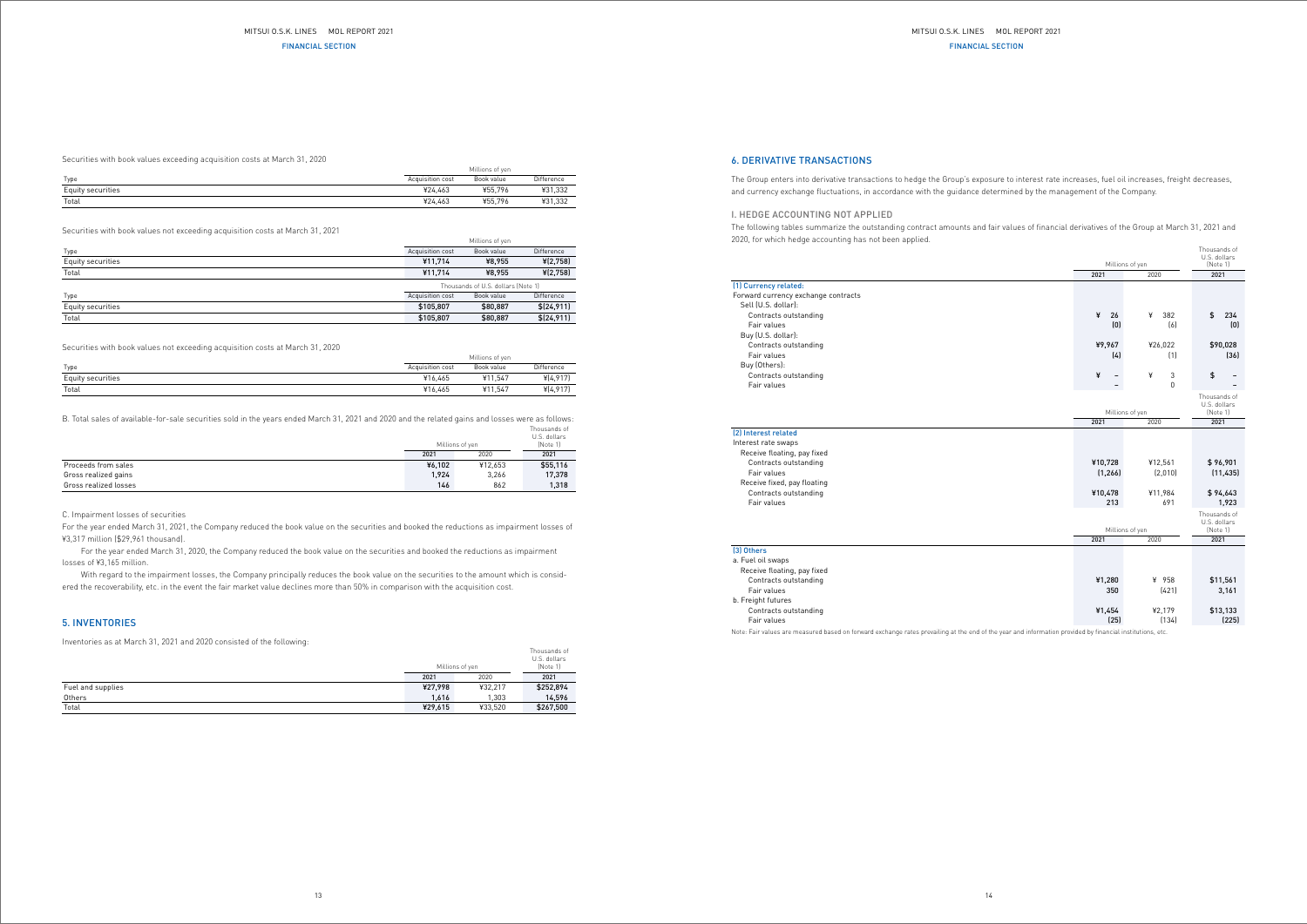# II. HEDGE ACCOUNTING APPLIED

The following tables summarize the outstanding contract amounts and fair values of financial derivatives of the Group at March 31, 2021 and 2020, for which hedge accounting has been applied.

|                                                                                                |                          |            | Thousands of<br>U.S. dollars |  |
|------------------------------------------------------------------------------------------------|--------------------------|------------|------------------------------|--|
|                                                                                                | Millions of yen          |            | (Note 1)                     |  |
|                                                                                                | 2021                     | 2020       | 2021                         |  |
| (1) Deferral hedge accounting                                                                  |                          |            |                              |  |
| a. Forward currency exchange contracts to hedge the risk for the foreign currency transactions |                          |            |                              |  |
| Sell (U.S. dollar):                                                                            |                          |            |                              |  |
| Contracts outstanding                                                                          | ¥ 11,071                 | ¥ 87,106   | \$100,000                    |  |
| Fair values                                                                                    | (457)                    | 128        | (4, 127)                     |  |
| Buy (U.S. dollar):                                                                             |                          |            |                              |  |
| Contracts outstanding                                                                          | ¥ 31,193                 | ¥ 74,240   | \$ 281,754                   |  |
| Fair values                                                                                    | 2,807                    | 2,665      | 25,354                       |  |
| Buy (Euro):                                                                                    |                          |            |                              |  |
| Contracts outstanding                                                                          | ¥                        | ¥<br>472   | \$                           |  |
| Fair values                                                                                    | $\overline{\phantom{0}}$ | (21)       |                              |  |
| Buy (Australian dollar):                                                                       |                          |            |                              |  |
| Contracts outstanding                                                                          | ¥<br>$\overline{a}$      | ¥<br>5,948 | \$                           |  |
| Fair values                                                                                    | $\overline{a}$           | (729)      |                              |  |
| Buy (Others):                                                                                  |                          |            |                              |  |
| Contracts outstanding                                                                          | ¥<br>2,056               | ¥          | \$<br>18,571                 |  |
| Fair values                                                                                    | 28                       |            | 252                          |  |
|                                                                                                |                          |            |                              |  |
| b. Currency swaps contracts to hedge the risk for charterages                                  |                          |            |                              |  |
| Buy (U.S. dollar):                                                                             |                          |            |                              |  |
| Contracts outstanding                                                                          | ¥229,235                 | ¥249,908   | \$2,070,589                  |  |
| Fair values                                                                                    | 49,236                   | 57,646     | 444,729                      |  |
|                                                                                                |                          |            |                              |  |
| c. Interest rate swaps to hedge the risk for the long-term bank loans and charterages          |                          |            |                              |  |
| Receive floating, pay fixed                                                                    |                          |            |                              |  |
|                                                                                                |                          |            |                              |  |
| Contracts outstanding                                                                          | ¥119,451                 | ¥152,245   | \$1,078,954                  |  |
| Fair values                                                                                    | (10, 945)                | (14, 857)  | (98, 861)                    |  |
|                                                                                                |                          |            |                              |  |
| d. Fuel oil swaps to hedge the risk for the fuel oil                                           |                          |            |                              |  |
| Receive floating, pay fixed                                                                    |                          |            |                              |  |
| Contracts outstanding                                                                          | ¥<br>5,089               | ¥ 5,954    | \$<br>45,966                 |  |
| Fair values                                                                                    | 404                      | (1,484)    | 3,649                        |  |
|                                                                                                |                          |            |                              |  |
| e. Freight futures to hedge the risk for the freight                                           |                          |            |                              |  |
| Contracts outstanding                                                                          | ¥                        | ¥<br>81    | \$                           |  |
| Fair values                                                                                    |                          | (28)       |                              |  |
|                                                                                                |                          |            | Thousands of                 |  |
|                                                                                                | Millions of yen          |            | U.S. dollars<br>(Note 1)     |  |
|                                                                                                | 2021                     | 2020       | 2021                         |  |
| (2) Special treatment                                                                          |                          |            |                              |  |
|                                                                                                |                          |            |                              |  |
| Interest rate swaps to hedge the risk for the long-term bank loans                             |                          |            |                              |  |
| Receive floating, pay fixed                                                                    |                          |            |                              |  |
| Contracts outstanding                                                                          | ¥19,285                  | ¥19,345    | \$174,193                    |  |
| Fair values                                                                                    |                          |            |                              |  |
|                                                                                                |                          |            | Thousands of                 |  |
|                                                                                                | Millions of yen          |            | U.S. dollars<br>(Note 1)     |  |
|                                                                                                | 2021                     | 2020       | 2021                         |  |
| [3] Allocation method                                                                          |                          |            |                              |  |
|                                                                                                |                          |            |                              |  |
| Currency swaps to hedge the risk for the foreign bonds and long-term bank loans                | ¥1,017                   | ¥1,539     | \$9,186                      |  |
| Contracts outstanding                                                                          |                          |            |                              |  |
| Fair values                                                                                    |                          |            |                              |  |

Notes: 1. Fair values are measured based on forward exchange rates prevailing at the end of the year and information provided by financial institutions, etc.

2. Interest rate swaps which special treatment are applied to are recorded as the combined amount of such interest rate swaps and their hedge items. Therefore, their fair values are included in fair values of such hedge items. 3. Currency swaps which allocation method are applied to are recorded as the combined amount of such currency swaps and their hedge items. Therefore, their fair

values are included in fair values of such hedge items.

# 7. SHORT-TERM DEBT AND LONG-TERM DEBT

#### (1) SHORT-TERM DEBT

Short-term debt at March 31, 2021 and 2020 consisted of the following:

| Short-term bank loans |  |
|-----------------------|--|
|                       |  |
| Commercial paper      |  |
| Total                 |  |
|                       |  |

#### Millions of yen Thousands of U.S. dollars (Note 1) 2021 2020 2021 Short-term bank loans ¥ 64,588 ¥100,063 \$583,398 Commercial paper 40,000 25,000 361,304 Total ¥104,588 ¥125,063 \$944,702

Average interest rates on short-term bank loans at March 31, 2021 and 2020 were 0.62% and 1.64%, respectively. Average interest rates on commercial paper at March 31, 2021 and 2020 were –0.00% and 0.00%, respectively.

#### (2) LONG-TERM DEBT

Long-term debt at March 31, 2021 and 2020 consisted of the following:

| Bonds:                                  |
|-----------------------------------------|
| 0.000% U.S. dollars bonds due April 24. |
| 1.398% yen bonds due May 28, 2020       |
| 1.361% yen bonds due June 21, 2021      |
| 1.652% yen bonds due May 27, 2022       |
| 1.139% yen bonds due July 12, 2022      |
| 1.071% yen bonds due January 23, 2023   |
| 0.320% yen bonds due July 19, 2023      |
| 0.420% yen bonds due August 30, 2023    |
| 0.420% yen bonds due September 8, 202   |
| 0.845% yen bonds due March 4, 2024      |
| 0.970% yen bonds due June 19, 2024      |
| 0.803% yen bonds due March 3, 2025      |
| 0.490% yen bonds due July 18, 2025      |
| 0.490% yen bonds due July 29, 2025      |
| 0.564% yen bonds due October 25, 2028   |
| 0.340% yen bonds due Mar 5, 2030        |

|                                                                                      |          |                 | Thousands of<br>U.S. dollars |
|--------------------------------------------------------------------------------------|----------|-----------------|------------------------------|
|                                                                                      |          | Millions of yen | (Note 1)                     |
|                                                                                      | 2021     | 2020            | 2021                         |
| Bonds:                                                                               |          |                 |                              |
| 0.000% U.S. dollars bonds due April 24, 2020 <sup>(*)</sup>                          | ¥        | ¥ 21,766        | \$                           |
| 1.398% yen bonds due May 28, 2020                                                    |          | 15,000          |                              |
| 1.361% yen bonds due June 21, 2021                                                   | 17,800   | 17,800          | 160,780                      |
| 1.652% yen bonds due May 27, 2022                                                    | 5,000    | 5,000           | 45,163                       |
| 1.139% yen bonds due July 12, 2022                                                   | 8,700    | 8,700           | 78,583                       |
| 1.071% yen bonds due January 23, 2023                                                | 10.000   | 10,000          | 90,326                       |
| 0.320% yen bonds due July 19, 2023                                                   | 5,000    | 5,000           | 45,163                       |
| 0.420% yen bonds due August 30, 2023                                                 | 5,000    | 5,000           | 45,163                       |
| 0.420% yen bonds due September 8, 2023                                               | 5,000    | 5,000           | 45,163                       |
| 0.845% yen bonds due March 4, 2024                                                   | 15,000   | 15,000          | 135,489                      |
| 0.970% yen bonds due June 19, 2024                                                   | 29,500   | 29,500          | 266,461                      |
| 0.803% yen bonds due March 3, 2025                                                   | 15,000   | 15,000          | 135,489                      |
| 0.490% yen bonds due July 18, 2025                                                   | 5,000    | 5,000           | 45,163                       |
| 0.490% yen bonds due July 29, 2025                                                   | 10,000   | 10,000          | 90,326                       |
| 0.564% yen bonds due October 25, 2028                                                | 10,000   | 10,000          | 90,326                       |
| 0.340% yen bonds due Mar 5, 2030                                                     | 10,000   | 10,000          | 90,326                       |
| 0.850% yen bonds due December 15, 2031                                               | 10,000   | 10,000          | 90,326                       |
| 0.780% yen bonds due July 19, 2034                                                   | 10,000   | 10,000          | 90,326                       |
| 0.960% yen bonds due July 19, 2039                                                   | 10,000   | 10,000          | 90,326                       |
| Long-term bank loans due within one year:                                            |          |                 |                              |
| Long-term bank loans due within one year at average interest rate of 0.82% and 1.24% |          |                 |                              |
| at March 31, 2021 and 2020, respectively.                                            | 102,291  | 80,287          | 923,954                      |
| Long-term bank loans due after one year:                                             |          |                 |                              |
| Long-term bank loans due through 2076 at average interest rate of 0.98% and 1.34%    |          |                 |                              |
| at March 31, 2021 and 2020, respectively.                                            | 623,006  | 655,117         | 5,627,368                    |
|                                                                                      | 906,297  | 953,170         | 8,186,225                    |
| Amount due within one year                                                           | 120.091  | 117,053         | 1,084,734                    |
|                                                                                      | ¥786,206 | ¥836,117        | \$7,101,490                  |

# Long-term bank loans due within one year:

#### Long-term bank loans due after one year:

| Amount due within one year |
|----------------------------|
|----------------------------|

\* Zero coupon convertible bonds, details are as follows.

|                      | the 2020 Bonds         |
|----------------------|------------------------|
| [1] Exercise period  | From May 8, 2014 to Ap |
| [2] Conversion price | U.S.\$47.80 per share  |
|                      |                        |

At March 31, 2021, the aggregate annual maturity of long-term debt was as follows:

Thousands of

oril 9, 2020

| Year ending March 31<br>(Note 1)<br>Millions of yen<br>2022<br>¥120,091<br>2023<br>100,457<br>2024<br>116,507<br>2025<br>114,360<br>2026<br>73,694<br>381,188<br>2027 and thereafter<br>Total<br>¥906.297 |  | THUUSBHUS UT<br>U.S. dollars |
|-----------------------------------------------------------------------------------------------------------------------------------------------------------------------------------------------------------|--|------------------------------|
|                                                                                                                                                                                                           |  |                              |
|                                                                                                                                                                                                           |  | \$1,084,734                  |
|                                                                                                                                                                                                           |  | 907,388                      |
|                                                                                                                                                                                                           |  | 1,052,362                    |
|                                                                                                                                                                                                           |  | 1,032,969                    |
|                                                                                                                                                                                                           |  | 665,648                      |
|                                                                                                                                                                                                           |  | 3,443,121                    |
|                                                                                                                                                                                                           |  | \$8,186,225                  |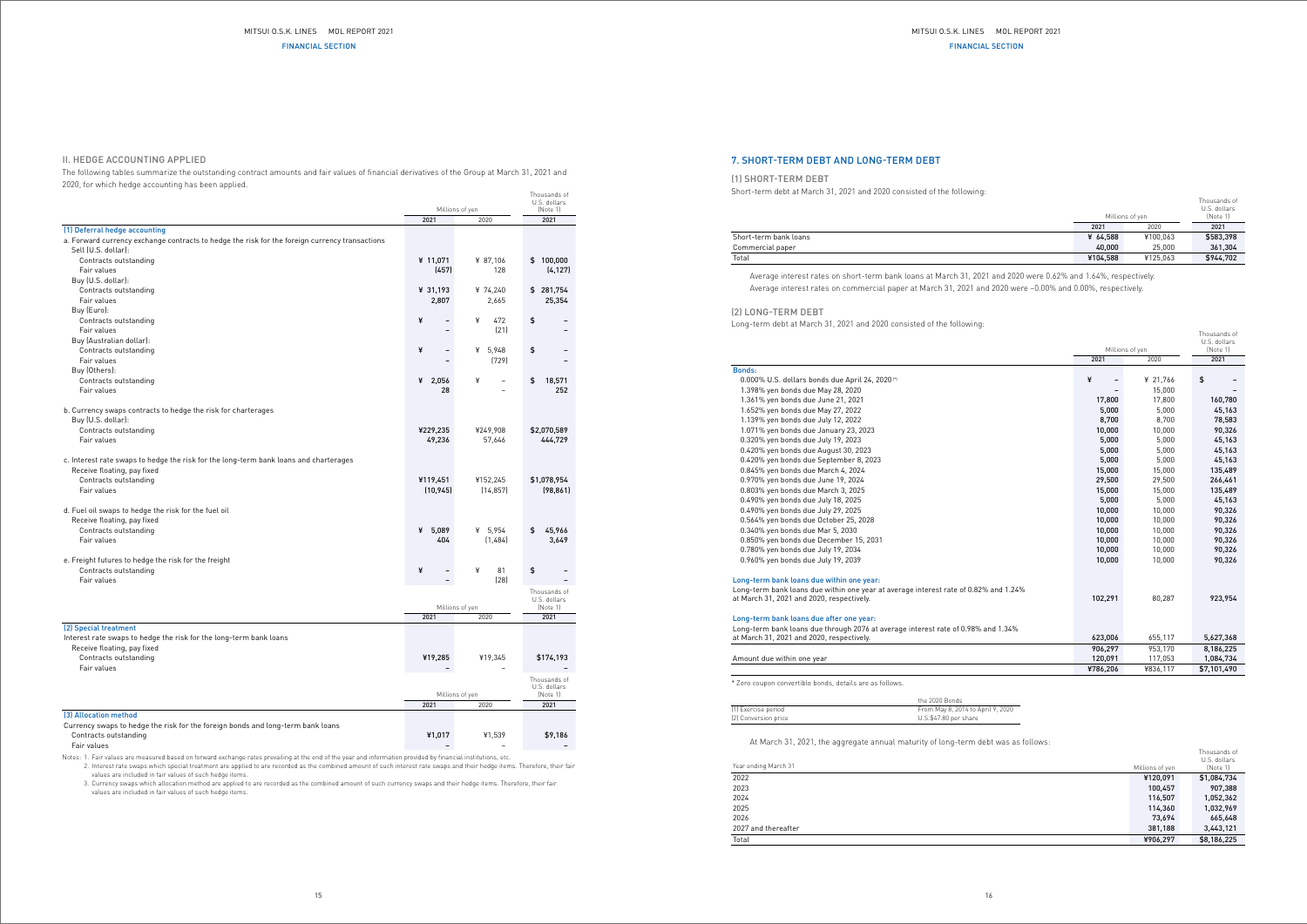# (3) ASSETS PLEDGED AND SECURED DEBT

At March 31, 2021 and 2020, the following assets were pledged as collateral for short-term debt and long-term debt.

|                                               |                 |          | Thousands of<br>U.S. dollars |
|-----------------------------------------------|-----------------|----------|------------------------------|
|                                               | Millions of yen |          | (Note 1)                     |
| Assets pledged                                | 2021            | 2020     | 2021                         |
| Vessels                                       | ¥158,794        | ¥192.171 | \$1,434,323                  |
| Buildings and structures                      | 159             |          | 1,436                        |
| Land                                          | 183             |          | 1,652                        |
| Vessels and other property under construction | 968             | 130      | 8,743                        |
| Investment securities                         | 73,706          | 83,522   | 665,757                      |
| Others                                        | 1,208           |          | 10,911                       |
| Total                                         | ¥235,019        | ¥275,824 | \$2,122,834                  |
|                                               |                 |          | Thousands of<br>U.S. dollars |
|                                               | Millions of yen |          | (Note 1)                     |
| Secured debt                                  | 2021            | 2020     | 2021                         |
| Long-term bank loans due within one year      | ¥ 13,509        | ¥ 11.960 | 122,021<br>\$                |
| Long-term bank loans due after one year       | 138,060         | 157,027  | 1,247,041                    |
| Total                                         | ¥151,570        | ¥168,987 | \$1,369,072                  |

# 8. COMMITMENTS AND CONTINGENT LIABILITIES

### (A) COMMITMENT

At March 31, 2021 and 2020, certain subsidiaries had loan commitment agreements. The nonexercised portion of loan commitments was as follows:

|                                              |                          | Millions of ven          | Thousands of<br>U.S. dollars<br>[Note 1] |
|----------------------------------------------|--------------------------|--------------------------|------------------------------------------|
|                                              | 2021                     | 2020                     | 2021                                     |
| Total loan limits                            | ¥16.052                  | ¥15.780                  | \$144.991                                |
| Loan executions                              | 16.052                   | 15.780                   | 144.991                                  |
| The nonexercised portion of loan commitments | $\overline{\phantom{0}}$ | $\overline{\phantom{a}}$ | $\overline{\phantom{0}}$                 |

# (B) CONTINGENT LIABILITIES

At March 31, 2021 and 2020, the Company and its consolidated subsidiaries were contingently liable mainly as guarantors or coguarantors of indebtedness of related and other companies in the aggregate amount of ¥213,000 million (\$1,923,945 thousand) and ¥186,208 million, respectively. U.S. dollars -denominated liabilities were included in the above amount, which were \$1,806,848 thousand and \$1,554,251 thousand respectively.

# 9. NET ASSETS

Net assets comprises four sections, which are the owners' equity, accumulated other comprehensive income, share subscription rights and non-controlling interests.

Under the Japanese Companies Act ("the Act") and regulations, the entire amount paid for new shares is required to be designated as common stock. However, a company may, by a resolution of the board of directors, designate an amount not exceeding one-half of the price of the new shares as additional paid-in-capital, which is included in capital surplus.

Under the Act, in cases where a dividend distribution of

surplus is made, the smaller of an amount equal to 10% of the dividend or the excess, if any, of 25% of common stock over the total of additional paid-in-capital and legal earnings reserve must be set aside as additional paid-in-capital or legal earnings reserve. Legal earnings reserve is included in retained earnings in the accompa-

nying consolidated balance sheets.

Under the Act, appropriations (legal earnings reserve and additional paid-in-capital could be used to eliminate or reduce a deficit or could be capitalized) generally require a resolution of the

shareholders' meeting.

# (A) SHARES ISSUED AND OUTSTANDING

Changes in number of shares issued and outstanding during the years ended March 31, 2021 and 2020 were as follows:

Shares of

|                                       | Shares of          | Shares of      |
|---------------------------------------|--------------------|----------------|
|                                       | common stock       | treasury stock |
|                                       | <i>(Thousands)</i> | (Thousands)    |
| Balance at April 1, 2019              | 120.628            | 1,034          |
| Increase during the year              |                    | 10             |
| Decrease during the year              |                    | (10)           |
| Balance at March 31 and April 1, 2020 | 120.628            | 1,034          |
| Increase during the year              |                    |                |
| Decrease during the year              |                    | (35)           |
| Balance at March 31, 2021             | 120.628            | 1,008          |

# (B) SHARE SUBSCRIPTION RIGHTS

Share subscription rights at March 31, 2021 and 2020 consisted of the following:

| options |  |  |  |
|---------|--|--|--|
|         |  |  |  |

| ___<br>$\sim$<br>$\sim$ |        | Millions of ven | Thousands of<br>U.S. dollars<br>(Note 1) |
|-------------------------|--------|-----------------|------------------------------------------|
|                         | 2021   | 2020            | 2021                                     |
| Stock options           | ¥1.347 | ¥1.646          | \$12,166                                 |
| Total                   | ¥1,347 | ¥1.646          | \$12,166                                 |

(C) DIVIDENDS

*(1) Dividends paid for the year ended March 31, 2021 were as follows:*

|                                                             | Millions of ven | Thousands of<br>U.S. dollars<br>[Note 1] |
|-------------------------------------------------------------|-----------------|------------------------------------------|
|                                                             |                 |                                          |
| Approved at the shareholders' meeting held on June 23, 2020 | ¥4.185          | \$37,801                                 |
| Approved at the board of directors held on October 30, 2020 | ¥1.793          | \$16.195                                 |
| Total                                                       | ¥5.979          | \$54.005                                 |

*(2) Dividend included in the retained earnings at March 31, 2021 and to be paid in subsequent periods was as follows:*

|                                                             | Millions of ven | Thousands of<br>U.S. dollars<br>[Note 1] |
|-------------------------------------------------------------|-----------------|------------------------------------------|
| Approved at the shareholders' meeting held on June 22, 2021 | ¥16.149         | \$145,867                                |
| Total                                                       | ¥16.149         | \$145,867                                |
|                                                             |                 |                                          |

# 10. IMPAIRMENT LOSSES

For the year ended March 31, 2021, the Group recorded an impairment loss on the following asset group.

| Application                      | Type    | Millions of ven | Thousands of<br>U.S. dollars<br>(Note 1) |
|----------------------------------|---------|-----------------|------------------------------------------|
| Operating assets                 | Vessels | ¥8.241          | \$74,437                                 |
| Assets to be disposed of by sale | Vessels | ¥2.057          | \$18,580                                 |

The Group grouped operating assets based on management accounting categories, and also grouped assets to be disposed of by sale and idle assets by asset unit.

For the year ended March 31, 2021, Considering significant deterioration of profitability of operating assets related to Energy Transport Business segment such as FSRU, the Group reduced the book value on these assets to recoverable amounts and booked the reductions as impairment loss.

And with regard to the target price of assets to be disposed of by sale which fell below book value, the Group reduced the book value on these assets to recoverable amounts and booked the reductions as impairment loss.

The recoverable amount for these asset groups were evaluated based on the asset's net selling price.

And the asset's net selling price was appraised based on the target price of assets to be disposed of by sale.

# 11. LOSS RELATED TO BUSINESS RESTRUCTURING

# <FY2019>

For the year ended March 31, 2020, in relation to losses related to charter contracts recognized for the year ended March 31, 2018, the Company recorded additional losses which are expected to incur as a result of reflecting the latest trends of fleet charter fees and costs on the estimate.

# <FY2020>

In its business restructuring targeting the car carrier business in the Product Transport Business and the product tanker business in the Energy Transport Business, etc., the Company conducted transfers of vessels and charter contracts between consolidated companies, and the amounts deemed to be unrecoverable within the losses arising from these transactions were recorded as loss related to business restructuring.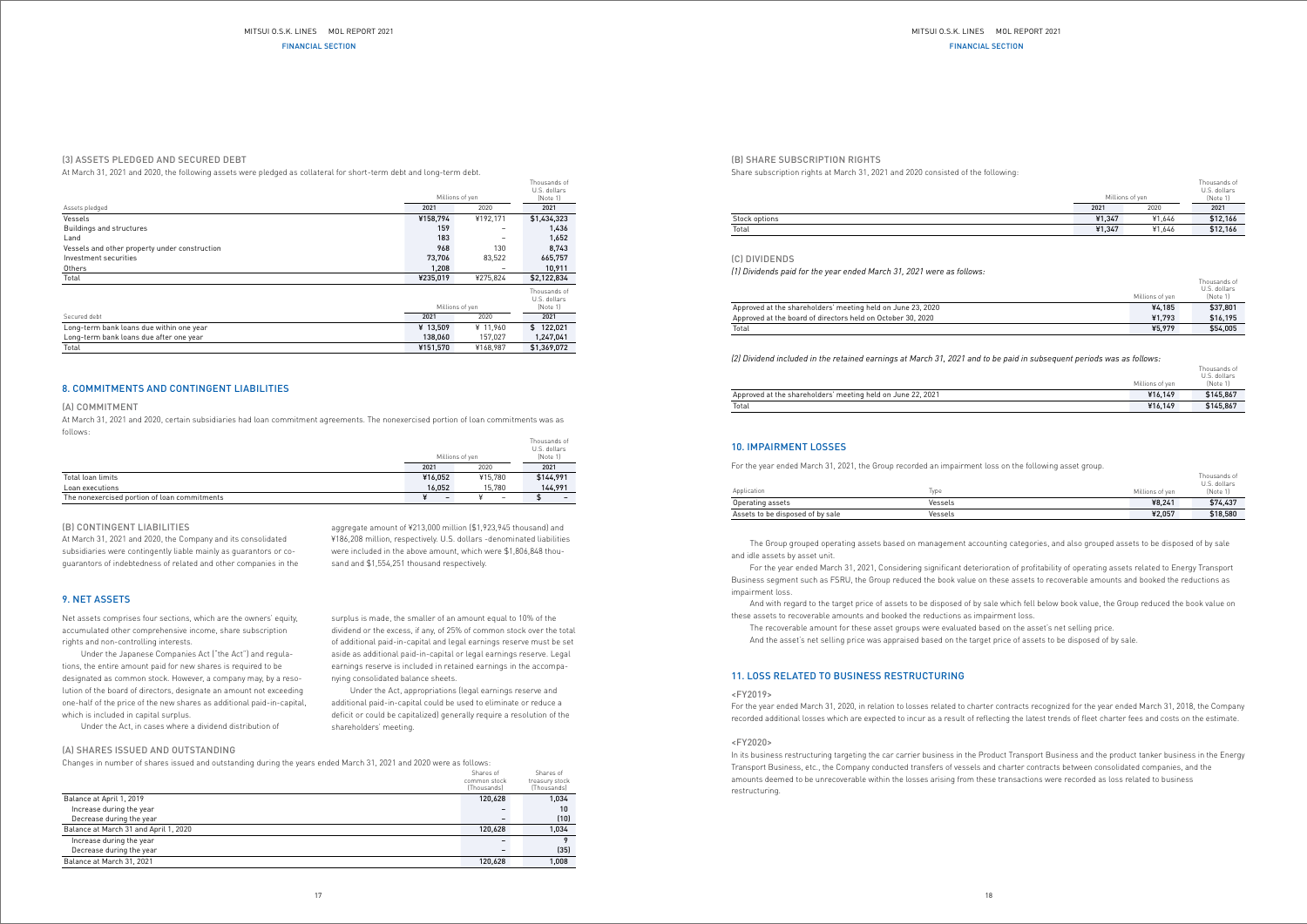# 12. LEASES

# AS LESSEE:

Future Lease Payments Under Operating Leases for Only Non-Cancelable Contracts At March 31, 2021 and 2020:

| At March on, 2021 and 2020. |          | Millions of ven | Thousands of<br>U.S. dollars<br>[Note 1] |
|-----------------------------|----------|-----------------|------------------------------------------|
|                             | 2021     | 2020            | 2021                                     |
| Amount due within one year  | ¥ 27.670 | ¥ 30.687        | \$249,932                                |
| Amount due after one year   | 216.380  | 230.284         | 1,954,475                                |
| Total                       | ¥244.051 | ¥260.971        | \$2,204,416                              |

#### AS LESSOR:

Future Lease Income Under Operating Leases for Only Non-Cancelable Contracts At March 31, 2021 and 2020:

Thousands of

|                            |         | Millions of ven | THUUSGHUS UT<br>U.S. dollars<br>[Note 1] |
|----------------------------|---------|-----------------|------------------------------------------|
|                            | 2021    | 2020            | 2021                                     |
| Amount due within one year | ¥14.662 | ¥16.901         | \$132.436                                |
| Amount due after one year  | 23.799  | 28.128          | 214.967                                  |
| Total                      | ¥38.462 | ¥45.029         | \$347.412                                |

# 13. RENTAL PROPERTIES

2. Of changes during the year ended March 31, 2020, the primary increase was mainly due to the acquisition of three buildings etc., in Sapporo named "DAIBIRU PIVOT"<br>Wi4,467 million) and the new construction named "BiTO AKI (¥7,013 million).

Of changes during the year ended March 31, 2021, the primary increase was mainly due to the completion of "275 George Street" in Sydney, Australia (¥6,691 million<br>(\$60,437 thousand), while the primary decrease was mainly d

The Company and some of its consolidated subsidiaries own real estate for office lease (including lands) in Tokyo, Osaka and other areas. Information about the book value and the fair value of such rental properties was as follows:

| morniquon aboat the book value and the ran-value or buch rental properties was as rottows. |          |                 | Thousands of<br>U.S. dollars |  |
|--------------------------------------------------------------------------------------------|----------|-----------------|------------------------------|--|
|                                                                                            |          | Millions of ven |                              |  |
| For the year ended March 31                                                                | 2021     | 2020            | 2021                         |  |
| Book value                                                                                 |          |                 |                              |  |
| Balance at beginning of the year                                                           | ¥327,585 | ¥307.274        | \$2,958,946                  |  |
| Changes during the year                                                                    | 2.215    | 20.311          | 20.007                       |  |
| Balance at end of the year                                                                 | 329.801  | 327.585         | 2.978.963                    |  |
| Fair value at end of the year                                                              | 563.243  | 549.820         | 5,087,553                    |  |

Notes: 1. Book value is the acquisition cost, net of accumulated depreciation.

In addition, information for rental revenue and expense from rental properties was as follows:

|                |         |                 | Thousands of             |
|----------------|---------|-----------------|--------------------------|
|                |         | Millions of ven | U.S. dollars<br>[Note 1] |
|                | 2021    | 2020            | 2021                     |
| Rental revenue | ¥32.949 | ¥32.458         | \$297,615                |
| Rental expense | 18.406  | 18.704          | 166,254                  |
| Difference     | ¥14.542 | ¥13.753         | \$131,352                |

Note: Rental revenue is mainly recorded as "shipping and other revenues" and rental expense (depreciation expense, repairs and maintenance fee, utilities, personnel cost, tax and public charge, etc.) is mainly recorded as "shipping and other expenses".

## 14. SEGMENT AND RELATED INFORMATION

(A) SEGMENT INFORMATION:

# Millions of yen

|                                                                      |                             |                                     | Reportable segment         |                                                      |                          |             |          |             |                               |              |
|----------------------------------------------------------------------|-----------------------------|-------------------------------------|----------------------------|------------------------------------------------------|--------------------------|-------------|----------|-------------|-------------------------------|--------------|
|                                                                      |                             |                                     |                            |                                                      |                          |             |          |             |                               |              |
|                                                                      |                             |                                     | Product Transport Business |                                                      |                          |             |          |             |                               |              |
| For the year ended March 31, 2021:                                   | Dry Bulk<br><b>Business</b> | Energy Transport<br><b>Business</b> | Container Ships            | Car Carries.<br>Ferries and<br>Coastal RoRo<br>ships | Associated<br>businesses | Sub Total   | Others   | Total       | Adjustment and<br>elimination | Consolidated |
| 1. Revenues:                                                         |                             |                                     |                            |                                                      |                          |             |          |             |                               |              |
| (1) Revenues from customers                                          | ¥222,053                    | ¥278,865                            | ¥219.453                   | ¥175,722                                             | ¥ 78,942                 | ¥ 975,038   | ¥ 16,388 | ¥ 991,426   | ¥                             | ¥<br>991,426 |
| (2) Inter-segment revenues                                           | 122                         | 8,724                               | 1,130                      | 163                                                  | 19,183                   | 29,322      | 6,189    | 35,512      | (35, 512)                     |              |
| Total revenues                                                       | ¥222,175                    | ¥287,589                            | ¥220,583                   | ¥175,885                                             | ¥ 98,126                 | ¥1,004,360  | ¥ 22,577 | ¥1,026,938  | $¥$ $(35,512)$                | ¥ 991,426    |
| Segment income (loss)                                                | ¥ $[4, 275]$                | ¥ 29,764                            | ¥117,113                   | ¥ [14,468]                                           | ¥ 9,450                  | ¥ 137,584   | ¥ 2,661  | ¥ 140,246   | ¥ $[6, 641]$                  | ¥ 133,604    |
| Segment assets                                                       | ¥265,123                    | ¥804,032                            | ¥419,813                   | ¥186,595                                             | ¥492,670                 | ¥2,168,235  | ¥198,883 | ¥2,367,119  | ¥[271,559]                    | ¥2,095,559   |
| 2. Others                                                            |                             |                                     |                            |                                                      |                          |             |          |             |                               |              |
| Depreciation and amortization                                        | ¥ 10,279                    | ¥ 35.381                            | ¥ 11,502                   | ¥ 17,435                                             | ¥<br>9,615               | ¥<br>84,214 | ¥<br>415 | ¥<br>84.629 | ¥<br>1.168                    | ¥<br>85,798  |
| Amortization of goodwill                                             | ٠                           | 30                                  | $\overline{\phantom{0}}$   | $\overline{\phantom{0}}$                             | 146                      | 176         |          | 176         |                               | 176          |
| Interest income                                                      | 883                         | 4,756                               | 510                        | 64                                                   | 86                       | 6,301       | 1,935    | 8,236       | (2, 199)                      | 6,036        |
| Interest expense                                                     | 1,872                       | 7,932                               | 1,318                      | 627                                                  | 1,294                    | 13,044      | 1,313    | 14,358      | (1,840)                       | 12,518       |
| Equity in earnings (losses) of<br>affiliated companies, net          | (2,983)                     | 15,553                              | 120,042                    | 88                                                   | 212                      | 132,912     |          | 132,912     | -                             | 132,912      |
| Investment in affiliates                                             | 5,227                       | 140,420                             | 198,058                    | 3,635                                                | 2,689                    | 350,031     | 40       | 350,072     | $\overline{\phantom{0}}$      | 350,072      |
| Increase in vessels, property and<br>equipment and intangible assets | 12,379                      | 50,966                              | 5,504                      | 19,285                                               | 13,295                   | 101,431     | 282      | 101,713     | 5,595                         | 107,309      |

Thousands of U.S. dollars (Note 1)

|                                                                      |                             |                                     |                                   |                                                      |                          | Thousands of O.S. dottals inote it |                          |               |                               |               |
|----------------------------------------------------------------------|-----------------------------|-------------------------------------|-----------------------------------|------------------------------------------------------|--------------------------|------------------------------------|--------------------------|---------------|-------------------------------|---------------|
|                                                                      |                             |                                     | Reportable segment                |                                                      |                          |                                    |                          |               |                               |               |
|                                                                      |                             |                                     | <b>Product Transport Business</b> |                                                      |                          |                                    |                          |               |                               |               |
| For the year ended March 31, 2021:                                   | Dry Bulk<br><b>Business</b> | Energy Transport<br><b>Business</b> | Container Ships                   | Car Carries.<br>Ferries and<br>Coastal RoRo<br>ships | Associated<br>businesses | Sub Total                          | Others                   | Total         | Adjustment and<br>elimination | Consolidated  |
| 1. Revenues:                                                         |                             |                                     |                                   |                                                      |                          |                                    |                          |               |                               |               |
| [1] Revenues from customers                                          | \$2,005.717                 | \$2,518,878                         | \$1,982,232                       | \$1,587,227                                          | 713,052<br>\$            | \$8,807,135                        | 148,026<br>\$            | \$8,955,162   | \$                            | \$8,955,162   |
| (2) Inter-segment revenues                                           | 1,101                       | 78,800                              | 10,206                            | 1,472                                                | 173,272                  | 264,854                            | 55,902                   | 320,765       | (320, 765)                    |               |
| Total revenues                                                       | \$2,006,819                 | \$2,597,678                         | \$1,992,439                       | \$1,588,700                                          | 886,333<br>\$            | \$9,071,989                        | \$<br>203,929            | \$9,275,928   | $$^{(320,765)}$               | \$8,955,162   |
| Segment income (loss)                                                | (38,614)<br>\$              | \$268,846                           | \$1,057,835                       | \$[130,683]                                          | 85,358                   | \$1,242,742                        | \$<br>24,035             | \$1,266,787   | (59, 985)<br>S.               | \$1,206,792   |
| Segment assets                                                       | \$2,394,752                 | \$7,262,505                         | \$3,792,006                       | \$1,685,439                                          | \$4,450,094              | \$19,584,816                       | \$1,796,432              | \$21,381,257  | \$(2,452,885)                 | \$18,928,362  |
| 2. Others                                                            |                             |                                     |                                   |                                                      |                          |                                    |                          |               |                               |               |
| Depreciation and amortization                                        | \$<br>92,846                | \$319,582                           | \$103,893                         | \$157,483                                            | 86,848<br>\$             | 760,672<br>\$                      | \$<br>3.748              | \$<br>764.420 | \$<br>10,550                  | 774,979<br>\$ |
| Amortization of goodwill                                             |                             | 270                                 |                                   | $\qquad \qquad$                                      | 1,318                    | 1,589                              | $\qquad \qquad$          | 1,589         | $\overline{\phantom{0}}$      | 1,589         |
| Interest income                                                      | 7,975                       | 42,959                              | 4,606                             | 578                                                  | 776                      | 56,914                             | 17,478                   | 74,392        | (19, 862)                     | 54,520        |
| Interest expense                                                     | 16,909                      | 71,646                              | 11,904                            | 5,663                                                | 11,688                   | 117,821                            | 11,859                   | 129,690       | (16, 619)                     | 113,070       |
| Equity in earnings (losses) of                                       |                             |                                     |                                   |                                                      |                          |                                    |                          |               |                               |               |
| affiliated companies, net                                            | (26, 944)                   | 140,484                             | 1,084,292                         | 794                                                  | 1,914                    | 1,200,541                          | $\overline{\phantom{a}}$ | 1,200,541     | -                             | 1,200,541     |
| Investment in affiliates                                             | 47,213                      | 1,268,358                           | 1,788,980                         | 32,833                                               | 24,288                   | 3,161,692                          | 361                      | 3,162,063     | -                             | 3,162,063     |
| Increase in vessels, property and<br>equipment and intangible assets | 111,814                     | 460,355                             | 49,715                            | 174,193                                              | 120,088                  | 916,186                            | 2,547                    | 918,733       | 50,537                        | 969,280       |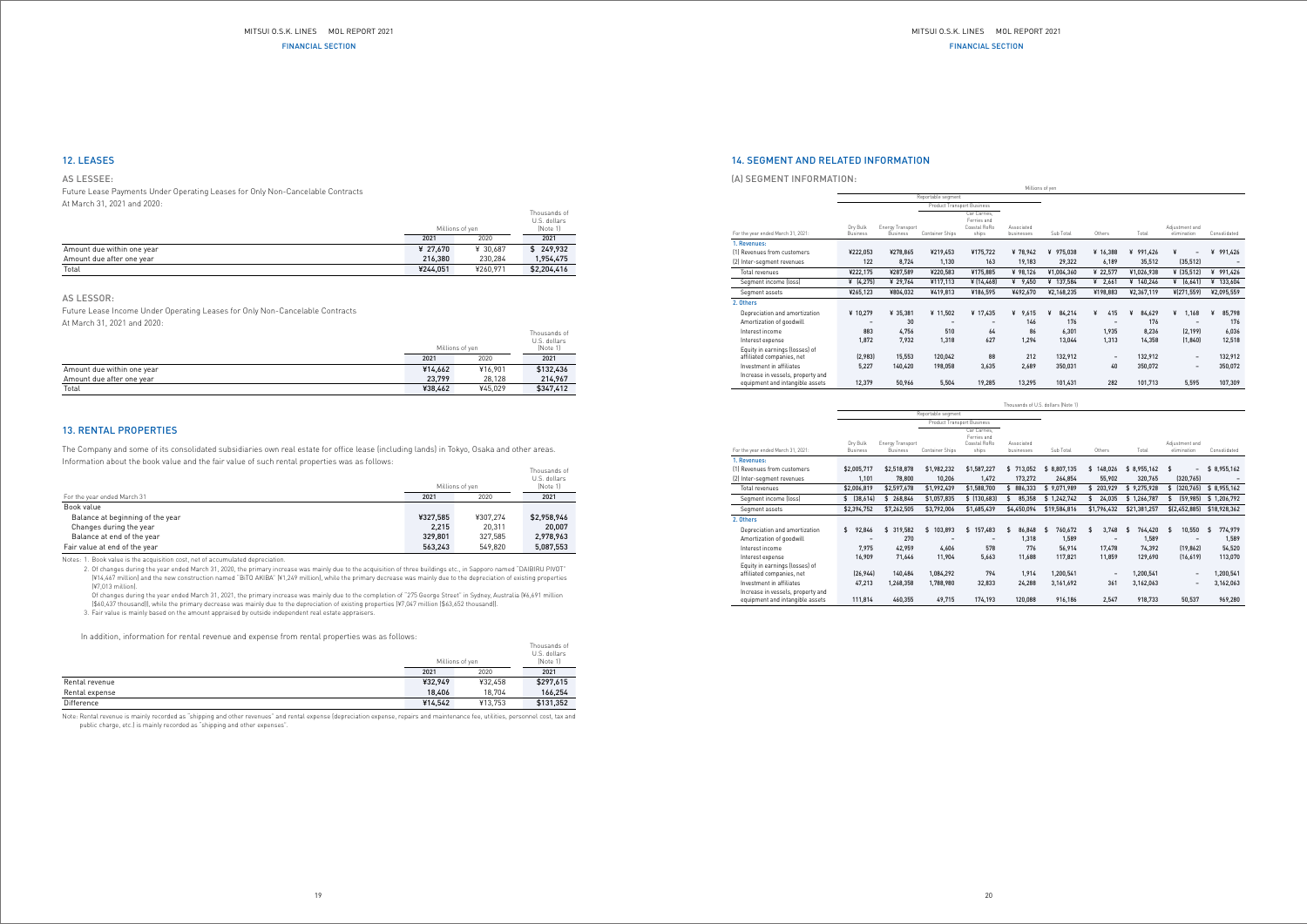Millions of yen

|                                                                      |                             |                                     |                        |                                                      | contracted at least      |             |           |             |                               |              |
|----------------------------------------------------------------------|-----------------------------|-------------------------------------|------------------------|------------------------------------------------------|--------------------------|-------------|-----------|-------------|-------------------------------|--------------|
|                                                                      |                             |                                     | Reportable segment     |                                                      |                          |             |           |             |                               |              |
|                                                                      |                             |                                     |                        | Product Transport Business                           |                          |             |           |             |                               |              |
| For the year ended March 31, 2020:                                   | Dry Bulk<br><b>Business</b> | Energy Transport<br><b>Business</b> | <b>Container Ships</b> | Car Carries,<br>Ferries and<br>Coastal RoRo<br>ships | Associated<br>businesses | Sub Total   | Others    | Total       | Adjustment and<br>elimination | Consolidated |
| 1. Revenues:                                                         |                             |                                     |                        |                                                      |                          |             |           |             |                               |              |
| (1) Revenues from customers                                          | ¥277,151                    | ¥289,375                            | ¥226,420               | ¥249,043                                             | ¥ 96,556                 | ¥1,138,548  | ¥ 16,855  | ¥1,155,404  | ¥<br>٠                        | ¥1,155,404   |
| (2) Inter-segment revenues                                           | 0                           | 8,864                               | 1,202                  | 211                                                  | 25,501                   | 35,780      | 5,924     | 41,704      | [41, 704]                     |              |
| Total revenues                                                       | ¥277,152                    | ¥298,240                            | ¥227,623               | ¥249,255                                             | ¥122,057                 | ¥1,174,328  | ¥ 22,779  | ¥1,197,108  | ¥ [41,704]                    | ¥1,155,404   |
| Segment income (loss)                                                | ¥ 12,044                    | ¥ 25,428                            | 44.114                 | ¥ $2,621$                                            | ¥ 12,346                 | ¥<br>56,555 | ¥ $3,458$ | ¥<br>60,014 | ¥ $[4,923]$                   | ¥<br>55,090  |
| Segment assets                                                       | ¥307,016                    | ¥866,610                            | ¥335,723               | ¥221,839                                             | ¥451,027                 | ¥2,182,216  | ¥239,092  | ¥2,421,308  | ¥(322,591)                    | ¥2,098,717   |
| 2. Others                                                            |                             |                                     |                        |                                                      |                          |             |           |             |                               |              |
| Depreciation and amortization                                        | ¥ 10,541                    | ¥ 35,961                            | ¥ 12,847               | ¥ 17,735                                             | ¥ 9.170                  | 86,255<br>¥ | ¥<br>417  | ¥<br>86,673 | ¥<br>1,091                    | ¥<br>87,765  |
| Amortization of goodwill                                             | -                           | 54                                  | -                      | $\overline{\phantom{a}}$                             | 118                      | 172         | ٠         | 172         | $\overline{\phantom{0}}$      | 172          |
| Interest income                                                      | 1,392                       | 5,668                               | 1,320                  | 73                                                   | 91                       | 8,546       | 4,359     | 12,906      | [4,878]                       | 8,028        |
| Interest expense                                                     | 2,939                       | 10,711                              | 1,962                  | 1,085                                                | 1,453                    | 18,152      | 3,841     | 21,994      | [5,444]                       | 16,549       |
| Equity in earnings (losses) of<br>affiliated companies, net          | (1, 973)                    | 13,098                              | 4,071                  | 518                                                  | 235                      | 15,949      | -         | 15,949      |                               | 15,949       |
| Investment in affiliates                                             | 9,722                       | 136,174                             | 94,811                 | 3,640                                                | 2,598                    | 246,947     | 40        | 246,987     | -                             | 246,987      |
| Increase in vessels, property and<br>equipment and intangible assets | 7,815                       | 101,288                             | 10,207                 | 11,877                                               | 26,105                   | 157,294     | 1,022     | 158,316     | 2,302                         | 160,618      |

\*1. "Others" primarily consists of business segments that are not included in reportable segments, such as the ship operations business, the ship management business, the ship chartering business and the financing business.

\*2. (1) Adjustment in Segment income (loss) of –¥6,641 million (–\$59,985 thousand) include the following:

–¥10,869 million (–\$98,175 thousand) of corporate profit which is not allocated to segments, ¥5,007 million (\$45,226 thousand) of adjustment for management accounting and –¥779 million (–\$7,036 thousand) of inter-segment transaction elimination.

(2) Adjustment in Segment assets of –¥271,559 million (–\$2,452,885 thousand) include the following:

¥20,943 million (\$189,169 thousand) of assets which are not allocated to segments and –¥292,503 million (–\$2,642,064 thousand) of inter-segment transaction elimination. (3) Adjustment in Depreciation and amortization of ¥1,168 million (\$10,550 thousand) include the following:

¥1,168 million (\$10,550 thousand) of depreciation of assets which are not allocated to segments.

(4) Adjustment in Interest income of –¥2,199 million (–\$19,862 thousand) include the following:

¥921 million (\$8,319 thousand) of interest income which is not allocated to segments and –¥3,121 million (–\$28,190 thousand) of inter-segment transaction elimination. (5) Adjustment in Interest expenses of –¥1,840 million (–\$16,619 thousand) include the following:

- ¥4,763 million (\$43,022 thousand) of interest expenses which are not allocated to segments, –¥3,463 million (–\$31,279 thousand) of adjustment for management accounting and –¥3,140 million (-\$28,362 thousand) of inter-segment transaction elimination
- (6) Adjustment in Increase of tangible / intangible fixed assets of ¥5,595 million (\$50,537 thousand) include the following:

¥5,595 million (\$50,537 thousand) of Increase of tangible / intangible fixed assets which are not allocated to segments.

- \*3. Management has decided not to allocate liabilities to segments. Therefore segment information regarding liabilities is not disclosed.
- \*4. Segment income (loss) corresponds to Ordinary income in the consolidated statements of operations.
- \*5. (1) Adjustment in Segment income (loss) of –¥4,923 million include the following:
	- –¥9,649 million of corporate profit which is not allocated to segments, ¥6,575 million of adjustment for management accounting and –¥1,849 million of inter-segment transaction elimination.

(2) Adjustment in Segment assets of –¥322,591 million include the following:

- ¥14,681 million of assets which are not allocated to segments and –¥337,273 million of inter-segment transaction elimination.
- (3) Adjustment in Depreciation and amortization of ¥1,091 million include the following:
- ¥1,091 million of depreciation of assets which are not allocated to segments.
- (4) Adjustment in Interest income of –¥4,878 million include the following:
- ¥2,210 million of interest income which is not allocated to segments and –¥7,088 million of inter-segment transaction elimination.
- (5) Adjustment in Interest expenses of –¥5,444 million include the following: ¥5,719 million of interest expenses which are not allocated to segments, –¥4,068 million of adjustment for management accounting and –¥7,095 million of inter-segment

transaction elimination.

(6) Adjustment in Increase of tangible / intangible fixed assets of ¥2,302 million include the following:

¥2,902 million of Increase of tangible / intangible fixed assets which are not allocated to segments and –¥599 million of inter-segment transaction elimination.

\*6. We have changed the allocation of general and administrative expenses to company-wide profit and loss to appropriately reflect expenses in each segment. This new method of allocating general and administrative expenses is used from the first quarter of the year ended March 31, 2021 under review. In comparison with the results based on the previous method, the expenses in each segment increased and segment profit (loss) for this fiscal year under review decreased ¥360 million (\$3,251 thousand) in the Dry Bulk Business, ¥745 million (\$6,729 thousand) in the Energy Transport Business, ¥204 million (\$1,842 thousand) in

the Containerships Business, ¥262 million (\$2,366 thousand) in the Car Carriers, Ferries and Coastal RoRo Ships Businesses, ¥201 million (\$1,815 thousand) in Associated Businesses, and ¥24 million in Others Business (\$216 thousand), while Adjustment in Segment profit (loss) increased in ¥1,798 million (\$16,240 thousand).

## (B) RELATED INFORMATION:

*(1) Information about geographic areas:*

In our core marine transportation business, the areas which services are provided are not necessarily consistent with the location of our customers.

Therefore, revenues by geographic areas are revenues by geographic areas of each company's registration.

Millions of yen

| For the year ended March 31, 2021: | Japan    | North America | Europe    | Asia     | Others  | Consolidated |
|------------------------------------|----------|---------------|-----------|----------|---------|--------------|
| Revenues                           | ¥776.050 | ¥48.713       | ¥38.709   | ¥127.689 | 262     | 991.426      |
| Vessels, property and equipment    | ¥910.829 | ¥35.622       | ¥ $1.139$ | ¥104.118 | ¥47.746 | ¥1.099.458   |

Thousands of U.S. dollars (Note 1)

| For the year ended March 31, 2021: | Japan       | North America | Europe    | Asia        | Others    | Consolidated |
|------------------------------------|-------------|---------------|-----------|-------------|-----------|--------------|
| Revenues                           | \$7.009.755 | \$440,005     | \$349.643 | \$1.153.364 | \$2.366   | \$8.955.162  |
| Vessels, property and equipment    | \$8,227,161 | \$321.759     | \$10.288  | \$940.457   | \$431.270 | \$9.930.972  |

Millions of yen

| For the year ended March 31, 2020: | Japan    | North America | Europe  | Asıa     | Others    | Consolidated |
|------------------------------------|----------|---------------|---------|----------|-----------|--------------|
| Revenues                           | ¥930.799 | ¥42.618       | ¥51.251 | ¥127.591 | ¥ $3.142$ | ¥1.155.404   |
| Vessels, property and equipment    | ¥986.679 | ¥41.478       | 1.306   | ¥125.897 | ¥46.336   | ¥1.201.698   |

*(2) Information about impairment loss by reportable segment:* For the year ended March 31, 2021:

Millions of yen

| Impairment loss                    | ¥1.884                      | ¥8.225                              | ¥-                                                   | ¥-                                                   | ¥15                      | ¥10.125   | ¥-     | ¥10.125 | ¥173                          | ¥10.298      |
|------------------------------------|-----------------------------|-------------------------------------|------------------------------------------------------|------------------------------------------------------|--------------------------|-----------|--------|---------|-------------------------------|--------------|
| For the year ended March 31, 2021: | Dry Bulk<br><b>Business</b> | Energy Transport<br><b>Business</b> | Product Transport Business<br><b>Container Ships</b> | Car Carries.<br>Ferries and<br>Coastal RoRo<br>ships | Associated<br>businesses | Sub Total | Others | Total   | Adjustment and<br>elimination | Consolidated |
|                                    |                             |                                     | Reportable segment                                   |                                                      |                          |           |        |         |                               |              |
|                                    |                             |                                     |                                                      |                                                      |                          |           |        |         |                               |              |

Thousands of U.S. dollars (Note 1)

Millions of ye

|                                    |                             |                                     | Reportable segment         |                                                      |                          |           |        |          |                               |              |
|------------------------------------|-----------------------------|-------------------------------------|----------------------------|------------------------------------------------------|--------------------------|-----------|--------|----------|-------------------------------|--------------|
|                                    |                             |                                     | Product Transport Business |                                                      |                          |           |        |          |                               |              |
| For the year ended March 31, 2021: | Dry Bulk<br><b>Business</b> | Energy Transport<br><b>Business</b> | Container Ships            | Car Carries.<br>Ferries and<br>Coastal RoRo<br>ships | Associated<br>businesses | Sub Total | Others | Total    | Adjustment and<br>elimination | Consolidated |
| Impairment loss                    | \$17.017                    | \$74,293                            |                            |                                                      | \$135                    | \$91.455  |        | \$91.455 | \$1,562                       | \$93.017     |

For the year ended March 31, 2020:

There was no material impairment loss.

#### *(3) Information about goodwill by reportable segment:*

| Goodwill at the end of current year | ¥-                          | ¥541                                | ¥-                 | ¥-                                                   | ¥1.643                   | ¥2.184    | ¥-     | ¥2.184 | ¥-                            | ¥2.184       |
|-------------------------------------|-----------------------------|-------------------------------------|--------------------|------------------------------------------------------|--------------------------|-----------|--------|--------|-------------------------------|--------------|
| For the year ended March 31, 2021:  | Dry Bulk<br><b>Business</b> | Energy Transport<br><b>Business</b> | Container Ships    | Car Carries.<br>Ferries and<br>Coastal RoRo<br>ships | Associated<br>businesses | Sub Total | Others | Total  | Adjustment and<br>elimination | Consolidated |
|                                     |                             |                                     | Reportable segment | Product Transport Business                           |                          |           |        |        |                               |              |
|                                     |                             |                                     |                    |                                                      |                          |           |        |        |                               |              |

| Reportable segment<br><b>Product Transport Business</b><br>Car Carries,<br>Ferries and<br>Dry Bulk<br>Coastal RoRo<br>Energy Transport<br>Adjustment and<br>Associated<br>Total<br>Sub Total<br>elimination<br>For the year ended March 31, 2021:<br>Consolidated<br><b>Business</b><br>Container Ships<br>Others<br>ships<br><b>Business</b><br>businesses<br>$$ -$<br>$$ -$<br>$$ -$<br>\$19,727<br>\$-<br>\$19,727<br>\$19,727<br>\$4,886<br>\$14,840<br>\$-<br>Goodwill at the end of current year<br>Millions of yen<br>Reportable segment<br><b>Product Transport Business</b><br>Car Carries,<br>Ferries and<br>Dry Bulk<br>Coastal RoRo<br>Energy Transport<br>Associated<br>Adjustment and<br>Total<br>Sub Total<br>elimination<br>For the year ended March 31, 2020:<br><b>Business</b><br>Container Ships<br>Others<br>Consolidated<br><b>Business</b><br>ships<br>businesses |  |  |  |  |  |  |
|------------------------------------------------------------------------------------------------------------------------------------------------------------------------------------------------------------------------------------------------------------------------------------------------------------------------------------------------------------------------------------------------------------------------------------------------------------------------------------------------------------------------------------------------------------------------------------------------------------------------------------------------------------------------------------------------------------------------------------------------------------------------------------------------------------------------------------------------------------------------------------------|--|--|--|--|--|--|
|                                                                                                                                                                                                                                                                                                                                                                                                                                                                                                                                                                                                                                                                                                                                                                                                                                                                                          |  |  |  |  |  |  |
|                                                                                                                                                                                                                                                                                                                                                                                                                                                                                                                                                                                                                                                                                                                                                                                                                                                                                          |  |  |  |  |  |  |
|                                                                                                                                                                                                                                                                                                                                                                                                                                                                                                                                                                                                                                                                                                                                                                                                                                                                                          |  |  |  |  |  |  |
|                                                                                                                                                                                                                                                                                                                                                                                                                                                                                                                                                                                                                                                                                                                                                                                                                                                                                          |  |  |  |  |  |  |
|                                                                                                                                                                                                                                                                                                                                                                                                                                                                                                                                                                                                                                                                                                                                                                                                                                                                                          |  |  |  |  |  |  |
|                                                                                                                                                                                                                                                                                                                                                                                                                                                                                                                                                                                                                                                                                                                                                                                                                                                                                          |  |  |  |  |  |  |

| Goodwill at the end of current year | $\frac{1}{2}$ -             | ¥605                                | $\frac{1}{2}$                                 | $\frac{1}{2}$                                        | ¥1,527                   | ¥2,132    | $\frac{1}{2}$ - | ¥2,132   | $\frac{1}{2}$                 | ¥2,132       |
|-------------------------------------|-----------------------------|-------------------------------------|-----------------------------------------------|------------------------------------------------------|--------------------------|-----------|-----------------|----------|-------------------------------|--------------|
| For the year ended March 31, 2020:  | Dry Bulk<br><b>Business</b> | Energy Transport<br><b>Business</b> | Container Ships                               | Car Carries,<br>Ferries and<br>Coastal RoRo<br>ships | Associated<br>businesses | Sub Total | Others          | Total    | Adjustment and<br>elimination | Consolidated |
|                                     |                             |                                     | Product Transport Business                    |                                                      |                          |           |                 |          |                               |              |
|                                     |                             |                                     | Reportable segment                            |                                                      |                          |           |                 |          |                               |              |
|                                     |                             |                                     |                                               |                                                      | Millions of yen          |           |                 |          |                               |              |
| Goodwill at the end of current year | \$-                         | \$4,886                             | \$-                                           | \$-                                                  | \$14,840                 | \$19,727  | $$ -$           | \$19,727 | $$ -$                         | \$19,727     |
| For the year ended March 31, 2021:  | Dry Bulk<br><b>Business</b> | Energy Transport<br><b>Business</b> | Product Transport Business<br>Container Ships | Car Carries.<br>Ferries and<br>Coastal RoRo<br>ships | Associated<br>businesses | Sub Total | Others          | Total    | Adjustment and<br>elimination | Consolidated |
|                                     |                             |                                     |                                               |                                                      |                          |           |                 |          |                               |              |
|                                     |                             |                                     | Reportable segment                            |                                                      |                          |           |                 |          |                               |              |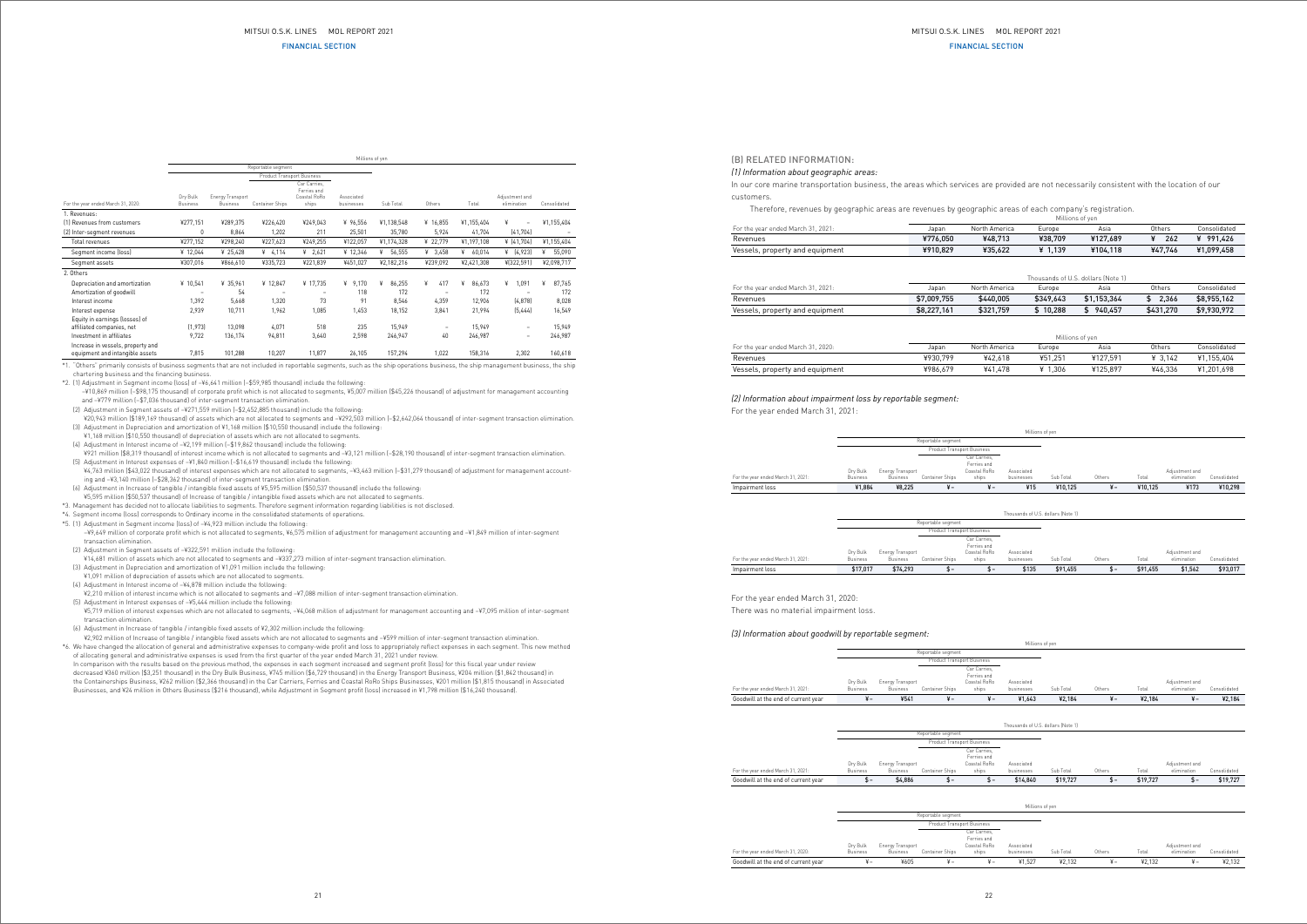# 15. INCOME TAXES

The Company is subject to a number of taxes based on income, which, in the aggregate, indicate statutory rates in Japan of approximately 28.7% for the year ended March 31, 2021 and 28.7% for the year ended March 31, 2020.

(A) SIGNIFICANT COMPONENTS OF DEFERRED TAX ASSETS AND LIABILITIES AT MARCH 31, 2021 AND 2020 WERE AS FOLLOWS: Thousands of

|                                                                                            |                 |               | Thousands of<br>U.S. dollars |
|--------------------------------------------------------------------------------------------|-----------------|---------------|------------------------------|
|                                                                                            | Millions of yen |               | [Note 1]                     |
|                                                                                            | 2021            | 2020          | 2021                         |
| Deferred tax assets:                                                                       |                 |               |                              |
| Operating loss carried forward <sup>[*1]</sup>                                             | ¥ 92,108        | ¥ 85,835      | 831,975<br>\$                |
| Write-down of securities and other investments                                             | 2,181           | 1,979         | 19,700                       |
| Reserve for bonuses expenses                                                               | 1,505           | 1,428         | 13,594                       |
| Impairment loss                                                                            | 15,511          | 14,025        | 140,104                      |
| Excess bad debt expenses                                                                   | 6,004           | 3,686         | 54,231                       |
| Net defined benefit liabilities                                                            | 4,636           | 4,045         | 41,875                       |
| Retirement allowances for directors                                                        | 528             | 467           | 4,769                        |
| Unrealized gain on sale of fixed assets                                                    | 1,383           | 1,349         | 12,492                       |
| Provision for loss related to business restructuring                                       | 5,563           |               | 50,248                       |
| Provision for contract loss                                                                | 10,031          | 12,667        | 90,606                       |
| Transfer of charters from subsidiaries and affiliates                                      | 1,258           | 2,350         | 11,363                       |
| Deemed dividends                                                                           | 11,514          | 11,433        | 104,001                      |
| Unrealized gains on hedging derivatives                                                    | 6,811           | 12,101        | 61,521                       |
| Others                                                                                     | 11,873          | 10,854        | 107,244                      |
| Total deferred tax assets                                                                  | 170,912         | 162,225       | 1,543,781                    |
| Valuation allowance for carryforward tax loss [*1]                                         | (91, 784)       | (85, 523)     | (829, 048)                   |
| Valuation allowance for deductible temporary differences                                   | (73, 425)       | (68, 609)     | (663, 219)                   |
| Valuation allowance total                                                                  | (165, 209)      | (154, 133)    | (1,492,268)                  |
| Net deferred tax assets                                                                    | 5,702           | 8.092         | 51,503                       |
| Deferred tax liabilities:                                                                  |                 |               |                              |
| Reserve deductible for tax purposes when appropriated for deferred gain on real properties | (2, 286)        | (2, 381)      | (20,648)                     |
| Reserve deductible for tax purposes when appropriated for special depreciation             | (1.388)         | (1.725)       | (12, 537)                    |
| Unrealized holding gains on available-for-sale securities                                  | (16, 727)       | (10, 281)     | (151,088)                    |
| Gain on securities contributed to employee retirement benefit trust                        | (1,996)         | (3,011)       | (18, 029)                    |
| Revaluation reserve                                                                        | (18, 518)       | (18,613)      | (167, 265)                   |
| Retained earnings of consolidated subsidiaries                                             | (6, 382)        | (5, 291)      | (57,646)                     |
| Unrealized gains on hedging derivatives                                                    | (15, 021)       | (17, 432)     | (135,678)                    |
| Others                                                                                     | (6, 184)        | [4,606]       | (55, 857)                    |
| Total deferred tax liabilities                                                             | (68, 505)       | (63, 343)     | (618, 778)                   |
| Net deferred tax liabilities                                                               | ¥ $(62, 802)$   | ¥ $(55, 251)$ | \$ [567, 265]                |

\*1 Carryforward tax loss and its deferred tax assets by expiration periods

|                                       |         |        |       |         |        | Millions of yen |       |        |       |                 |         |         |
|---------------------------------------|---------|--------|-------|---------|--------|-----------------|-------|--------|-------|-----------------|---------|---------|
| For the year ended March 31, 2021:    | 2022    | 2023   |       | 2024    |        | 2025            |       | 2026   |       | 2027 and beyond |         | Total   |
| Carryforward tax loss <sup>[*2]</sup> | ¥40.208 | ¥2.126 |       | ¥13.186 |        | ¥9.578          |       | ¥4.443 |       |                 | ¥22.565 | ¥92,108 |
| Valuation allowance                   | 40.172  |        | 2.123 |         | 13.181 |                 | 9.572 |        | 4.437 |                 | 22.297  | 91,784  |
| Net deferred tax assets               | 35      |        |       |         |        |                 |       |        |       |                 | 267     | 323     |

|                                       |           |          |           | Thousands of U.S. dollars |          |                 |           |
|---------------------------------------|-----------|----------|-----------|---------------------------|----------|-----------------|-----------|
| For the year ended March 31, 2021:    | 2022      | 2023     | 2024      | 2025                      | 2026     | 2027 and beyond | Total     |
| Carryforward tax loss <sup>[*2]</sup> | \$363.183 | \$19,203 | \$119.103 | \$86.514                  | \$40.131 | \$203.820       | \$831.975 |
| Valuation allowance                   | 362.857   | 19.176   | 119.058   | 86.460                    | 40.077   | 201.400         | 829.048   |
| Net deferred tax assets               | 316       | 27       | 45        | 45                        | 45       | 2.411           | 2.917     |

|                                    |        |         |        | Millions of ven |        |                 |         |
|------------------------------------|--------|---------|--------|-----------------|--------|-----------------|---------|
| For the year ended March 31, 2020: | 2021   | 2022    | 2023   | 2024            | 2025   | 2026 and bevond | Total   |
| Carryforward tax loss [*2]         | ¥4.225 | ¥39.825 | ¥2.113 | ¥13.743         | ¥9.425 | ¥16.502         | ¥85,835 |
| Valuation allowance                | 4.200  | 39.821  | 2.112  | 13.742          | 9.424  | 16.221          | 85,523  |
| Net deferred tax assets            | 25     |         |        |                 |        | 280             | 312     |

\*2 Carryforward tax loss shown in the above table is after multiplying the statutory tax rate.

# (B) RECONCILIATION OF THE STATUTORY TAX RATE TO THE EFFECTIVE TAX RATE:

|                                                                                      | 2021       | 2020      |
|--------------------------------------------------------------------------------------|------------|-----------|
| Statutory tax rate                                                                   | 28.7 %     | 28.7%     |
| Permanently non-deductible expenses for tax purposes, such as entertainment expenses | $0.2 \%$   | 0.8%      |
| Permanently not taxable incomes for tax purposes, such as dividend income            | [0.2]%     | [0.8]%    |
| Effect of tonnage tax system                                                         | $(4.9\%$   | (6.8)%    |
| Changes in valuation allowance                                                       | 16.3%      | 6.2%      |
| Equity in earnings of unconsolidated subsidiaries and affiliated companies           | $(38.1)\%$ | (9.7)%    |
| Effect of difference of effective tax rate for consolidated subsidiaries             | $2.2 \%$   | (2.4)%    |
| Effect of elimination of inter-company transactions                                  | 0.9%       | 4.0%      |
| Others                                                                               | $2.0 \%$   | $(1.1)\%$ |
| Effective tax rate                                                                   | 7.0%       | 19.0%     |

\*1 Changes in valuation allowance of effect of net loss carried forward for foreign subsidiaries are included in Effect of difference of effective tax rate for consolidated subsidiaries.

# 16. EMPLOYEES' SEVERANCE AND RETIREMENT BENEFITS

(A) OUTLINE OF EMPLOYEES' SEVERANCE AND RETIREMENT BENEFITS

The Group has funded and un-funded defined benefit pension plans and defined contribution pension plans. The defined benefit corporate pension plans provide for a lump-sum payment or annuity payment determined by reference to the current rate of pay and the length of service.

The Company has a retirement benefit trust.

The retirement lump-sum plans provide for a lump-sum payment, as employee retirement benefits, determined by reference to the current rate of pay and the length of service.

Certain consolidated subsidiaries calculate liabilities for retirement benefit and retirement benefit expenses, for the defined benefit corporate pension plans and the retirement lump-sum plans based on the amount which would be payable at the year end if all eligible employees terminated their services voluntarily (the "simplified method").

#### (B) DEFINED BENEFIT PLANS

*(1) Movements in Retirement Benefit Obligations Except Plan Applied Simplified Method*

|                                  |         | Millions of ven | Thousands of<br>U.S. dollars<br>(Note 1) |
|----------------------------------|---------|-----------------|------------------------------------------|
|                                  | 2021    | 2020            | 2021                                     |
| Balance at beginning of the year | ¥44.412 | ¥47.057         | \$401,156                                |
| Service cost                     | 1,655   | 1,786           | 14,948                                   |
| Interest cost                    | 385     | 409             | 3,477                                    |
| Actuarial loss (gain)            | (220)   | (3, 187)        | (1,987)                                  |
| Benefits paid                    | (1,834) | (1,653)         | (16, 565)                                |
| Balance at end of the year       | ¥44,398 | ¥44.412         | \$401,029                                |

*(2) Movements in Plan Assets Except Plan Applied Simplified Method*

|                                    |         | Millions of yen | Thousands of<br>U.S. dollars<br>(Note 1) |
|------------------------------------|---------|-----------------|------------------------------------------|
|                                    | 2021    | 2020            | 2021                                     |
| Balance at beginning of the year   | ¥57.284 | ¥59.775         | \$517,423                                |
| Expected return on plan assets     | 1.145   | 1.195           | 10,342                                   |
| Actuarial loss (gain)              | 7.545   | [2.925]         | 68,151                                   |
| Contributions paid by the employer | 920     | 7.298           | 8.309                                    |
| Benefits paid                      | (1,737) | (1.490)         | (15,689)                                 |
| Balance at end of the year         | ¥65.158 | ¥57.284         | \$588,546                                |

*(3) Movements in Net Liability for Retirement Benefits Based on the Simplified Method*

|                                    | Millions of ven | Thousands of<br>U.S. dollars<br>(Note 1) |          |
|------------------------------------|-----------------|------------------------------------------|----------|
|                                    | 2021            | 2020                                     | 2021     |
| Balance at beginning of the year   | ¥6.274          | ¥8.880                                   | \$56,670 |
| Retirement benefit costs           | 756             | 1.130                                    | 6,828    |
| Benefits paid                      | (539)           | [2.920]                                  | (4, 868) |
| Contributions paid by the employer | (657)           | [815]                                    | (5,934)  |
| Balance at end of the year         | ¥5.833          | ¥ 6.274                                  | \$52,687 |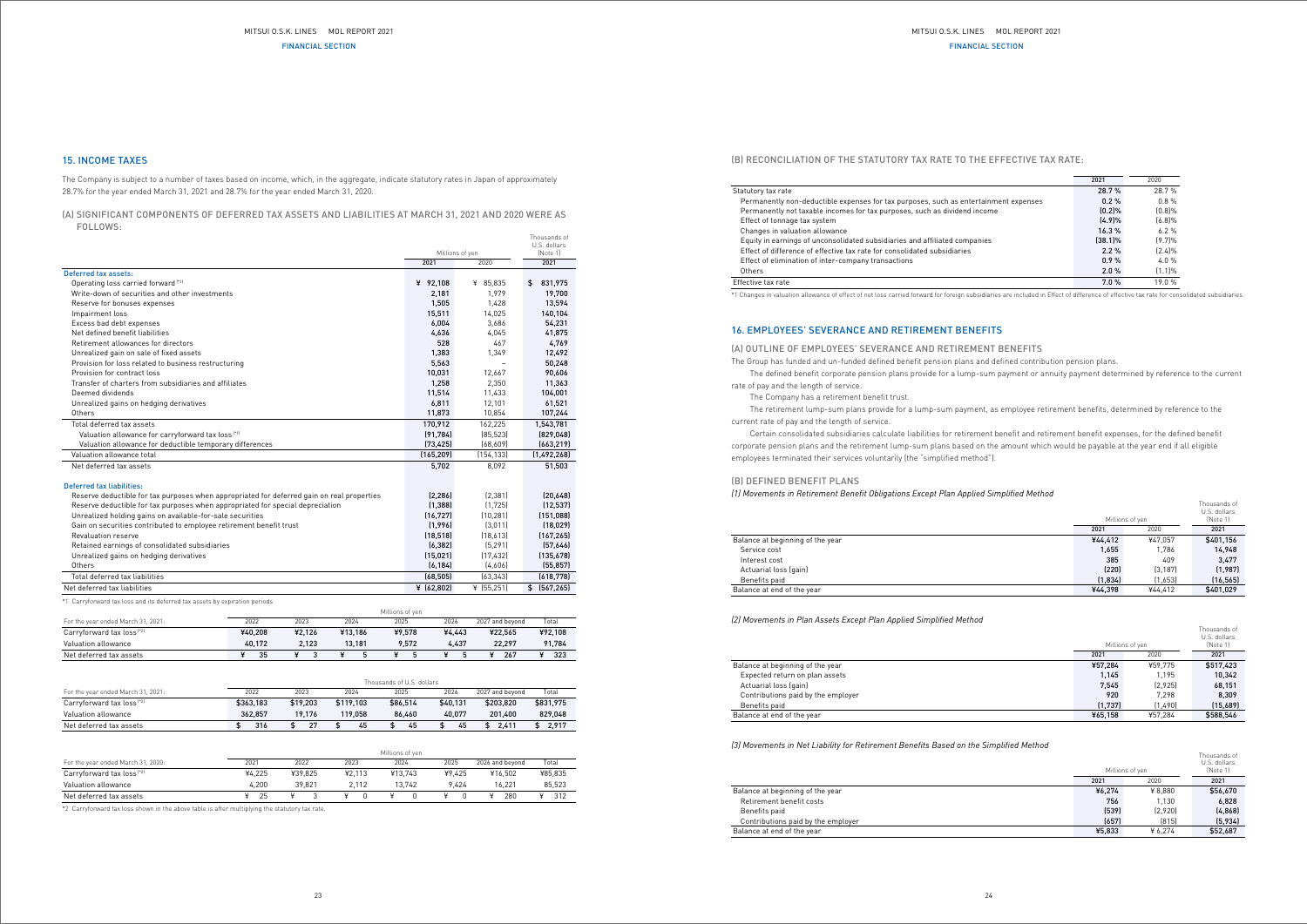# *(4) Reconciliation from Retirement Benefit Obligations and Plan Assets to Liability (Asset) for Retirement Benefits Including Plan Applied Simplified Method*

|                                                                        |                 |               | Thousands of<br>U.S. dollars |
|------------------------------------------------------------------------|-----------------|---------------|------------------------------|
|                                                                        | Millions of yen |               | (Note 1)                     |
|                                                                        | 2021            | 2020          | 2021                         |
| Funded retirement benefit obligations                                  | ¥ 52.437        | ¥ 52.174      | \$473,642                    |
| Plan assets                                                            | (75.780)        | [67.175]      | (684, 491)                   |
|                                                                        | (23, 343)       | (15.001)      | [210.848]                    |
| Unfunded retirement benefit obligations                                | 8.416           | 8.404         | 76,018                       |
| Total net liability (asset) for retirement benefits at end of the year | (14, 926)       | (6, 596)      | (134, 820)                   |
| Liability for retirement benefits                                      | 9.245           | 9.524         | 83.506                       |
| Asset for retirement benefits                                          | (24, 172)       | [16.121]      | (218, 336)                   |
| Total net liability (asset) for retirement benefits at end of the year | ¥[14,926]       | (6, 596)<br>¥ | \$134,820]                   |

### *(5) Retirement Benefit Costs*

|                                                              | Millions of yen | Thousands of<br>U.S. dollars<br>(Note 1) |           |
|--------------------------------------------------------------|-----------------|------------------------------------------|-----------|
|                                                              | 2021            | 2020                                     | 2021      |
| Service cost                                                 | ¥1,655          | ¥1.786                                   | \$14,948  |
| Interest cost                                                | 385             | 409                                      | 3.477     |
| Expected return on plan assets                               | (1.145)         | (1.195)                                  | (10, 342) |
| Net actuarial loss amortization                              | (941)           | (1.770)                                  | [8, 499]  |
| Retirement benefit costs calculated by the simplified method | 756             | 1.130                                    | 6,828     |
| Other                                                        | (301)           | (114)                                    | (2,718)   |
| Total retirement benefit costs for the fiscal year           | 409<br>¥        | 245<br>¥                                 | \$3,694   |

# *(6) Remeasurements of Defined Benefit Plans*

|                       |        |                 | Thousands of<br>U.S. dollars |
|-----------------------|--------|-----------------|------------------------------|
|                       |        | Millions of ven | (Note 1)                     |
|                       | 2021   | 2020            | 2021                         |
| Actuarial loss (gain) | ¥6.825 | ¥[1,509]        | \$61,647                     |

# *(7) Accumulated Remeasurements of Defined Benefit Plans*

|                                    |                 |          | Thousands of<br>U.S. dollars |
|------------------------------------|-----------------|----------|------------------------------|
|                                    | Millions of ven | [Note 1] |                              |
|                                    | 2021            | 2020     | 2021                         |
| Unrecognized actuarial differences | ¥10,561         | ¥3.736   | \$95,393                     |

# *(8) Plan Assets*

1. Plan assets comprise:

|                           | 2021  | 2020 |
|---------------------------|-------|------|
| Equity securities         | 22%   | 27%  |
| <b>Bonds</b>              | 22%   | 24%  |
| Jointly invested assets   | 40%   | 44%  |
| Cash and cash equivalents | 15%   | 4%   |
| Other                     | $1\%$ | 1%   |
| Total                     | 100%  | 100% |
| Retirement benefit trust  | 30%   | 25%  |

# 2. Long-term expected rate of return

Current and target asset allocations, historical and expected returns on various categories of plan assets have been considered in determining the long-term expected rate of return.

# *(9) ACTUARIAL ASSUMPTIONS*

The discount rates were mainly 0.5%~1.1% for the year ended March 31, 2021 and 2020.

The rates of expected return on plan assets were mainly 2.0% for the years ended March 31, 2021 and 2020.

The expected rates of salary increase were mainly 0.5%~6.5% for the year ended March 31, 2021 and 0.5%~5.7% for the years ended March 31, 2020.

# (C) DEFINED CONTRIBUTION PLANS

The amounts of contributions to defined contribution plans were ¥787 million (\$7,108 thousand) at March 31, 2021 and ¥962 million at March 31, 2020.

# 17. STOCK OPTIONS

### (A) AMOUNT OF STOCK OPTIONS EXPENSES Stock options expenses which were accounted for as general and administrative expenses for the fiscal years ended March 31, 2021 and 2020 were as follows:

# $\overline{6}$  General and administrative expenses

| 2021 | Millions of yen<br>2020 | U.S. dollars<br>(Note 1)<br>2021 |
|------|-------------------------|----------------------------------|
|      |                         |                                  |
| ¥66  | ¥78                     | \$596                            |

(B) AMOUNT OF PROFIT BY NON-EXERCISE OF STOCK ACQUISITION RIGHTS Profit by non-exercise of stock acquisition rights which were accounted for as other income for the fiscal years ended March 31, 2021 and 2020 were as follows:

|              |      | Millions of yen |         |  |
|--------------|------|-----------------|---------|--|
|              | 2021 | 2020            | 2021    |  |
| Other income | ¥343 | ¥230            | \$3,098 |  |

### (C) TERMS AND CONDITIONS

The following table summarizes terms and conditions of stock options for the years when they were granted:

|                         | 2010                                                                                                                                    | 2011                                                                                                                                    | 2012                                                                                                                                   | 2013                                    | 2014                                                                                                                                   | 2015                                                                                                                                   |
|-------------------------|-----------------------------------------------------------------------------------------------------------------------------------------|-----------------------------------------------------------------------------------------------------------------------------------------|----------------------------------------------------------------------------------------------------------------------------------------|-----------------------------------------|----------------------------------------------------------------------------------------------------------------------------------------|----------------------------------------------------------------------------------------------------------------------------------------|
| Number of grantees      | Directors: 10<br>Executive officers: 21<br>Employees: 36<br>Presidents of the<br>Company's domestic<br>consolidated<br>subsidiaries: 33 | Directors: 10<br>Executive officers: 22<br>Employees: 35<br>Presidents of the<br>Company's domestic<br>consolidated<br>subsidiaries: 33 | Directors: 9<br>Executive officers: 22<br>Employees: 33<br>Presidents of the<br>Company's domestic<br>consolidated<br>subsidiaries: 30 |                                         | Directors: 9<br>Executive officers: 19<br>Employees: 33<br>Presidents of the<br>Company's domestic<br>consolidated<br>subsidiaries: 32 | Directors: 8<br>Executive officers: 18<br>Employees: 37<br>Presidents of the<br>Company's domestic<br>consolidated<br>subsidiaries: 32 |
| Number of stock options | Common stock 171,000                                                                                                                    | Common stock 173,000                                                                                                                    | Common stock 164,000                                                                                                                   | Common stock 160,000                    | Common stock 148,000                                                                                                                   | Common stock 155,000                                                                                                                   |
| Grant date              | August 16, 2010                                                                                                                         | August 9, 2011                                                                                                                          | August 13, 2012                                                                                                                        | August 16, 2013                         | August 18, 2014                                                                                                                        | August 17, 2015                                                                                                                        |
| Vesting conditions      | No provisions                                                                                                                           | No provisions                                                                                                                           | No provisions                                                                                                                          | No provisions                           | No provisions                                                                                                                          | No provisions                                                                                                                          |
| Service period          | No provisions                                                                                                                           | No provisions                                                                                                                           | No provisions                                                                                                                          | No provisions                           | No provisions                                                                                                                          | No provisions                                                                                                                          |
| Exercise period         | From July 31, 2012 to<br>June 21, 2020                                                                                                  | From July 26, 2013 to<br>June 22, 2021                                                                                                  | From July 28, 2014 to<br>June 21, 2022                                                                                                 | From August 2, 2015 to<br>June 20, 2023 | From August 2, 2016 to<br>June 23, 2024                                                                                                | From August 1, 2017 to<br>June 20, 2025                                                                                                |

|                         | 2016                                                                                                                                   | 2017                                                                                                                                   | 2018                                    | 2019                                                                                                                                   | 2020                                                                                                                                   |
|-------------------------|----------------------------------------------------------------------------------------------------------------------------------------|----------------------------------------------------------------------------------------------------------------------------------------|-----------------------------------------|----------------------------------------------------------------------------------------------------------------------------------------|----------------------------------------------------------------------------------------------------------------------------------------|
| Number of grantees      | Directors: 9<br>Executive officers: 18<br>Employees: 32<br>Presidents of the<br>Company's domestic<br>consolidated<br>subsidiaries: 37 | Directors: 9<br>Executive officers: 18<br>Employees: 33<br>Presidents of the<br>Company's domestic<br>consolidated<br>subsidiaries: 35 |                                         | Directors: 8<br>Executive officers: 18<br>Employees: 51<br>Presidents of the<br>Company's domestic<br>consolidated<br>subsidiaries: 29 | Directors: 8<br>Executive officers: 19<br>Employees: 54<br>Presidents of the<br>Company's domestic<br>consolidated<br>subsidiaries: 31 |
| Number of stock options | Common stock 158,000                                                                                                                   | Common stock 157,000                                                                                                                   | Common stock 164,000                    | Common stock 159,000                                                                                                                   | Common stock 166,000                                                                                                                   |
| Grant date              | August 15, 2016                                                                                                                        | August 15, 2017                                                                                                                        | August 15, 2018                         | August 15, 2019                                                                                                                        | August 17, 2020                                                                                                                        |
| Vesting conditions      | No provisions                                                                                                                          | No provisions                                                                                                                          | No provisions                           | No provisions                                                                                                                          | No provisions                                                                                                                          |
| Service period          | No provisions                                                                                                                          | No provisions                                                                                                                          | No provisions                           | No provisions                                                                                                                          | No provisions                                                                                                                          |
| Exercise period         | From August 1, 2018 to<br>June 19, 2026                                                                                                | From August 1, 2019 to<br>June 25, 2027                                                                                                | From August 1, 2020 to<br>June 23, 2028 | From August 1, 2021 to<br>June 22, 2029                                                                                                | From August 1, 2022 to<br>June 21, 2030                                                                                                |

Note: The Company consolidated its common shares (ten shares into one shares), effective October 1, 2017. The figures have been converted to the number after the consolidation.

# (D) CHANGES IN NUMBER AND UNIT PRICES

The following tables summarize changes in number and unit prices of stock options for the years when they were granted: *(1) Changes in number of stock options*

| Non-vested stock options          | 2010                     | 2011                     | 2012    | 2013    | 2014                     | 2015    | 2016    | 2017                     | 2018                     | 2019                     | 2020                     |
|-----------------------------------|--------------------------|--------------------------|---------|---------|--------------------------|---------|---------|--------------------------|--------------------------|--------------------------|--------------------------|
| Balance at March 31, 2020         | ۰                        |                          |         |         |                          |         |         | -                        | 164,000                  | 159,000                  |                          |
| Options granted during the year   | -                        | $\overline{\phantom{0}}$ | -       | ۰       | $\overline{\phantom{m}}$ | -       | -       | -                        | -                        | $\overline{\phantom{0}}$ | 166,000                  |
| Options expired during the year   |                          | $\overline{\phantom{0}}$ | -       | -       | $\overline{\phantom{0}}$ | -       | -       | -                        | 164,000                  | -                        | $\overline{\phantom{0}}$ |
| Options vested during the year    |                          |                          |         |         |                          |         |         |                          |                          |                          |                          |
| Balance at March 31, 2021         |                          |                          |         |         |                          |         |         |                          | $\overline{\phantom{0}}$ | 159,000                  | 166,000                  |
|                                   |                          |                          |         |         |                          |         |         |                          |                          |                          |                          |
| Vested stock options              | 2010                     | 2011                     | 2012    | 2013    | 2014                     | 2015    | 2016    | 2017                     | 2018                     | 2019                     | 2020                     |
| Balance at March 31, 2020         | 169,000                  | 168,000                  | 115,800 | 154,800 | 141,000                  | 151,200 | 140,300 | 156,000                  | ۰                        |                          |                          |
| Options vested during the year    | ۰                        | -                        | -       |         |                          | -       | -       | $\overline{\phantom{0}}$ | 164,000                  |                          |                          |
| Options exercised during the year | -                        | -                        | 16,300  | -       | $\overline{\phantom{a}}$ | -       | 17,000  | -                        | 1,000                    | -                        | $\overline{\phantom{0}}$ |
| Options expired during the year   | 169,000                  | -                        |         |         |                          |         |         |                          |                          |                          |                          |
| Balance at March 31, 2021         | $\overline{\phantom{a}}$ | 168,000                  | 99.500  | 154.800 | 141.000                  | 151.200 | 123,300 | 156,000                  | 163,000                  |                          |                          |
|                                   |                          |                          |         |         |                          |         |         |                          |                          |                          |                          |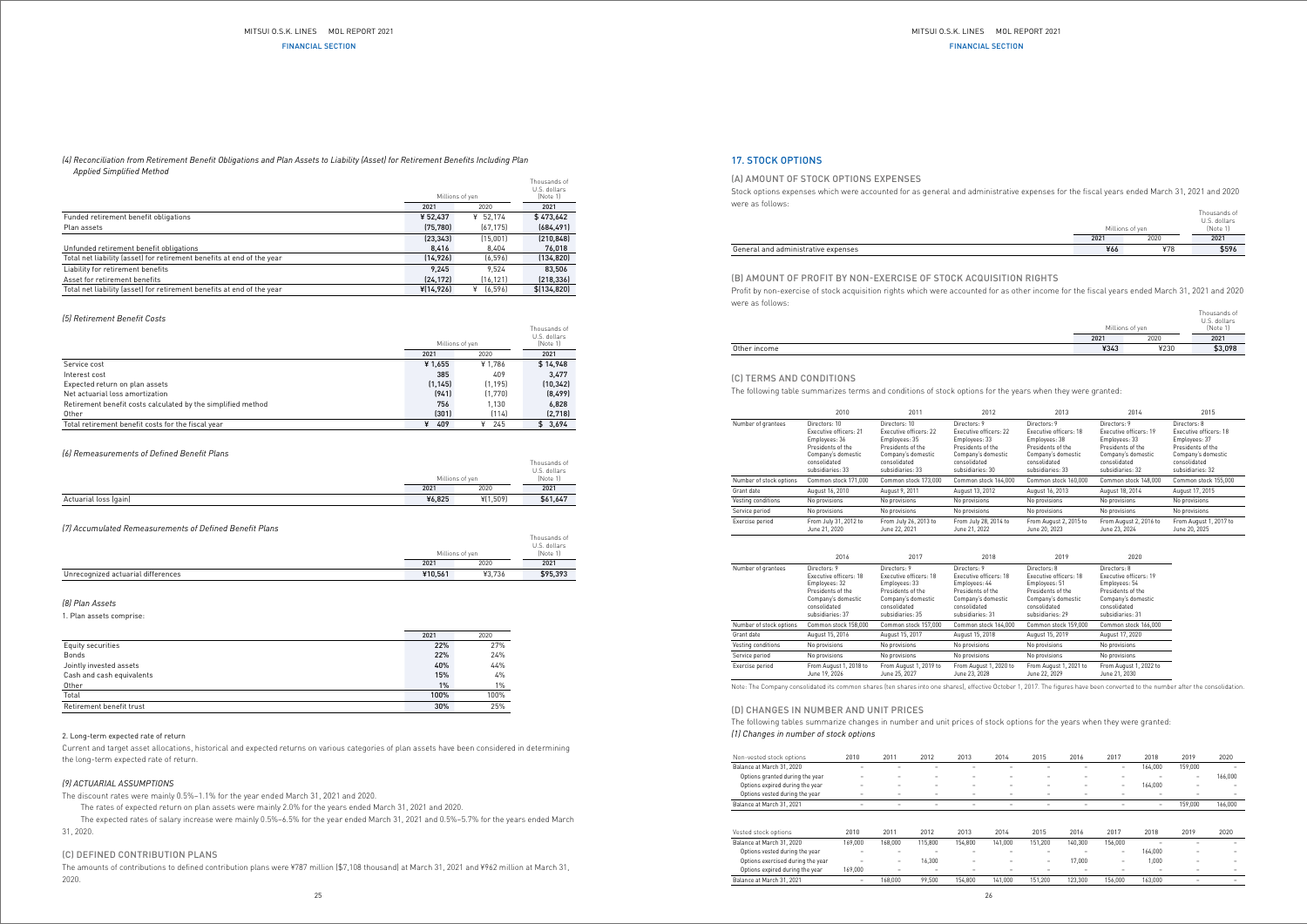# *(2) Unit prices of stock options exercised during the year*

|                                              | 2010   | 2011                     | 2012   | 2013                     | 2014   | 2015                     | 2016   | 2017                     | 2018   | 2019   | 2020                     |
|----------------------------------------------|--------|--------------------------|--------|--------------------------|--------|--------------------------|--------|--------------------------|--------|--------|--------------------------|
| Exercise price                               | ¥6.420 | ¥4.680                   | ¥2.770 | ¥4.470                   | ¥4.120 | ¥4.270                   | ¥2.420 | ¥3.780                   | ¥2.943 | ¥2.962 | ¥2,105                   |
| Average market price of share at<br>exercise | $-$    | $\overline{\phantom{a}}$ | ¥3.931 | $\overline{\phantom{a}}$ | -      | $\overline{\phantom{a}}$ | ¥3.328 | $\overline{\phantom{0}}$ | ¥3.015 | -      | $\overline{\phantom{0}}$ |
| Fair value per stock option at grant<br>date | ¥2.030 | ¥870                     | ¥670   | ¥1.720                   | ¥1.320 | ¥940                     | ¥560   | ¥1.090                   | ¥963   | ¥493   | ¥398                     |

Note: The Company consolidated its common shares (ten shares into one shares), effective October 1, 2017. The figures have been converted to the number after the consolidation.

# (E) KEY FIGURES FOR FAIR VALUE PER STOCK OPTION

The Company utilized the Black Scholes Model for calculating fair value per stock option. Key figures of the calculation were as follows:

|                                       | 2020                  |
|---------------------------------------|-----------------------|
| Stock price volatility                | 38.07%                |
| Expected remaining term of the option | 5 years and 11 months |
| Expected dividends                    | ¥65 per share         |
| Risk-free interest rate               | [0.12]%               |

# 18. COMPREHENSIVE INCOME

For the years ended March 31, 2021 and 2020, the amounts reclassified to net income (loss) that were recognized in other comprehensive income and tax effects for each component of other comprehensive income were as follows:

| medine and tax enects for each component or other comprenensive income were as fottows.     |                    |                | Thousands of             |  |
|---------------------------------------------------------------------------------------------|--------------------|----------------|--------------------------|--|
|                                                                                             | Millions of yen    |                | U.S. dollars<br>[Note 1] |  |
|                                                                                             | 2021               | 2020           | 2021                     |  |
| Unrealized holding gains on available-for-sale securities, net of tax:                      |                    |                |                          |  |
| Increase (Decrease) during the year                                                         | ¥ 24,734           | ¥[16,572]      | \$223,412                |  |
| Reclassification adjustments                                                                | (1,762)            | 541            | (15, 915)                |  |
| Sub-total, before tax                                                                       | 22,972             | (16,030)       | 207,497                  |  |
| Tax effect                                                                                  | (6,642)            | 4,463          | (59, 994)                |  |
|                                                                                             | 16,329             | (11, 567)      | 147,493                  |  |
| Unrealized gains on hedging derivatives, net of tax:                                        |                    |                |                          |  |
| Increase (Decrease) during the year                                                         | (1,670)            | 15,525         | (15,084)                 |  |
| Reclassification adjustments                                                                | (14, 630)          | (15.722)       | (132, 147)               |  |
| Adjustments of acquisition cost                                                             | [346]              | [485]          | (3, 125)                 |  |
|                                                                                             |                    | [682]          |                          |  |
| Sub-total, before tax<br>Tax effect                                                         | (16, 647)<br>1,847 | [4, 853]       | (150, 365)<br>16,683     |  |
|                                                                                             |                    |                |                          |  |
|                                                                                             | (14, 799)          | (5, 535)       | (133, 673)               |  |
| Foreign currency translation adjustments:                                                   |                    |                |                          |  |
| Increase (Decrease) during the year                                                         | (11, 505)          | [1.913]        | (103, 920)               |  |
| Reclassification adjustments                                                                | 1.255              | [195]          | 11.335                   |  |
|                                                                                             | (10, 249)          | (2, 108)       | (92, 575)                |  |
|                                                                                             |                    |                |                          |  |
| Remeasurements of defined benefit plans:                                                    |                    |                |                          |  |
| Increase (Decrease) during the year                                                         | 7,766              | 261            | 70,147                   |  |
| Reclassification adjustments                                                                | (941)              | (1,770)        | (8, 499)                 |  |
| Sub-total, before tax                                                                       | 6,825              | (1,509)        | 61,647                   |  |
| Tax effect                                                                                  | (1,958)            | 437            | (17,685)                 |  |
|                                                                                             | 4,866              | (1,071)        | 43,952                   |  |
|                                                                                             |                    |                |                          |  |
| Share of other comprehensive income (loss) of associates accounted for using equity method: |                    |                |                          |  |
| Decrease during the year                                                                    | (21, 403)          | (19, 593)      | (193, 324)               |  |
| Reclassification adjustments                                                                | 7,388              | 4,299          | 66,732                   |  |
|                                                                                             | (14, 015)          | (15, 294)      | (126, 591)               |  |
| Total other comprehensive income (loss)                                                     | ¥[17,867]          | $¥$ $(35,577)$ | \$(161, 385)             |  |

# 19. RELATED PARTY TRANSACTIONS

(A) RELATED PARTY TRANSACTIONS For the year ended March 31, 2021 *(1) The transactions between the Company and the related party.*

|                       |                           |             |                 |                                        |                          |                                               |                                                      | Millions of yen      |                           |                          | Thousands of U.S. dollars<br>[Note 1]                     |                                 |
|-----------------------|---------------------------|-------------|-----------------|----------------------------------------|--------------------------|-----------------------------------------------|------------------------------------------------------|----------------------|---------------------------|--------------------------|-----------------------------------------------------------|---------------------------------|
|                       |                           |             |                 |                                        | Ratio of the             |                                               | Transactions during the<br>year ended March 31, 2021 |                      | Balance at March 31, 2021 |                          | Transactions<br>during the year<br>ended March<br>31.2021 | Balance at<br>March 31.<br>2021 |
| Category              | Name of company           | Address     | Paid-in capital | <b>Business</b><br>description         | Group's voting<br>rights | Relation with<br>related party                | Description of<br>transaction [*1]                   | Transacted<br>amount | Account                   | Amount                   | Transacted<br>amount                                      | Amount                          |
| Affiliated<br>company | AREA1 MEXICO<br>MV34 B.V. | NETHERLANDS | US\$100,000     | Energy<br>Transport<br><b>Business</b> | 30.00%                   | Interlocking<br>directorate<br>Debt quarantee | Debt quarantee                                       | ¥33,178              |                           | $\overline{\phantom{0}}$ | \$299,683                                                 |                                 |
| Affiliated<br>company | SEPIA MV30 B.V.           | NETHERLANDS | US\$100,000     | Energy<br>Transport<br><b>Business</b> | 20.60%                   | Interlocking<br>directorate<br>Debt quarantee | Debt quarantee                                       | ¥32.533              |                           | $\overline{\phantom{0}}$ | \$293,857                                                 |                                 |
| Affiliated<br>company | LIBRA MV31 B.V.           | NETHERLANDS | US\$100,000     | Energy<br>Transport<br><b>Business</b> | 20.60%                   | Interlocking<br>directorate<br>Debt quarantee | Debt quarantee                                       | ¥26.032              |                           |                          | \$235,136                                                 |                                 |

Note: \*1. The company conducted bank loan guarantees for affiliated companies above and guarantee fees were determined by considering the form of guarantees and other conditions.

### *(2) The transactions between the subsidiaries and the related party.*

The Company recorded allowance for doubtful accounts on subordinated long-term loans to its affiliated company, which amounted to ¥15,007 million ((\$135,552 thousand)).

The Company recorded provision of allowance for doubtful accounts on subordinated long-term loans to its affiliated company, which amounted to ¥7,653 million ((\$69,126 thousand)).

#### For the year ended March 31, 2020

*(1) The transactions between the Company and the related party.*

|                       |                 |                    |                 |                                        |                          |                                               |                                                      | Millions of ven      |         |                           |
|-----------------------|-----------------|--------------------|-----------------|----------------------------------------|--------------------------|-----------------------------------------------|------------------------------------------------------|----------------------|---------|---------------------------|
|                       |                 |                    |                 |                                        | Ratio of the             |                                               | Transactions during the<br>year ended March 31, 2020 |                      |         | Balance at March 31, 2020 |
| Category              | Name of company | Address            | Paid-in capital | <b>Business</b><br>description         | Group's voting<br>rights | Relation with<br>related party                | Description of<br>transaction [*1]                   | Transacted<br>amount | Account | Amount                    |
| Affiliated<br>company | SEPIA MV30 B.V. | NETHERLANDS        | US\$100.000     | Energy<br>Transport<br><b>Business</b> | 20.60%                   | Interlocking<br>directorate<br>Debt quarantee | Debt quarantee                                       | ¥24.031              |         |                           |
| Affiliated<br>company | LIBRA MV31 B.V. | <b>NETHERLANDS</b> | US\$100.000     | Energy<br>Transport<br><b>Business</b> | 20.60%                   | Interlocking<br>directorate<br>Debt quarantee | Debt quarantee ¥21,351                               |                      |         |                           |

Note: \*1. The company conducted bank loan guarantees for affiliated companies above and guarantee fees were determined by considering the form of guarantees and other conditions.

#### *(2) The transactions between the subsidiaries and the related party.*

The Company recorded provision of allowance for doubtful accounts on subordinated long-term loans to its affiliated company, which amounted to ¥7,784 million.

(B) NOTE ABOUT SIGNIFICANT RELATED PARTIES A significant affiliated company to be disclosed for the year ended March 31, 2021 and 2020 was Ocean Network Express Pte. Ltd. and the summary of its financial statements were as follows:

|                               |           | Millions of yen | Thousands of<br>U.S. dollars<br>(Note 1) |  |
|-------------------------------|-----------|-----------------|------------------------------------------|--|
|                               | 2021      | 2020            | 2021                                     |  |
| Total current assets          | ¥ 825.097 | 385.905<br>¥    | \$7,452,777                              |  |
| Total non-current assets      | 617,754   | 611.750         | 5,579,929                                |  |
| Total current liabilities     | 362,074   | 250,460         | 3,270,472                                |  |
| Total non-current liabilities | 505,863   | 507.628         | 4,569,262                                |  |
| Total net assets              | 574.913   | 239.566         | 5,192,963                                |  |
| Shipping and other revenues   | 1,672,107 | 1.374.646       | 15,103,486                               |  |
| Income before income taxes    | 390,532   | 14.178          | 3,527,522                                |  |
| Net income                    | 384,326   | 8,119           | 3,471,465                                |  |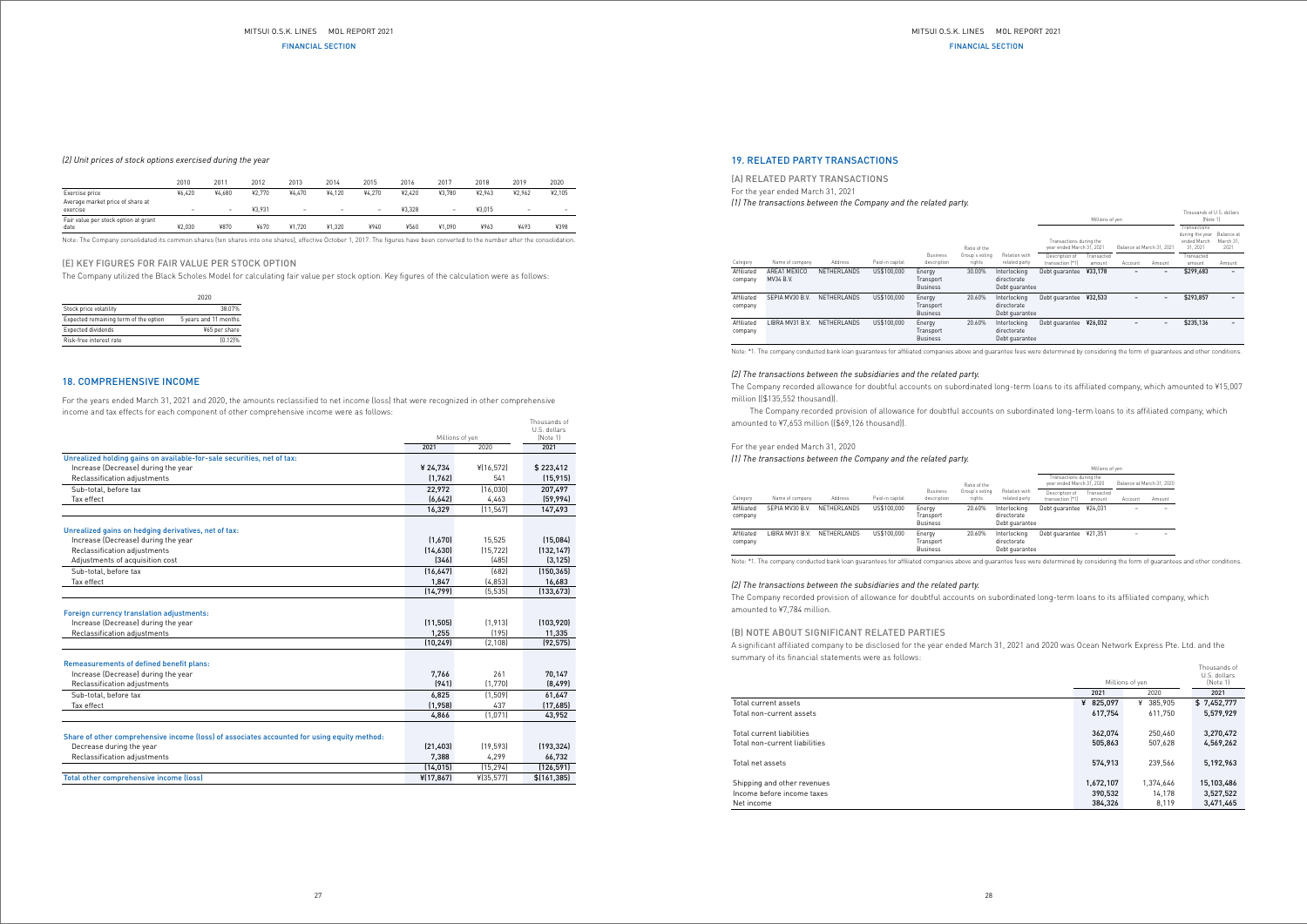# 20. SUBSEQUENT EVENT

There is no applicable matter.

# 21. OTHERS

# (1) LITIGATION

On January 10, 2014, the Company filed a lawsuit against Mitsubishi Heavy Industries, Ltd. (hereinafter "MHI") at Tokyo District Court seeking compensation for damages in association with a maritime accident caused by a vessel constructed by MHI. In response, MHI filed a countersuit at Tokyo District Court seeking payment for reinforcement of the strength of the ship's hull of the same type of ship, and the legal dispute is continuing.

The Company recognizes the claims of the countersuit by MHI has no legitimate basis, and intends to assert the propriety of the Company in addition to upholding the claims for damages under the lawsuit.

#### (2) OTHERS

Since 2012, the Company and its subsidiary have been the subject of investigations by the antitrust authorities in the U.S. and other countries, on the suspicion of violations of each country's competition laws with respect to ocean transport services of completed build-up vehicles. In addition, a class-action lawsuit was filed in Canada, the U.K. and Chile against the Group, for damage claims, a cease and desist order for the questioned conduct. Meanwhile, the effect of these investigations and lawsuit on the financial results of the Group is uncertain as its financial impact is not estimable at this stage.



# Independent Auditor's Report

# Independent auditor's report

of the estimate of the provision for contract losses related to the long-term

**the matter was addressed in our audit** 

primary procedures we performed to assess her the estimate of the provision for contract s related to the long-term charter contracts was mable included the following:

# **To the Board of Directors of Mitsui O.S.K. Lines, Ltd.**

# **Opinion**

We have audited the accompanying consolidated financial statements of Mitsui O.S.K. Lines, Ltd. ("the Company") and its consolidated subsidiaries (collectively referred to as "the Group"), which comprise the consolidated balance sheet as at March 31, 2021, the consolidated statements of income and comprehensive income, changes in net assets and cash flows for the year then ended, and notes, comprising a summary of significant accounting policies and other explanatory information.

In our opinion, the accompanying consolidated financial statements present fairly, in all material respects, the consolidated financial position of the Group as at March 31, 2021, and its consolidated financial performance and its consolidated cash flows for the year then ended in accordance with accounting principles generally accepted in Japan.

# **Basis for Opinion**

We conducted our audit in accordance with auditing standards generally accepted in Japan. Our responsibilities under those standards are further described in the *Auditor's Responsibilities for the Audit of the Consolidated Financial Statements* section of our report. We are independent of the Group in accordance with the ethical requirements that are relevant to our audit of the consolidated financial statements in Japan, and we have fulfilled our other ethical responsibilities in accordance with these requirements. We believe that the audit evidence we have obtained is sufficient and appropriate to provide a basis for our opinion.

### **Key Audit Matters**

Key audit matters are those matters that, in our professional judgment, were of most significance in our audit of the consolidated financial statements of the current period. These matters were addressed in the context of our audit of the consolidated financial statements as a whole, and in forming our opinion thereon, and we do not provide a separate opinion on these matters.

| <u>iwasonabichess of the estimate of the provision for</u><br>charter contracts                                                                                                                                                                                                        |                                                  |  |  |  |  |
|----------------------------------------------------------------------------------------------------------------------------------------------------------------------------------------------------------------------------------------------------------------------------------------|--------------------------------------------------|--|--|--|--|
| The key audit matter                                                                                                                                                                                                                                                                   | <b>How</b>                                       |  |  |  |  |
| In the consolidated balance sheet of the<br>Group, a provision for contract losses of<br>¥34,939 million was recognized as of March<br>31, 2021. As described in Note 1. BASIS OF<br>PRESENTING CONSOLIDATED<br>FINANCIAL STATEMENTS, (23)<br>Significant accounting estimates" to the | The p<br>wheth<br>losses<br>reasor<br>-II<br>(1) |  |  |  |  |

**(1) Internal control testing**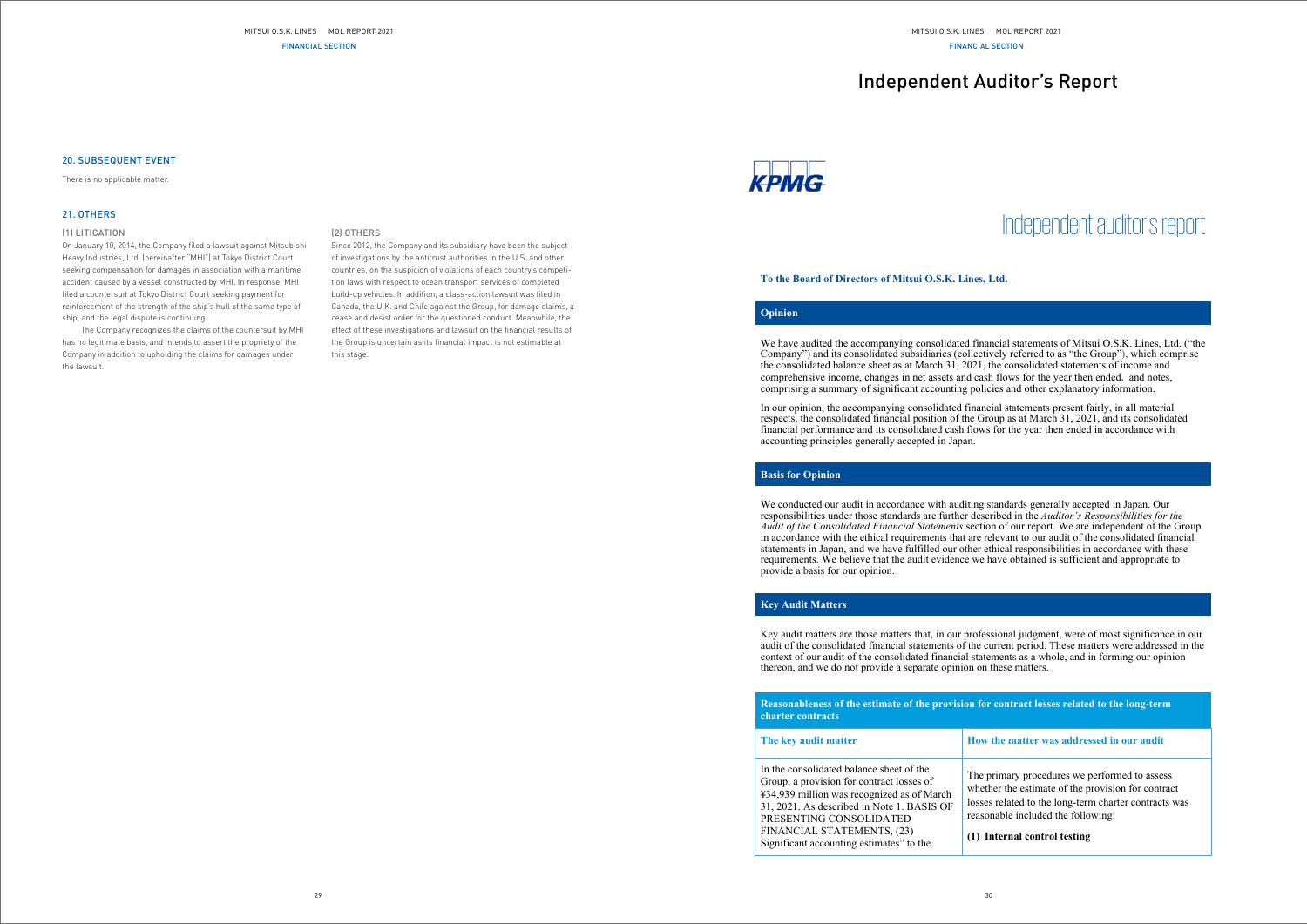consolidated financial statements, the Group recognizes estimated losses on contracts that are probable to be incurred in the future due to decisions made over the contracts, among others.

The Group leases vessels to customers under the long-term charter contracts. Charter fees for vessels leased to certain customers are calculated each year based on the market trend in charter hire fees for the past several years, while vessel procurement costs are estimated each year based on changes in interest rates on funding for capital investment in vessels and vessel expenses including crew personnel expenses.

Since future information on charter hire fees, interest rates and vessel expenses, which forms the basis for estimating a provision for contract losses, is significantly affected by the supply and demand for vessels and foreign exchange rates, the estimate of the provision for contract losses involved a high degree of uncertainty. Accordingly, management's judgment thereon had a significant effect on the estimate.

If it is probable that a loss will be incurred in the future due to the procurement costs exceeding charter fees influenced by changes in charter hire fees, interest rates and vessel expenses, the Group recognizes a provision for contract losses for each vessel over the contract period of the long-term charter contract.

We, therefore, determined that our assessment of the reasonableness of the estimate of the provision for contract losses related to the long-term charter contracts was one of the most significant matters in our audit of the consolidated financial statements for the current fiscal year, and accordingly, a key audit matter.

We tested the design and operating effectiveness of certain of the Group's internal controls relevant to the estimate of a provision for contract losses. In this assessment, we focused our testing on the controls to appropriately reflect information obtained from external organizations in estimating future charter hire fees, interest rates and vessel expenses.

# **(2) Assessment of the reasonableness of the estimated provision for contract losses related to the long-term charter contracts**

In order to assess the reasonableness of key assumptions used to estimate a provision for contract losses, we primarily:

- assessed whether the estimated charter hire fees were reasonable by analyzing past trends and the market trend data as of the end of the current fiscal year published by maritime service providers;
- assessed whether the estimated interest rates were reasonable by analyzing past trends and forecasts published by financial institutions;
- assessed whether the estimated vessel expenses were reasonable by analyzing maritime market trends and inspecting relevant documents; and
- analyzed the causes of differences between the estimated losses on contracts in the past and actual results and assessed whether the causes were appropriately reflected in estimating the allowance for loss on contracts.

**Reasonableness of the estimate of the net selling price used to measure impairment losses on FSRUs belonging to the Offshore Business** 

- assessed, with the assistance of a valuation specialist within our domestic network firms, the reasonableness of the estimated net selling price by evaluating the ability, experience and independence of the appraiser that management used and by inquiring of the appraiser regarding the valuation method; and
	- assessed whether the documents provided by the Company to the appraiser, which formed the basis for estimating vessel construction costs, were appropriate.

| The key audit matter                       | How the matter was addressed in our audit             |
|--------------------------------------------|-------------------------------------------------------|
| In the consolidated statement of income of | The primary procedures we performed to assess         |
| the Company and the Group, impairment      | whether the estimate of the net selling price used to |

losses of ¥10,298 million were recognized for the year ended March 31, 2021. As described in Note 10. Impairment losses" to the consolidated financial statements, ¥6,184 million of those losses was related to floating storage and regasification units (FSRUs), which were vessels belonging to the Offshore Business included in the Energy Transport Business.

While vessels are depreciated in a systematic manner, they need to be tested for impairment whenever there is an impairment indicator. If the recognition of an impairment loss is deemed necessary, the carrying amount is reduced to the recoverable amount, and the resulting decrease in the carrying amount is recognized as an impairment loss.

These FSRUs are held by a consolidated subsidiary, LAKLER S.A. (a wholly owned Uruguayan corporation), in the Offshore Business Unit. The Company resolved at the board of directors' meeting to sell the FSRUs to a wholly owned Hong Kong-registered subsidiary of the Company in the fiscal year ending March 31, 2022 in preparation for the planned future project. The expected selling price was based on the appraisal value calculated by an appraiser that the Company used and was lower than the carrying amount of the FSRUs at the end of the current fiscal year.

Therefore, LAKLER S.A. determined that there was an impairment indicator and the recognition of an impairment loss was necessary for the FSRUs. In measuring an impairment loss, the net selling price, which was reasonably estimated based on the appraisal value, was used as the recoverable amount.

Since the specifications of individual FSRUs are unique for each project, there is no observable, active market for them. Accordingly, selecting a valuation method and estimating vessel construction costs, which provide the basis for their valuation, in measure impairment losses on FSRUs belonging to the Offshore Business was reasonable included the following:

# **(1) Internal control testing**

We tested the design and operating effectiveness of certain of the Group's internal controls relevant to estimating the net selling price of the FSRUs used to measure impairment losses. In this assessment, we focused our testing on controls in which the transaction was considered and approved by an appropriate meeting body and controls relevant to the selection of an appraiser and the assessment of its performance.

# **(2) Assessment of the reasonableness of the estimated net selling price of FSRUs**

In order to assess whether the estimated net selling price of the FSRUs was reasonable, we primarily: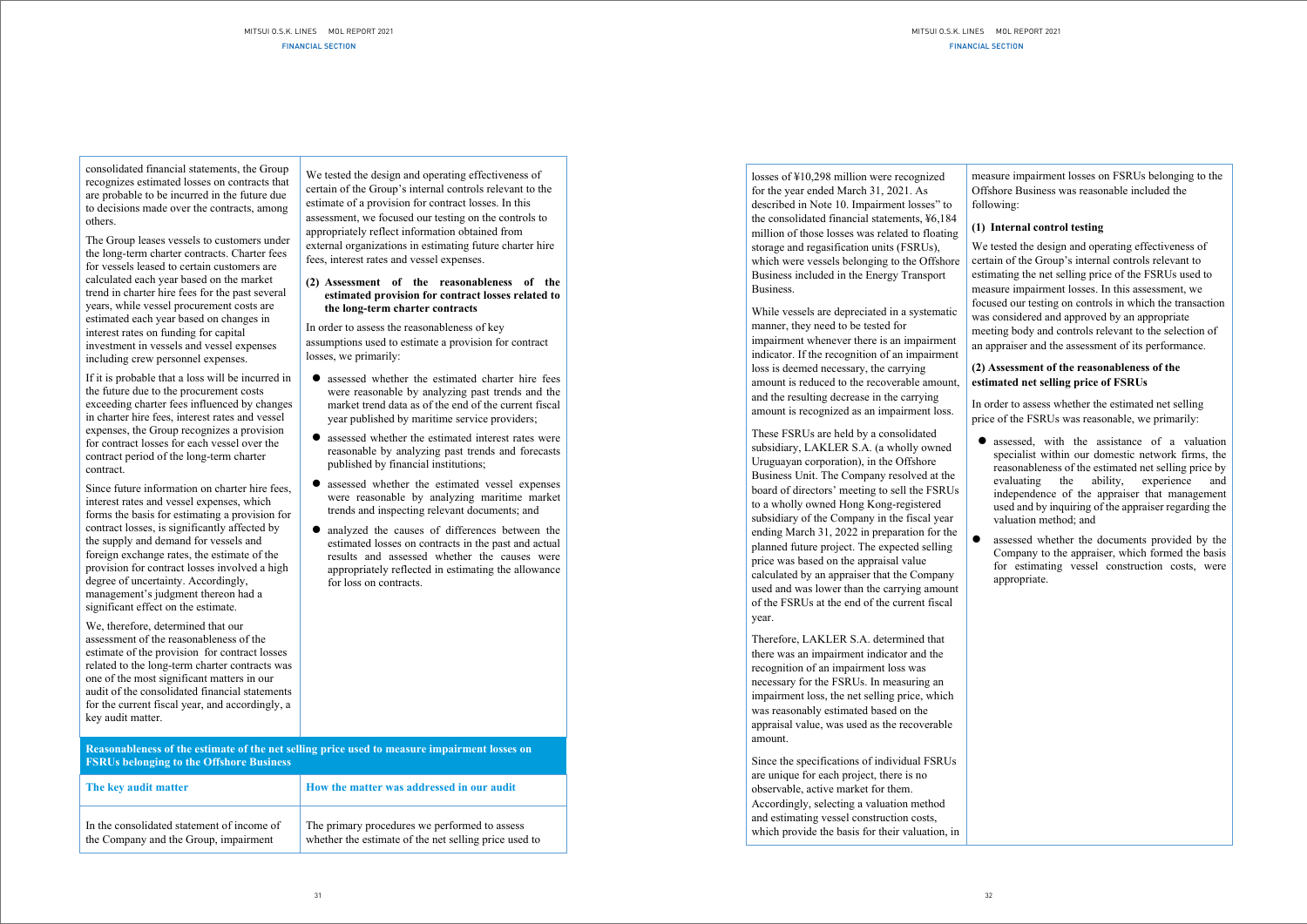calculating the net selling price, required a high degree of expertise.

We, therefore, determined that our assessment of the reasonableness of the estimate of the net selling price used to measure impairment losses on FSRUs belonging to the Offshore Business was one of the most significant matters in our audit of the consolidated financial statements for the current fiscal year, and accordingly, a key audit matter.

**Reasonableness of the estimates of the selling prices of vessels and the transfer prices of charter contracts in connection with the loss related to business restructuring** 

| The key audit matter | How the matter was addressed in our audit                                                                |  |  |  |  |
|----------------------|----------------------------------------------------------------------------------------------------------|--|--|--|--|
|                      | In the consolidated statement of income of the $\parallel$ The primary procedures we performed to assess |  |  |  |  |

In the consolidated statement of income of the Group, a loss related to the business restructuring of ¥18,480 million was recognized for the year ended March 31, 2021. As described in Note 11. Loss related to business restructuring" to the consolidated financial statements, the amount included losses related to the restructuring of the Car Carrier Business and the Product Tanker Business.

The Group carried out a restructuring of the Car Carrier Business and the Product Tanker Business in which vessels were sold and charter contracts were transferred between consolidated companies. The selling prices of vessels were calculated based on the vessel appraisal report provided by an appraiser, while the transfer price of the charter contract for each vessel was based on the fair value measurement report provided by the appraiser. Unrealized losses incurred on the intercompany transactions between consolidated companies as part of the restructuring, to the extent they were deemed to be unrecoverable, were not eliminated in the consolidated financial statements.

These transactions are related-party transactions. Due to the nature of the relationship with related parties, the terms and conditions of related-party transactions, such as the transaction price, may differ from general terms and conditions. In addition, it is necessary to reasonably estimate the selling

The primary procedures we performed to assess whether the estimates of the selling prices of vessels and the transfer prices of charter contracts in connection with the loss related to the business restructuring was reasonable included the following:

# **(1) Internal control testing**

• assessed whether the estimated selling prices of vessels were reasonable by evaluating the ability, experience and independence of the appraiser that management used and by inquiring of the appraiser regarding the valuation method;

We tested the design and operating effectiveness of certain of the Group's internal controls relevant to estimating the selling prices of vessels and the transfer prices of charter contracts in connection with the loss related to the business restructuring. In this assessment, we focused our testing on controls in which these transactions were considered and approved by an appropriate meeting body and controls relevant to the selection of an appraiser and the assessment of its performance.

# **(2) Assessment of the estimated selling prices and transfer prices**

With respect to the sale of vessels and the transfer of charter contracts in connection with the loss related to the business restructuring, we obtained an understanding of the overview of the transactions including the methods of determining the selling prices and transfer prices by inspecting relevant documents, such as the minutes of director meetings, the agenda of management meetings and the appraisal report, and assessed whether the terms and conditions of the transactions, such as the transaction price, were reasonable.

prices of vessels and the transfer prices of Furthermore, in order to assess the reasonableness of charter contracts since their respective market prices are not observable. The estimated selling prices of vessels were based on actual sale and purchase cases in the market, and selecting comparable cases as assumptions required expertise in valuation. Since the charter hire fees that formed the basis for estimating the transfer prices of charter contracts were significantly affected by the supply and demand for vessels, the estimate of the transfer prices involved a high degree of uncertainty. Accordingly, management's judgment thereon had a significant effect on the estimate.

We, therefore, determined that our assessment of the reasonableness of the estimates of the selling prices of vessels and the transfer prices of charter contracts in connection with the loss related to the business restructuring was one of the most significant matters in our audit of the consolidated financial statements for the current fiscal year, and accordingly, a key audit matter.

the estimated selling prices and transfer prices, we primarily:

 assessed whether the estimated selling prices of vessels were reasonable by comparing the amounts calculated by the appraiser with the data on comparable cases published by maritime service providers;

 evaluated the ability, experience and independence of the appraiser that management used for estimating charter hire fees which formed the basis for determining the transfer prices of charter contracts; and

 assessed whether the transfer prices of charter contracts were reasonable by comparing the charter hire fees estimated by the appraiser with the market trend data as of the end of the current fiscal year published by maritime service providers.

**Responsibilities of Management and Corporate Auditors and the Board of Corporate Auditors for the Consolidated Financial Statements**

Management is responsible for the preparation and fair presentation of the consolidated financial statements in accordance with accounting principles generally accepted in Japan, and for such internal control as management determines is necessary to enable the preparation of consolidated financial statements that are free from material misstatement, whether due to fraud or error.

In preparing the consolidated financial statements, management is responsible for assessing the Group's ability to continue as a going concern, disclosing, as applicable, matters related to going concern in accordance with accounting principles generally accepted in Japan and using the going concern basis of accounting unless management either intends to liquidate the Group or to cease operations, or has no realistic alternative but to do so.

Corporate auditors and the board of corporate auditors are responsible for overseeing the directors' performance of their duties with regard to the design, implementation and maintenance of the Group's financial reporting process.

# **Auditor's Responsibilities for the Audit of the Consolidated Financial Statements**

Our objectives are to obtain reasonable assurance about whether the consolidated financial statements as a whole are free from material misstatement, whether due to fraud or error, and to issue an auditor's report that includes our opinion. Reasonable assurance is a high level of assurance, but is not a guarantee that an audit conducted in accordance with auditing standards generally accepted in Japan will always detect a material misstatement when it exists. Misstatements can arise from fraud or error and are considered material if, individually or in the aggregate, they could reasonably be expected to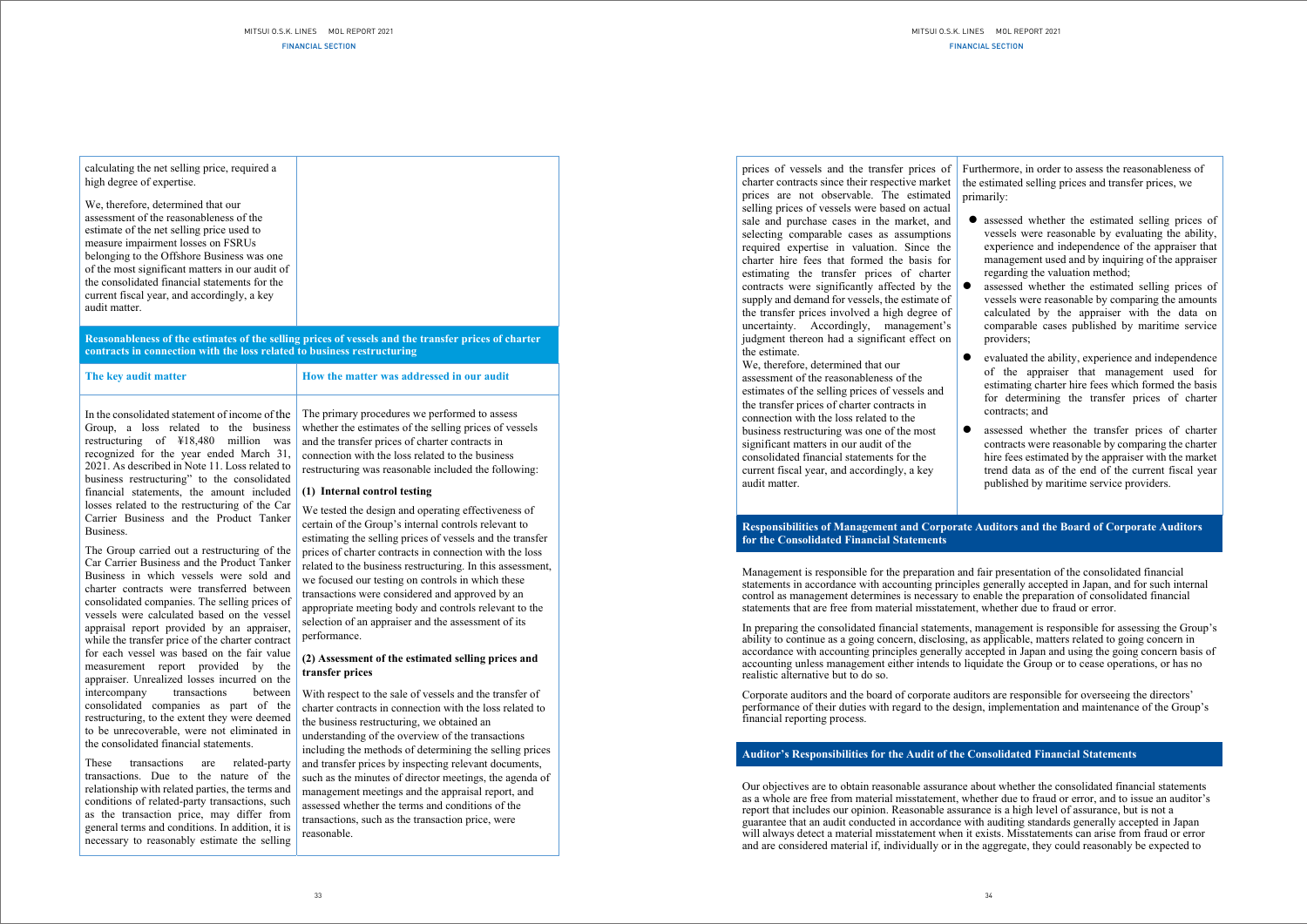influence the economic decisions of users taken on the basis of these consolidated financial statements.

As part of our audit in accordance with auditing standards generally accepted in Japan, we exercise professional judgment and maintain professional skepticism throughout the audit. We also:

- Identify and assess the risks of material misstatement of the consolidated financial statements, whether due to fraud or error, design and perform audit procedures responsive to those risks, and obtain audit evidence that is sufficient and appropriate to provide a basis for our opinion. The risk of not detecting a material misstatement resulting from fraud is higher than for one resulting from error, as fraud may involve collusion, forgery, intentional omissions, misrepresentations, or the override of internal control.
- Obtain an understanding of internal control relevant to the audit in order to design audit procedures that are appropriate in the circumstances, while the objective of the audit is not to express an opinion on the effectiveness of the Group's internal control.
- Evaluate the appropriateness of accounting policies used and the reasonableness of accounting estimates and related disclosures made by management.
- Conclude on the appropriateness of management's use of the going concern basis of accounting and based on the audit evidence obtained, whether a material uncertainty exists related to events or conditions that may cast significant doubt on the Group's ability to continue as a going concern. If we conclude that a material uncertainty exists, we are required to draw attention in our auditor's report to the related disclosures in the consolidated financial statements or, if such disclosures are inadequate, to modify our opinion. Our conclusions are based on the audit evidence obtained up to the date of our auditor's report. However, future events or conditions may cause the Group to cease to continue as a going concern.
- Evaluate whether the presentation and disclosures in the consolidated financial statements are in accordance with accounting standards generally accepted in Japan, the overall presentation, structure and content of the consolidated financial statements, including the disclosures, and whether the consolidated financial statements represent the underlying transactions and events in a manner that achieves fair presentation.
- Obtain sufficient appropriate audit evidence regarding the financial information of the entities or business activities within the Group to express an opinion on the consolidated financial statements. We are responsible for the direction, supervision and performance of the group audit. We remain solely responsible for our audit opinion.

We communicate with corporate auditors and the board of corporate auditors regarding, among other matters, the planned scope and timing of the audit, significant audit findings, including any significant deficiencies in internal control that we identify during our audit.

We also provide corporate auditors and the board of corporate auditors with a statement that we have complied with relevant ethical requirements regarding independence, and communicate with them all relationships and other matters that may reasonably be thought to bear on our independence, and where applicable, related safeguards.

From the matters communicated with corporate auditors and the board of corporate auditors, we determine those matters that were of most significance in the audit of the consolidated financial statements of the current period and are therefore the key audit matters. We describe these matters in our auditor's report unless law or regulation precludes public disclosure about the matter or when, in extremely rare circumstances, we determine that a matter should not be communicated in our report because the adverse consequences of doing so would reasonably be expected to outweigh the public interest benefits of such communication.

# **Convenience Translation**

The U.S. dollar amounts in the accompanying consolidated financial statements with respect to the year

ended March 31, 2021 are presented solely for convenience. Our audit also included the translation of yen amounts into U.S. dollar amounts and, in our opinion, such translation has been made on the basis described in Note 1 to the consolidated financial statements.

# **Interest required to be disclosed by the Certified Public Accountants Act of Japan**

We do not have any interest in the Group which is required to be disclosed pursuant to the provisions of the Certified Public Accountants Act of Japan.

Yoshikuni Noguchi

Designated Engagement Partner

Certified Public Accountant

### Katsunori Totani

Designated Engagement Partner

Certified Public Accountant

### KPMG AZSA LLC

Tokyo Office, Japan

July 5, 2021

## **Notes to the Reader of Independent Auditor's Report:**

This is a copy of the Independent Auditor's Report and the original copies are kept separately by the Company and KPMG AZSA LLC.